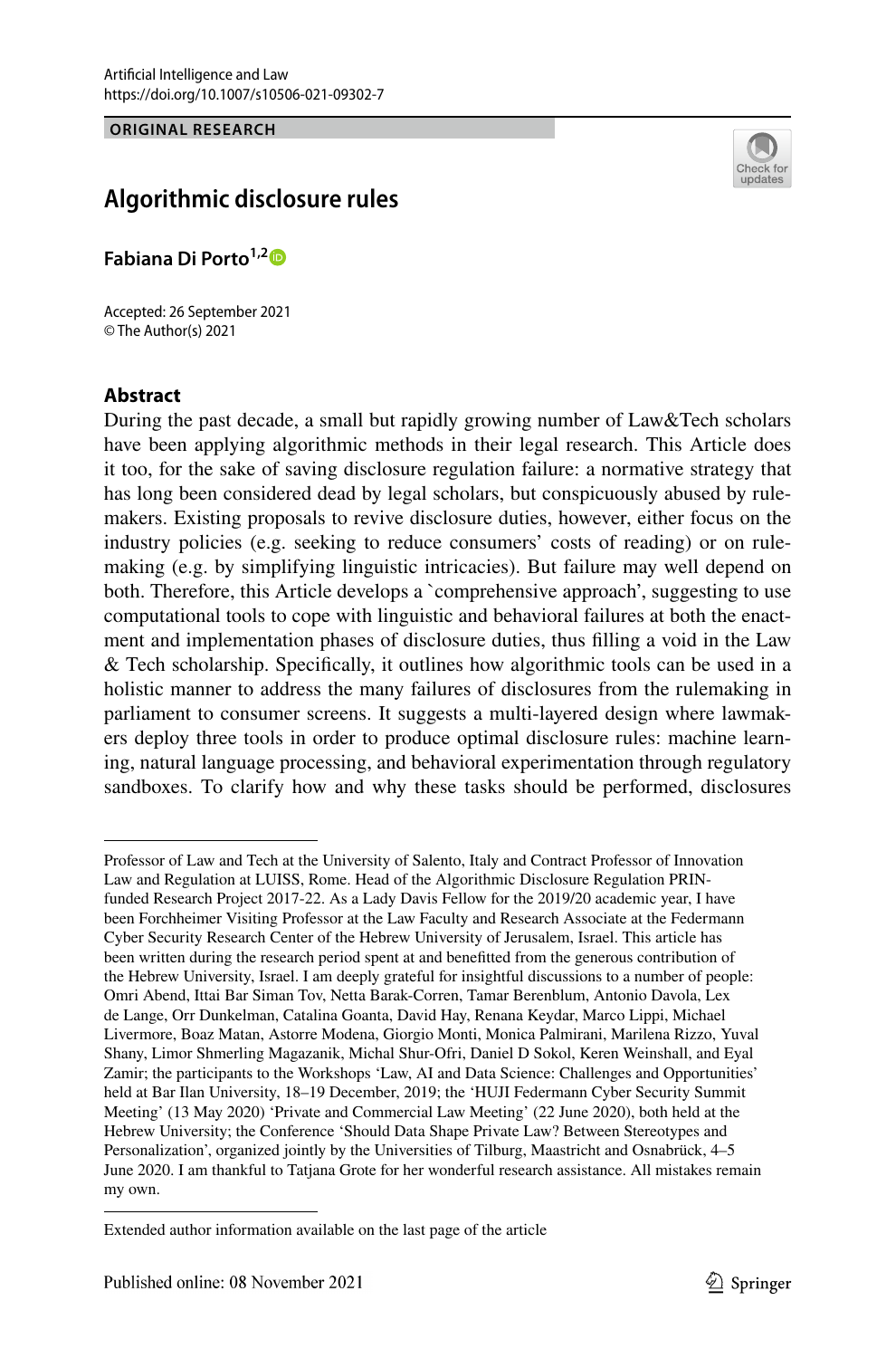in the contexts of online contract terms and privacy online are taken as examples. Because algorithmic rulemaking is frequently met with well-justifed skepticism, problems of its compatibility with legitimacy, efficacy and proportionality are also discussed.

**Keywords** Disclosure regulation · Failure · Consumers · Law and technology · Information duties · Machine learning · Algorithms · Natural language processing · Regulatory sandboxes · Knowledge graph · Due process

## <span id="page-1-3"></span>**1 Introduction**

Ms Schwarz had just fnished editing her article, and was about to email it to a journal, when her laptop stuck: she was asked to choose among three diferent layouts of her browser's tab, so that next time she would open the app, the tab would look exactly like her preferred option, between an 'Inspirational', 'Informational' and 'Focused' appearance.

Here are the layouts:



The browser tab is an example of algorithmically 'targeted disclosure', through which a company<sup>[1](#page-1-0)</sup> uses Information Technology<sup>[2](#page-1-1)</sup> to convey information to consumers in a way that suits their preferences. It also provides a nice way to visualize the goal of this article: How can NLP and ML algorithms<sup>[3](#page-1-2)</sup> be used to target disclosure rules at clusters (not individuals) of consumers to reduce the rules' failures? How could that be done in ways to ensure that disclosure rules be implemented automatically by the industry, thus signifcantly decreasing the cost of complying? And how could disclosure be diferentiated to target the diferent informational preferences of consumers? Could that be done by rulemakers? Taking the economic ground for producing disclosure rules as a given, how should rulemakers proceed?

<span id="page-1-0"></span><sup>&</sup>lt;sup>1</sup> The tab layouts are by Edge, the new Microsoft's web browser (2020).

<span id="page-1-1"></span><sup>2</sup> Here human–computer interaction.

<span id="page-1-2"></span><sup>&</sup>lt;sup>3</sup> While the history of automation in legal science can be traced back to the early 1950s, the rise of highly performative NLP tools and ML algorithms has substantially widened the spectrum of possible applications: See Fagan ([2016\)](#page-36-0) and Medvedeva et al. ([2019\)](#page-36-1) for review.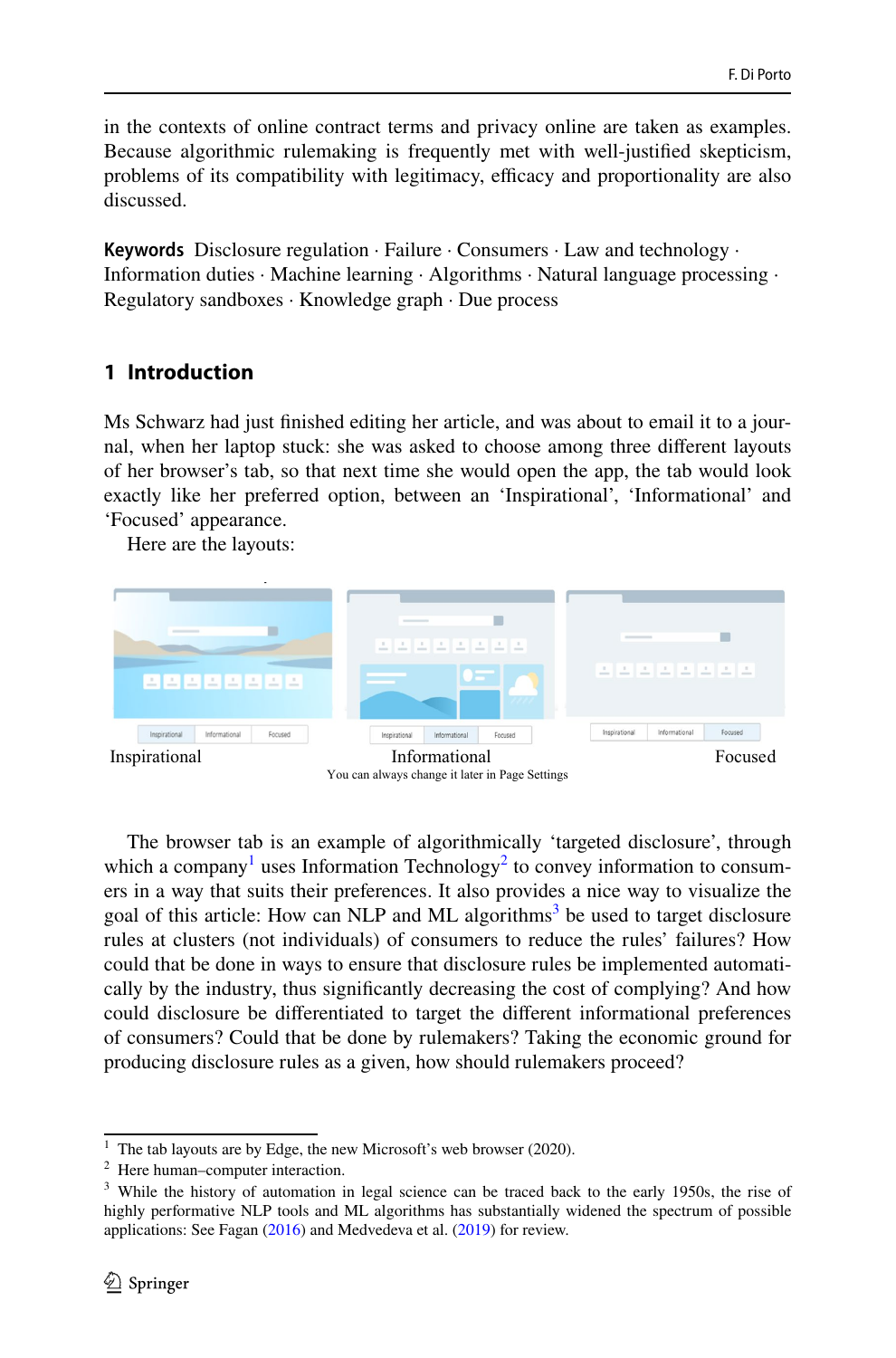We take online contract terms and online privacy disclosures as examples to illustrate our proposal. In fact, both are massively produced by providers of websites, are usually not subject to face-to-face negotiations with consumers but rather accepted on a take-it-or-leave-it basis. Far from reducing information asymmetry and increasing the bargaining power of consumers, the information conveyed through such duties not only increases obfuscation (Bar-Gill [2014](#page-35-0)), but is often 'weaponized' by the industry (Luguri and Strahilevitz [2021](#page-36-2); Stigler Center [2019\)](#page-37-0) to steer individuals towards behaviors that maximize the industry's profts (Thaler [2018](#page-37-1)). For instance, through lengthy and obscure contract terms, companies may increase the acceptance rate of online offers, or induce individuals to buy tied insurance services. Similarly, by framing the choice of lenient cookie policies in a more prominent way, users are induced to provide more personal data than they would according to their rational preferences.

That disclosure regulation online is prone to failure is nothing new (Ben-Shahar and Schneider [2014;](#page-35-1) Bakos et al. [2014;](#page-35-2) Marotta-Wurgler [2015\)](#page-36-3). And its detractors are as numerous as are attempts to revitalize it. Among the latter, the most promising are the Law&Tech scholars (Ashley and Kevin [2017;](#page-35-3) Livermore and Rockmore [2019](#page-36-4)), some of whom suggest using NLP and ML tools to personalize, simplify and summarize disclosures. Some authors (Ayres and Schwartz [2014](#page-35-4)) propose to automatically detect unexpected or unfavorable terms in privacy disclosure policies, and presenting them in a separate warning box. Others suggest to frame terms of contracts diferently to increase readability of online privacy policies, based on behavioral evidence (Plaut and Bartlett [2012](#page-37-2)); still others propose to base the decision of which parts consumers should pay special attention to on the requirements imposed by privacy law and consequently focus on choice provisions (Mysore Sathyendra et al. [2017](#page-37-3)). Moreover, others recommend to employ bots to highlight the content of platforms' privacy disclaimers or help educate consumers (Harkous et al. [2018\)](#page-36-5). Finally, an important literature is emerging that identifes "probabilistic disclosures" as superior to discrete yes/no type disclosures (Levmore [2021\)](#page-36-6).[4](#page-2-0)

Although the proposed solutions are certainly promising, and come with the great beneft of only marginally intervening with the consumer's autonomy, they present some critical shortcomings.

First, they suggest intervening mostly on the implementation phase, namely to adjust fallacies at the frm-level disclosure policies, assuming that the sole reason disclosure regulations fail is the prohibitive cost of reading (Bartlett et al. [2019](#page-35-5)). For instance, a great work has been done using algorithms to show that online privacy policies are often incomplete (Contissa et al. [2018a,](#page-35-6) [b](#page-35-7); Lepina et al. [2019\)](#page-36-7) or some of their clauses are linguistically imprecise (Liu et al. [2016\)](#page-36-8). With regard to online contracts, an algorithm has been developed to automatically detect clauses that are potentially unfair under EU law (Lippi et al. [2018](#page-36-9)).

<span id="page-2-0"></span><sup>4</sup> Demonstrating that for some addressees, information provided in probabilistic terms may be more informative than generic one, and suggesting that law not only allows disclosure to be provided in diverse formats, but also safe harbors for probabilistic disclosures.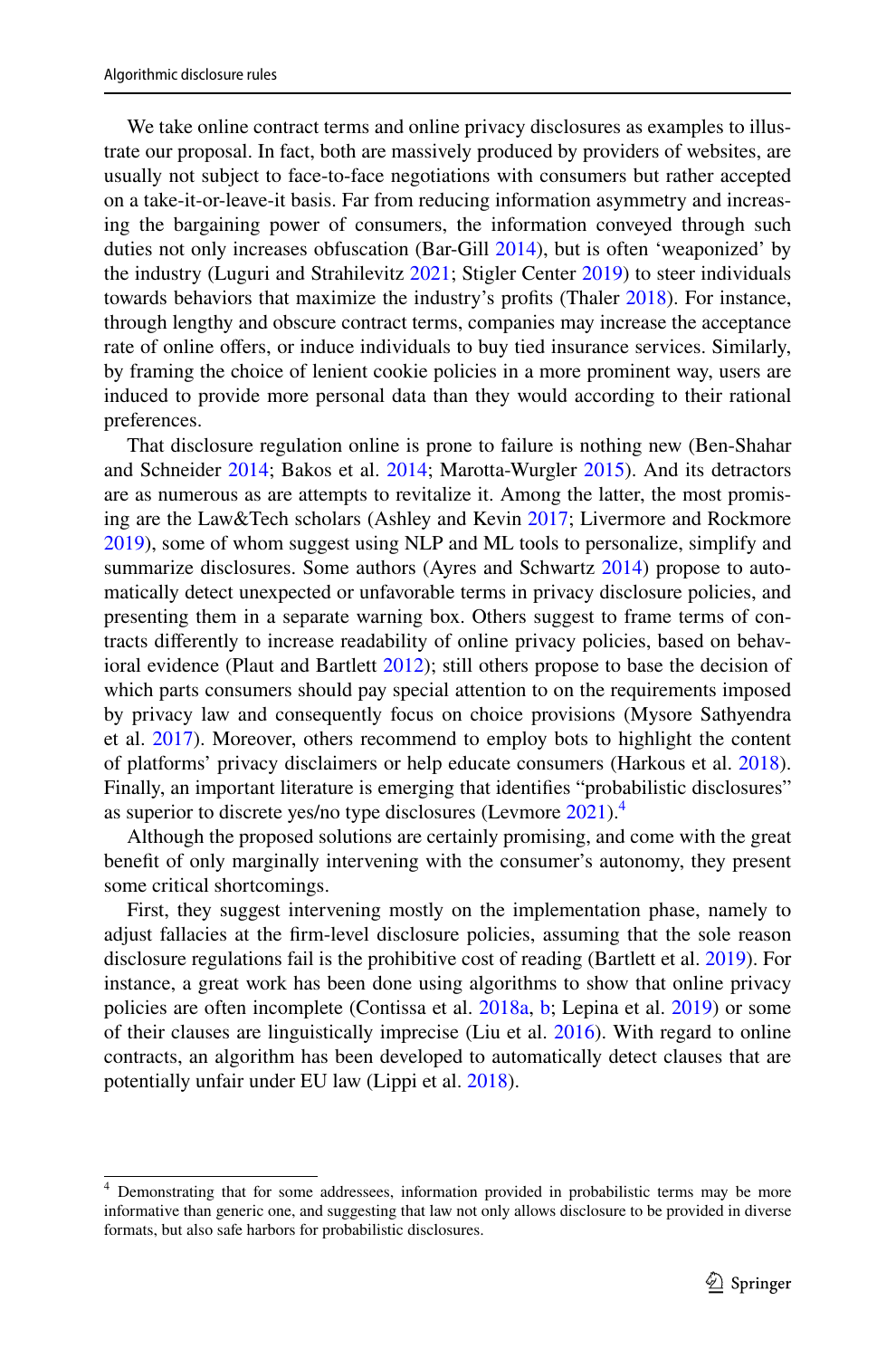However, the source of failure may well depend *also* on how disclosure rules are formulated in the frst place. For example, goals may be self-defeating: the GDPR, Article 12 requires data controllers to provide individuals with the information on their rights (stipulated in Articles 13 and 14) 'in a concise, transparent, intelligible and easily accessible form, using clear and plain language'. Being concise and intelligible at the same time can be two conficting goals.

Second, the solutions proposed make assumptions about what consumers need to be warned of that are based on singular surveys. In this sense, they are static, instead of being continuously revived and dynamically updated with the support of live data. However, this would be necessary in order to react to shifts in both consumer preferences and business behavior. Designing legal solutions on evidence that is gathered through ad hoc experiments may be limiting, as new evidence may come about showing opposing results. For instance, in the US, the recently proposed 'Algorithmic Justice and Online Platform Transparency Act<sup>3</sup> establishes new dis-closure duties on online platforms<sup>[6](#page-3-1)</sup> with regard to the algorithmic processes they utilize to 'promote content to a user' (i.e. personalized product/service). Although these data are made available to the regulator, $\frac{7}{1}$  $\frac{7}{1}$  $\frac{7}{1}$  the FTC would only access past (not real time) information. In other words, this solution may not allow capturing in due time if consumers become reactive to some piece of information and not to other, or if companies adapt their disclosures to behavioral changes of consumers (as is the case with dark patterns)<sup>8</sup> or to counter changes in the law. Therefore, repeated experiments using real time data would be preferable in order to sustain regulatory intervention. Apart from that, no evidence is available of the number of consumers actually using, or the efficacy of the bots like CLAUDETTE (Lippi et al., at  $136-137$ ) and darkpatterns.com (Calo [2014](#page-35-8); Stigler Center, at 28).

Before this background, this Article innovates in a relevant regard: it argues that algorithmic tools can and should be used that 'comprehensively' consider solutions at the drafting stage jointly with the implementation phase of disclosure regulation. This 'comprehensive approach' conceptualizes disclosure regulation as a process composed of rulemaking and implementation, and therefore suggests using algorithms to tackle the fallacies afecting each step singularly and all of them together (part one). As a unique contribution, this article elucidates on how to implement this 'comprehensive approach' in practice. From a technical point of view, lawmakers should deploy three tools in order to produce optimal disclosure rules: machine learning (ML), natural language processing (NLP), and behavioral experimentation through regulatory sandboxes (part two).

<span id="page-3-0"></span><sup>5</sup> H.R. 3611, 'Algorithmic Justice and Online Platform Transparency Act', 117th Cong. (2020–2021) of 28 May 2021.

<span id="page-3-1"></span> $6$  Section 4(1)(a) H.R. 3611, 117th Cong. requires that, for each process, users are informed of: (i) their personal data; (ii) in what way they are collected or created by the platform; (iii) how the latter uses them; and (iv) what methods are used to prioritize, assign weight, rank personal data to deny, amplify, recommend, or promote content to a user.

<span id="page-3-2"></span><sup>&</sup>lt;sup>7</sup> Section  $4(a)(2)(C)$  H.R. 3611, 117th Cong. (above, note 5).

<span id="page-3-3"></span><sup>8</sup> Section 2 (Findings) H.R. 3611, 117th Cong.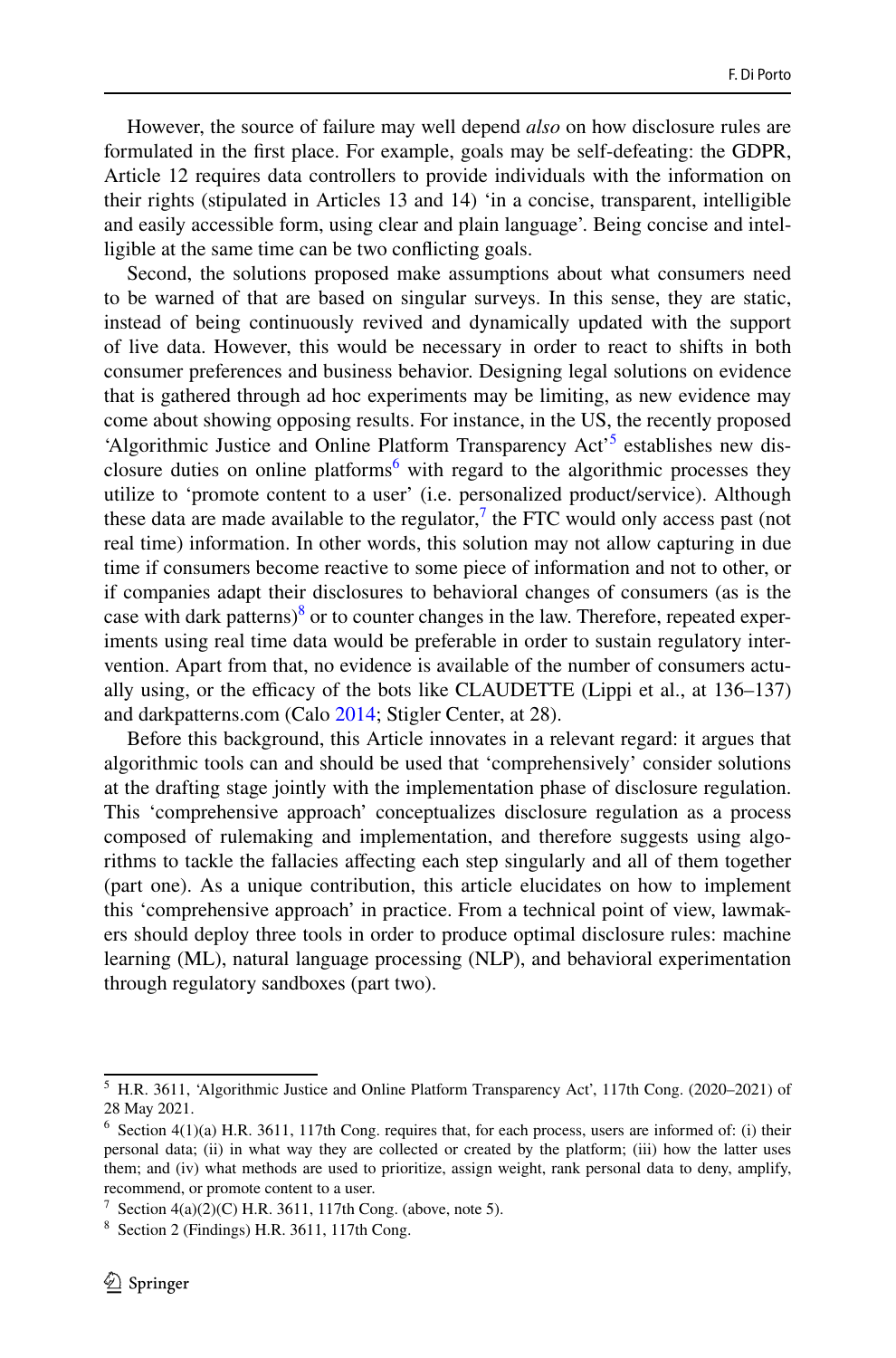Lawmakers should begin (Phase One) by creating a dataset composed of disclosure rules, frm-level disclosure policies, and the case law pertaining to both (Sect. [3.1.1\)](#page-7-0). Next, they should deploy NLP and other techniques to map out the causes of failure, rank the disclosures accordingly and fnd the best matches of law and implementation on the basis of such ranking (Sect. [3.1.2\)](#page-10-0). The goal would be to develop an ontology of self-implementable rules that produces good outcomes in terms of readability, informativeness, and coherence, which could be dynamically updated. This ontology is called HOD or Hypothetically Optimal Disclosure (Sect. [3.1.3](#page-7-1)), which would only include disclosure rules that fail the least (according to our library of measurable failure indexes), and therefore give rise to the least disputed issues (out of the relevant case-law). HOD raise nonetheless questions of efficacy, legitimacy and proportionality that need to be addressed (Sect.  $3.1.4$ ).

For Phase Two suggests exploring the potential of regulatory experimentation in sandbox, as a viable solution. We propose testing HOD with regulatory experimental methods, as a unique solution. Regulatory sandboxes are thus presented as a means to pre-test of diferent layouts of HOD disclosures with stakeholders in a collaborative (co-regulatory) fashion; to ensure transparency and participation; target disclosures to increase efficacy; and cluster individuals (Sect.  $3.2.1$ ).

Section [3.2.2](#page-25-0) explains how the sandbox is organized, both from a governance perspective and a technical one. The fnal outcome to sort with, once behavioral data from the sandbox are integrated, is the Best Ever Disclosures, or BED: an algorithm producing legal notices that would be targeted at clusters of consumers; updated continuously with rules, caselaw and behavioral data, and that would also be automatically implementable.

Section [3.2.3](#page-28-0) explains how automatic implementation of BED on large scale works, both at the very frst launch on the market, and successively, when amendments are needed.

Lastly, a discussion of possible drawbacks and wider efects of BED algorithmic disclosures on stakeholders is presented (Sect. [3.2.4](#page-31-0)) before concluding.

### <span id="page-4-0"></span>**2 Part one: The case for a 'comprehensive approach'**

### **2.1 Disclosure regulation in online markets: a failing strategy in need of a cure**

Traditionally, Disclosure Regulation serves function of reducing information asymmetries that plague consumers (Akerlof [1970](#page-35-9)) and their unequal bargaining power (Cofee [1984;](#page-35-10) Grossman and Stiglitz [1980\)](#page-36-10). In online consumer transactions we are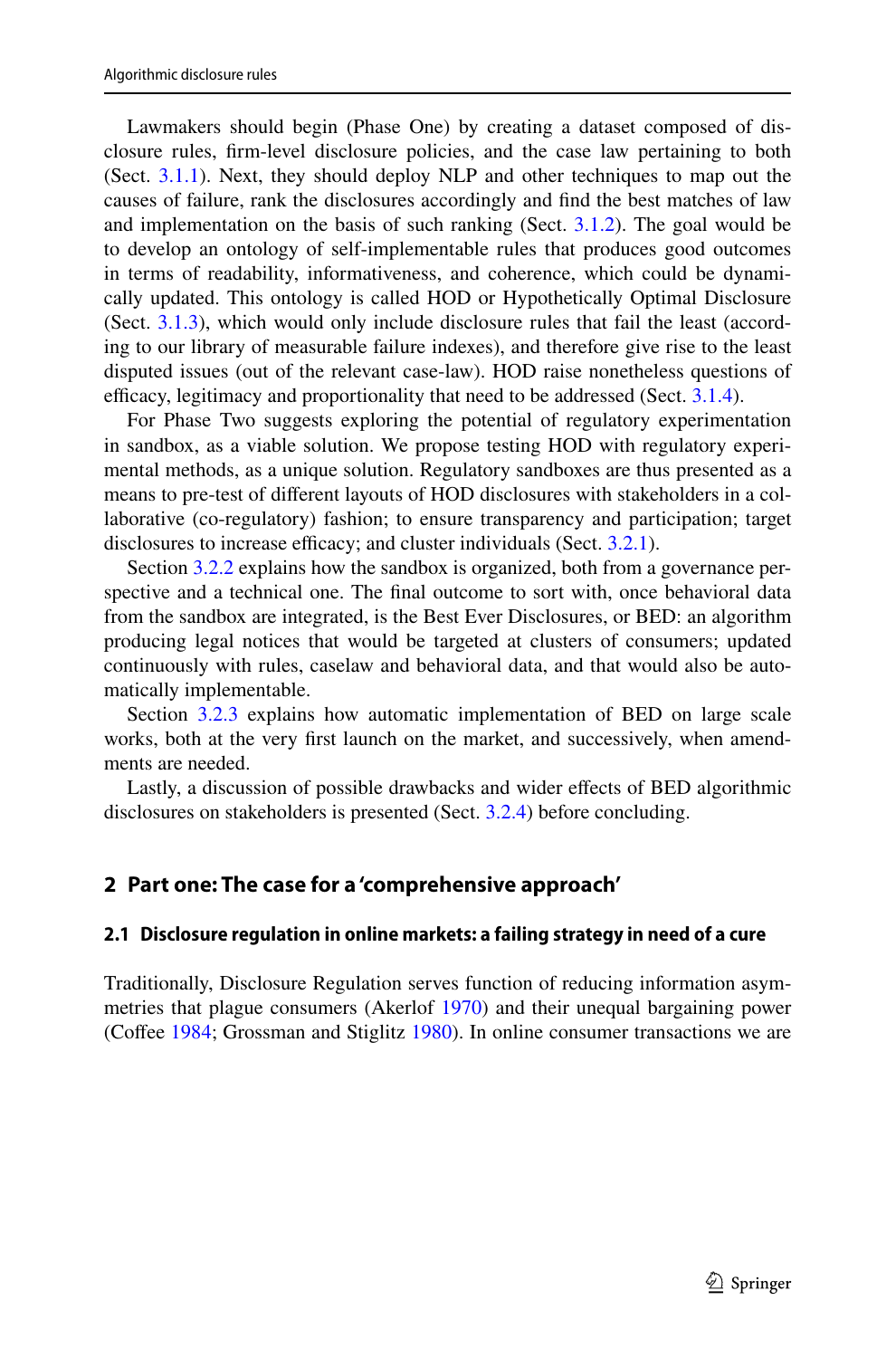literally fooded with transparency and disclosure duties and policies. For instance, the EU Consumer Rights Directive  $(CRD)^9$  $(CRD)^9$  contains several rules mandating the provision of information to the point of limiting the freedom to design e-commerce websites.<sup>10</sup> The CRD also relies on pre-contractual information requirements to protect consumers: online marketplaces must inform consumers about the characteristics of a third party ofering goods, services, or digital content in the online marketplace<sup>11</sup>; state if the provider is a trader or not (in which case, other and less protective laws would apply) (Di Porto and Zuppetta  $2020$ )<sup>12</sup>; or break down key information which involve costs.<sup>13</sup> Similarly, in the online privacy field, disclosure duties have fourished: 'cookie banners' (or more precisely 'consent management platforms', CMP) appear at any frst website access requiring user consent for personal data processing, based on legal requirements in both the  $EU^{14}$  and the US.<sup>[15](#page-5-6)</sup>

However, the appropriateness of such duties to provide efective protection to consumers is knowingly poor. Online contract terms and online privacy policies are unilaterally designed by the platform, and are mass-marketed online, essentially on a take-it-or-leave-it basis (Bar-Gill [2014\)](#page-35-0). In this scenario, the platform can determine the 'choice architecture' in which consumers act, thus deliberately exploiting irrational consumer behavior to increase its profts (sludging) (Thaler [2018\)](#page-37-1). For instance, one may accept to provide more personal data than she would deem reasonable according to her preferences, or accept to buy more quantities of a given service.

Personalization has boosted the manipulative power of platforms, (Zuboff [2019](#page-37-4)) and digital frms have become skilled at developing 'dark patterns'. (Brignull [2013](#page-35-11)) through which the most vulnerable consumers are especially targeted (Stigler Center [2019](#page-37-0)).

Disclosure duties can do little to intercept or counter these practices or educate consumers. This because of the disproportionate informational disadvantage of which regulators suffer vis-à-vis the industry. Regulators do not possess granular and real-time data about users' behavior, nor can they observe changes in privacy policies made by the industry as a response. They can certainly run experiments and collect data, but do not have enough resources to do so on a regular basis, as can

<span id="page-5-0"></span> $10$  CRD Art. 8(2) sets out clear requirements for the design of buttons in online consumer transactions: they may only state 'order with obligation to pay' or similarly unambiguous formulations. <sup>9</sup> Directive 2011/83/EU, amended by Directive (EU) 2019/2161 of 27 November 2019 amending Council Directive 93/13/EEC and Directives 98/6/EC, 2005/29/EC and 2011/83/EU as regards the better enforcement and modernisation of Union consumer protection rules, *OJ L* 328, 18 December 2019, 7–28.

<span id="page-5-2"></span><span id="page-5-1"></span> $11$  CRD Art.  $6a(1)(a)$ .

<span id="page-5-3"></span><sup>&</sup>lt;sup>12</sup> If the user is not a consumer, then the relationship is one of one of Business-to-Business and hence covered by the (less protective) Regulation (EU) 2019/1150 of 20 June 2019 on promoting fairness and transparency for business users of online intermediation services, *OJ L* 186, 11 July 2019, 57–79.

<span id="page-5-4"></span> $13$  CRD Art.  $6(1)(e)$ .

<span id="page-5-5"></span><sup>&</sup>lt;sup>14</sup> See the General Data Protection Regulation (GDPR) art. 7 and Alinea 32 (requiring 'informed' consent to data treatment).

<span id="page-5-6"></span><sup>&</sup>lt;sup>15</sup> The California Consumer Privacy Act (CCPA) (requiring businesses to give consumers information about the data they collect and the way they use it, at the time or before they start collecting it, lit. in a 'notice at collection').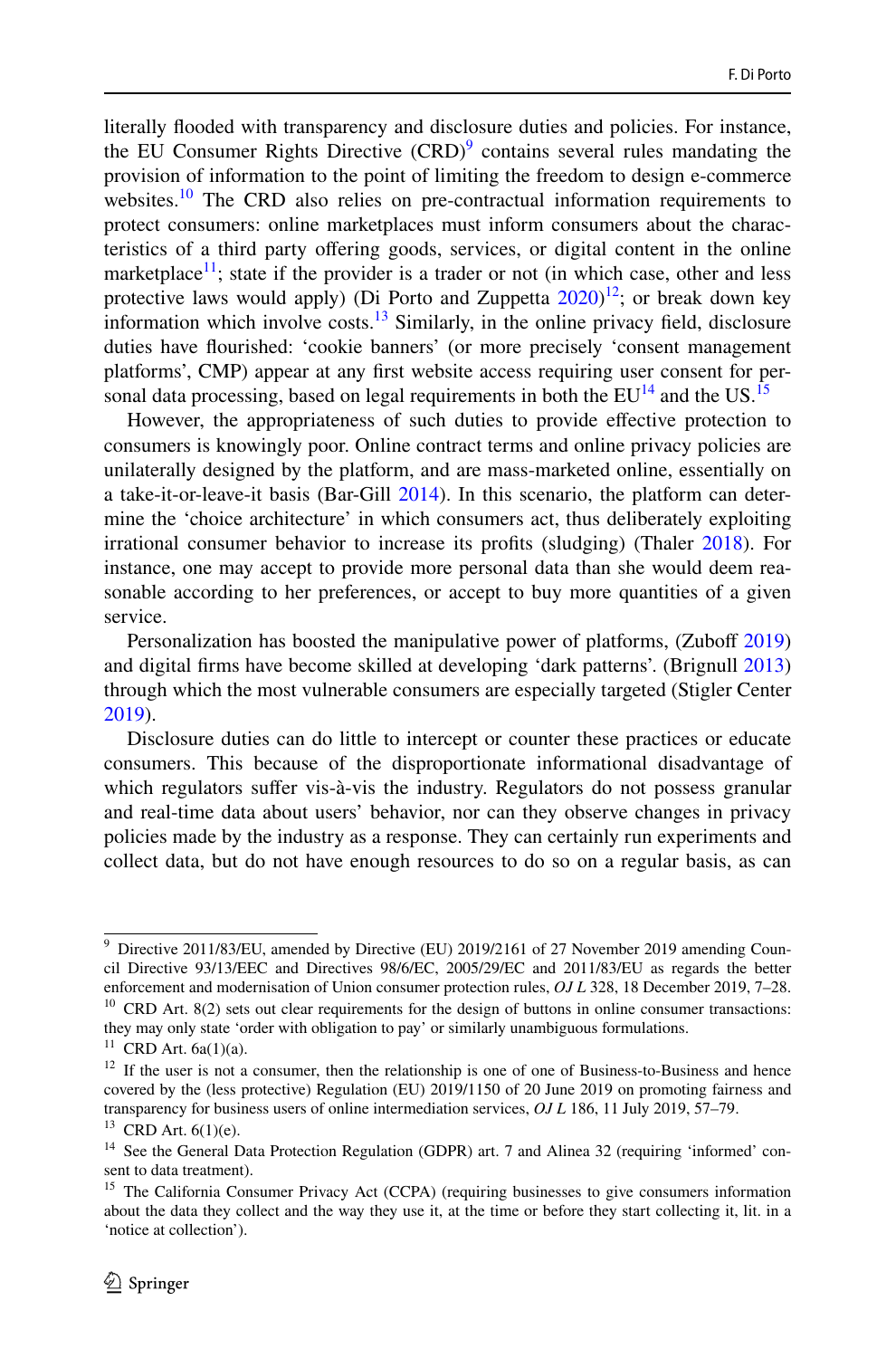digital frms (e.g. by running A/B testing). In addition, educational campaigns for consumers do not seem a viable solution, not only because they sufer from a collective action problem (Bar Gill [2014\)](#page-35-0), but also because they are costly for the industry.

Despite all this evidence, rule-makers continue to employ disclosure regulation massively in both online contract terms and the privacy contexts. To quote a few: traders of online marketplaces like Amazon shall inform consumers if their prices are personalized;<sup>[16](#page-6-0)</sup> to ensure that reviews originate from real customers or are not manipulated, platforms must provide with 'clear and comprehensible information' about the 'main parameters determining the ranking' in research queries<sup>17</sup>; online general search engines (like Google, Edge and the like) must provide a 'description of the main ranking parameters and of the possibilities to infuence such rankings against remuneration'.<sup>[18](#page-6-2)</sup>

In the US, as seen, the information a consumer needs to be provided with must be given in a 'in conspicuous, accessible, and plain language that is not misleading'.<sup>[19](#page-6-3)</sup>

All these new requirements do not innovate in terms of disclosure strategy, which remains based on long duties to provide information to some impersonal non-diferentiated addressee (e.g. the average consumer). Rather, they rest on traditional and disproved assumptions: that individuals will read the disclosures by just using plain and intelligible language, or by putting the information in a given place of the platform's websites. For general terms and conditions this is requested by Articles 3 and 5, EU Regulation 2019/1150, and for rankings parameters by Article 6, CRD.

Based on previous massive evidence, however, we should expect that this avalanche of new information duties would not escape failure. For this paper argues that computer science solutions should be used 'comprehensively', that is: to tackle failures at the rule-making phase jointly with the implementation phase. Before illustrating how to implement this 'comprehensive approach' in practice (Phase Two), in the following we elucidate on our methodological approach.

#### **2.2 Tackling failures at rulemaking and implementation stages**

The idea behind the 'comprehensive approach' is to address failures at all levels through a two-step methodology. First we use text analysis to tackle failures of rules and policies; then we employ behavioral testing.

There is a reason if we separate this in two phases. Given the current state of art, algorithmic tools exist that allow intervening on texts and helping measuring failures pertaining specifcally to the drafting of disclosures rules as well as frm-level

<span id="page-6-0"></span><sup>&</sup>lt;sup>16</sup> CRD Alinea 45, and Art. 6(1)(ea) Lit. 'based on automated decision-making and profiling of consumer behavior.'.

<span id="page-6-1"></span> $17$  CRD Art. 6a(1)(a). The rationale is of course to ensure that reviews, on which rankings are based, originate from real customers, real purchasing experiences, no sponsorship nor contractual ties are supporting the reviews, and that no technical manipulation of the results occurred (Alinea 47). Such information should be 'made available in a specifc section of the online interface that is directly and easily accessible from the page where the ofers are presented'. (Ibid). The omission of such information may amount to an Unfair Commercial Practice (UCP) under Art. 7(4a) UCP Directive No. 2005/29/CE (Annex I, Nos. 23b, 23c).

<span id="page-6-2"></span><sup>18</sup> Art. 5, CRD.

<span id="page-6-3"></span><sup>19</sup> Section 4(a)(1)(A), H.R. 3611, 117th Cong.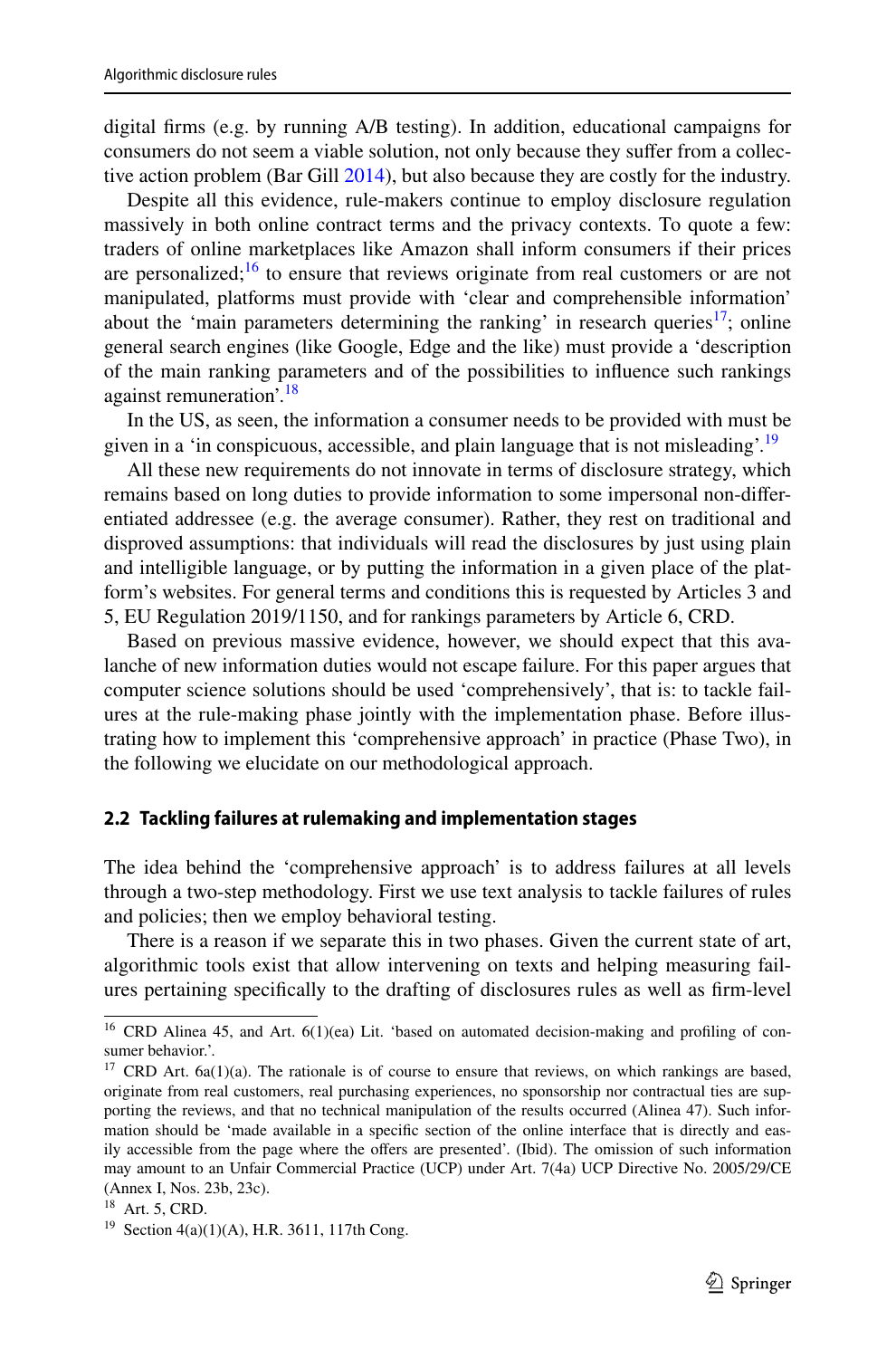disclosure policies in terms of readability, informativeness, and coherence (Phase One).

On the other hand, text analysis is not (yet) a good tool to identify and measure consumer behavior, nor the industry reaction to it. However, behavioral data is needed to assess how consumers and frms interact with the respective documents, and assess disclosures efectiveness with a view to overcome these types of failures. Hence, we will address the issue of how behavioral data can be generated and used in an inclusive and efficient way in a different part of the Article, by taking inspiration from the 'regulatory sandbox' model (Phase Two).

For completeness, one should mention a strain of literature that seems to consider both text and behavioral elements of disclosure, by addressing changes in the privacy disclosure based on rules from the GDPR as well as consumer expectations (behavioral element). More specifcally, Schwartzhneider et al. [\(2018](#page-37-5)) claim that big disorders (like the Cambridge Analytica scandal) depend on the 'mis-alignment' between privacy notice and consumers' expectations (a behavioral element) regarding those notices and contend that such failure could be avoidable if both (i) a 'coherent fow' of information was identifable between rules (principles level) and disclosure policies, and if (ii) the (average) consumer was not 'overwhelmed by the legal[istic] language.' Another noteworthy example is the work of Gluck et al. [\(2016](#page-36-12)) who link textual failures of overly lengthy privacy policies with behavioral elements (like the negative framing of disclosures ofered to consumers).

In both cases, however, what lacks is a full picture, capable of capturing and measuring all failures of disclosures (not just length or legalistic language) at all different stages: the drafting of disclosure rules, their frm-level implementation, and behavioral failures when consumers are exposed (as well as their interactions).

## <span id="page-7-2"></span>**3 Part two: Implementing the 'comprehensive approach'**

### <span id="page-7-1"></span>**3.1 Phase one: Getting to hypothetically optimal disclosures (HOD)**

### <span id="page-7-0"></span>**3.1.1 Mapping texts**

Lawmakers should begin by creating three datasets composed of disclosure rules (Sect. [1\)](#page-1-3), frm-level policies (Sect. [2\)](#page-4-0), and the case-law pertaining to both (Sect. [3\)](#page-7-2). Again, the domains of online privacy and online contract terms are taken as examples.

1. Disclosure rules as dataset: the De Iure disclosures

For the sake of simplicity, we term *De Iure disclosures* all rules where disclosure duties are set. In the privacy context, requirements to platforms to disclose information to individuals regarding their rights, how their data are collected and treated would ft this category. Just as examples we may quote: Sec. 1798.100(a) CCPA, which stipulates the duty of 'a business that collects a consumer's personal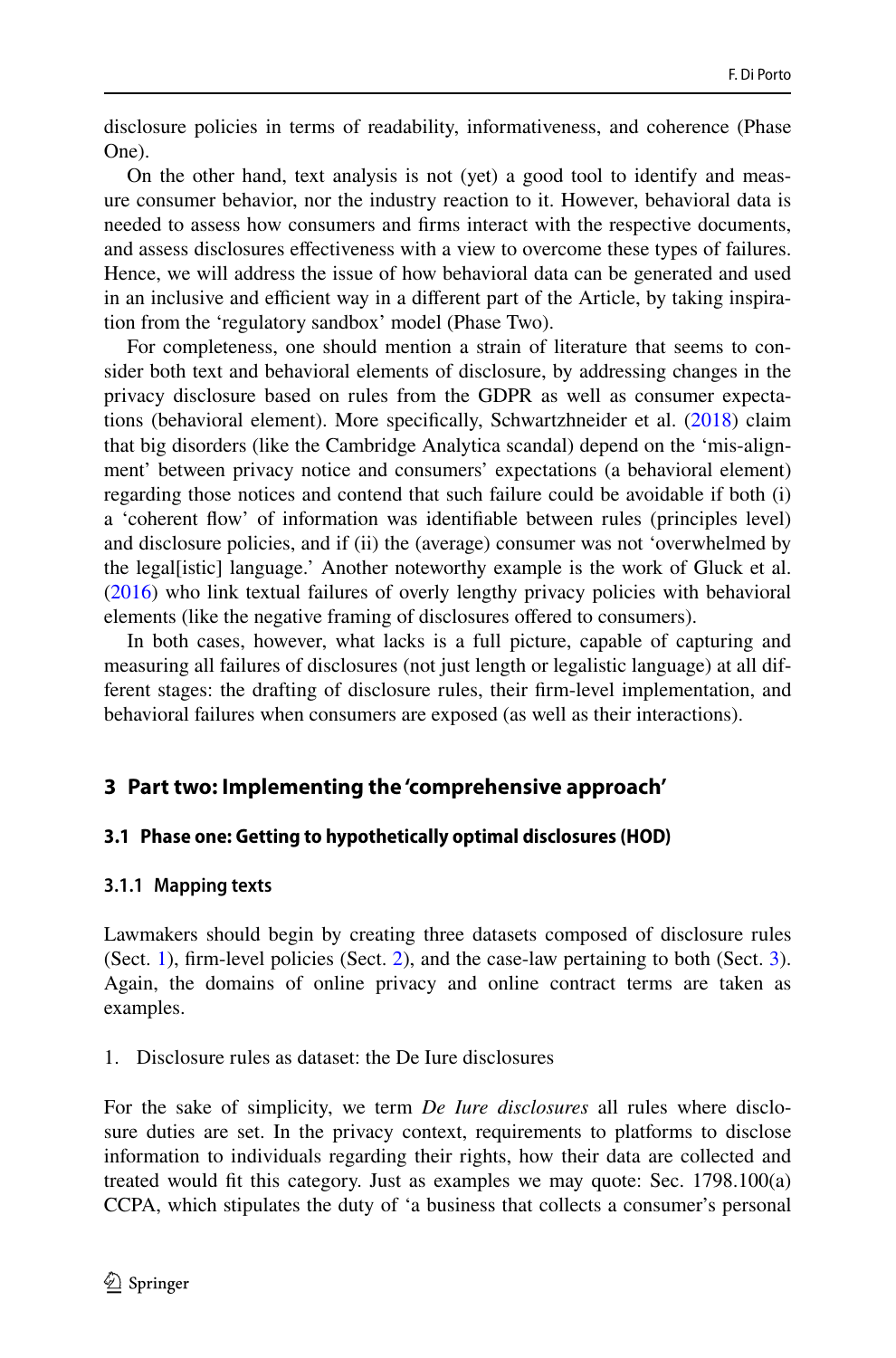information [to] disclose to that consumer the categories and specifc pieces of personal information the business has collected'. GDPR Art. 12 requires data-controllers to provide similar information to data subjects.

Technically speaking, these rules can be understood as datasets (Livermore and Rockmore), that can be retrieved and analyzed through NLP techniques (Boella et al. [2013,](#page-35-12) [2015\)](#page-35-13), easily searched (e.g. via the Eur-lex repository), modelled (e.g. using LegalRuleML) (Governatori et al. [2016;](#page-36-13) Palmirani and Governatori [2018\)](#page-37-6), classified and annotated (e.g. through the ELI annotation tool) $^{20}$  For instance, the PrOnto ontology has been developed specifcally to retrieve normative content from the GDPR (Palmirani et al. [2018](#page-37-7)).

While rules may be clear in stating the goals of required disclosure, it may well be that convoluted sentences or implied meaning appear that make the stated goal far from clear. Also, the same rule may sometime prescribe a conduct with a nice level of detail (if X, than Y), but it may include provisions that require, for instance, that information about privacy shall be given by platforms in 'conspicuous, acces-sible, and plain language'.<sup>[21](#page-8-1)</sup> Even if governmental regulation is adopted specifying what these terms mean, they would not escape interpretation (Waddington [2020\)](#page-37-8), and thus possible conflicting views by the courts.<sup>22</sup>

To help attenuate these problems, proposals have been made to use NLP tools to extract legal concepts and linking them to one another, e.g. through the combination of legislation database and legal ontology (or knowledge graph). Boella et al. [\(2015](#page-35-13)) suggest using the unsupervised TULE parser and a supervised SVM to automate the collection, classifcation of rules and extraction of legal concepts (in accordance with Eurovoc Thesaurus). This way, the meaning of legal texts will be easier to understand, making complex regulations and the relationships between rules simpler to catch, even if they change overtime. Similarly, LegalRuleML may be used to specify in diferent ways how legal documents evolve, and to keep track of these evolutions and connect them to each other.

#### 2. Firm-level disclosure policies as dataset: the De Facto disclosures

The second dataset is that of frm-level disclosure policies, that we term *De Facto disclosures*. The latter include but are not identical to the notices elaborated by the industry to implement the law or regulations. We refer to the overly-famous online Terms of Services (commonly found online and seldom read). With regard to privacy policies, pioneering work in assembling and annotating them was undertaken by Wilson et al. ([2016\)](#page-37-9), resulting in the frequently used 'OPP-155' corpus. Indeed, ML is now standard method to annotate and analyze industry privacy policies (Sarne et al. [2019;](#page-37-10) Harkous et al. [2018](#page-36-5)).

<span id="page-8-0"></span><sup>20</sup> The European Legislation Identifer (ELI) is available online at: [https://eur-lex.europa.eu/eli-register/](https://eur-lex.europa.eu/eli-register/resources.html) [resources.html.](https://eur-lex.europa.eu/eli-register/resources.html)

<span id="page-8-1"></span><sup>&</sup>lt;sup>21</sup> Section 4(1)(a) H.R. 3611, 117th Cong. (above, note 5).

<span id="page-8-2"></span><sup>22</sup> See *below* §3.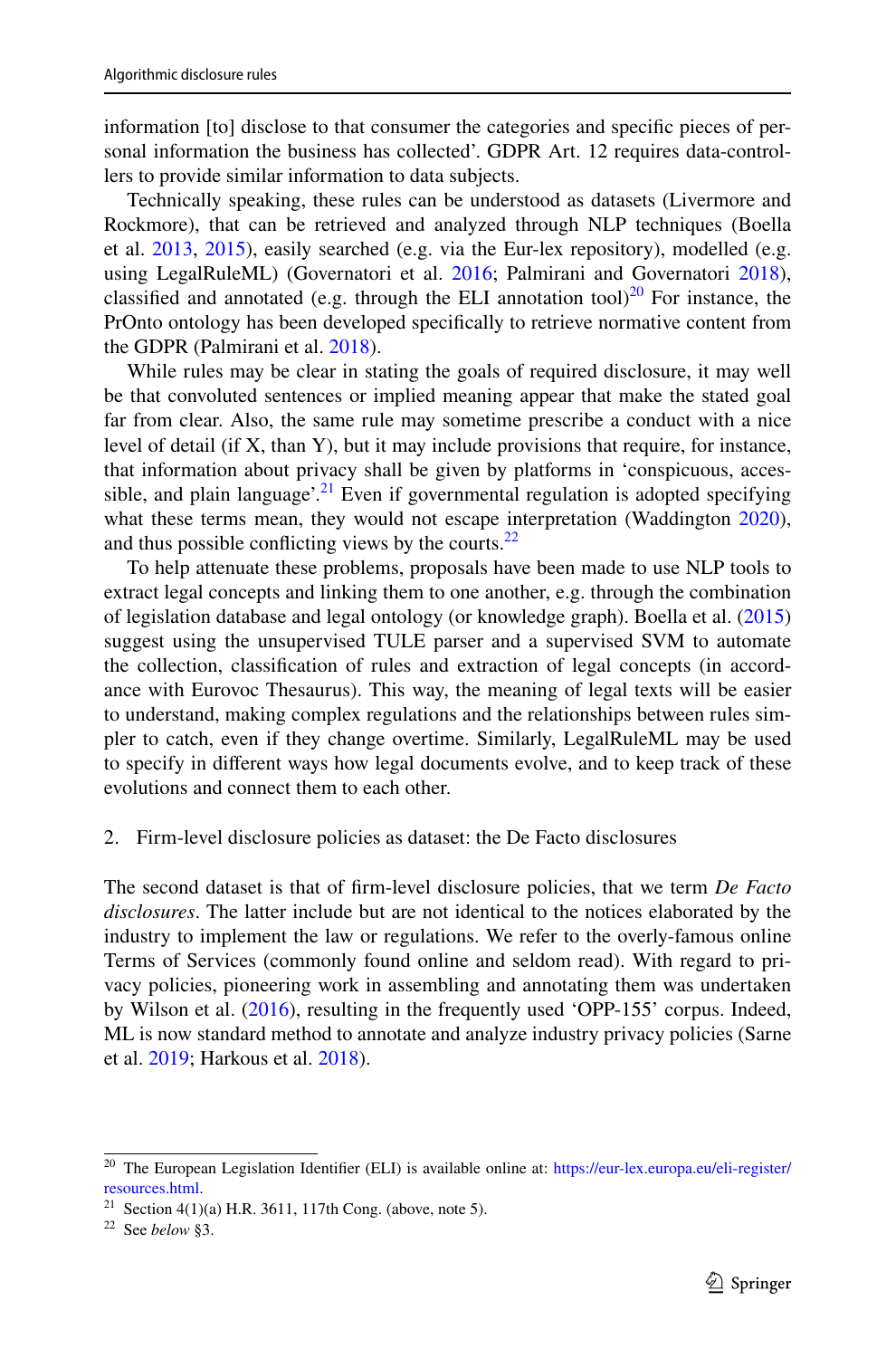#### 3. The linking role of case-law

The case-law would play an important role, serving as the missing link between legal provisions and their implementation. Indeed, courts' decisions help detect controversial text and provide clarifcation on the exact meaning to give both De Iure and De Facto disclosures. It follows that case outcomes and rule interpretation should be used to update the libraries with terms that can come out as disputed, and others that can become settled and undisputed.<sup>23</sup>

A good way to link the case law with rules is that proposed by Boella et al ([2019\)](#page-35-14) who present a 'database of prescriptions (duties and prohibitions), annotated with explanations in natural language, indexed according to the roles involved in the norm, and connected with relevant parts of legislation and case law'.

In the EU legal system, a question might arise if only interpretative decisions by the European Courts or also those of national jurisdictions should be included in the text analysis, given that the frst would provide uniform elucidation that binds all national courts (having force of precedent), but most case-law on disclosures originates from national controversies and does not reach the EU courts. We know, for instance, that the EU jurisprudence saves to global platforms only a minor part of the costs they spend in controversies with consumers; the paramount ones are those platforms bear for litigations hold before national jurisdictions,  $^{24}$  where there is no binding precedent, and the same clause can be qualifed diferently.

Moreover, differently from the  $US<sub>1</sub><sup>25</sup>$  in Europe, only the decisions by the EU Courts are fully machine-readable and coded (Panagis et al.  $2017$ ),  $^{26}$  $^{26}$  $^{26}$  while the process to make national courts' ones also so is still in the making (it is the European Case Law Identifier: ECLI), $^{27}$  $^{27}$  $^{27}$  although at a very advanced stage. Nonetheless, analytical tools are already available that allow to link the EU to national courts' cases. For instance, Agnoloni et al [2017](#page-34-0) introduced the BO-ECLI Parser Engine, which is a Java-based system enabling to extract and link case law from diferent European countries. By ofering pluggable, national extension, the system produces standard identifer (ECLI or CELEX) annotations to link case law from diferent countries.

<span id="page-9-0"></span><sup>&</sup>lt;sup>23</sup> For instance, the 1985 US Supreme Court *Zauderer v. Office of Disciplinary Counsel* case established a rational basis review standard triggered by a provision requiring "factual and uncontroversial information" in the disclosure regulation. This is one example of how case law can link terms in the *de iure*disclosures and the corresponding provisions in the de facto-disclosures. (Brannon [2019\)](#page-35-15).

<span id="page-9-1"></span><sup>&</sup>lt;sup>24</sup> One easy way to measure this is to estimate the costs platforms spend to insure themselves against the risk of lost controversies (and distinguish between EU and national ones).

<span id="page-9-2"></span><sup>&</sup>lt;sup>25</sup> See the 'Caselaw Access Project', providing (free) access to the published decisions from nearly all US State and Federal Courts: [https://case.law/.](https://case.law/)

<span id="page-9-3"></span><sup>&</sup>lt;sup>26</sup> Texts of all judgments of the European courts can be downloaded for free from EUR-Lex [\(https://eur](https://eur-lex.europa.eu/homepage.html)[lex.europa.eu/homepage.html\)](https://eur-lex.europa.eu/homepage.html).

<span id="page-9-4"></span> $27$  European Case Law Identifier (ECLI) is a computer readable and processable code that can be assigned to every judicial decision from every national or European court. Having an ECLI code assigned ensures that the database is indexed by the ECLI Search Engine, which is based on XLM, on an open source basis. ECLI 'facilitates automated linking of judgments to each other, to other legal sources or to academic writings'. See <http://www.bo-ecli.eu/ecli/current-implementation>.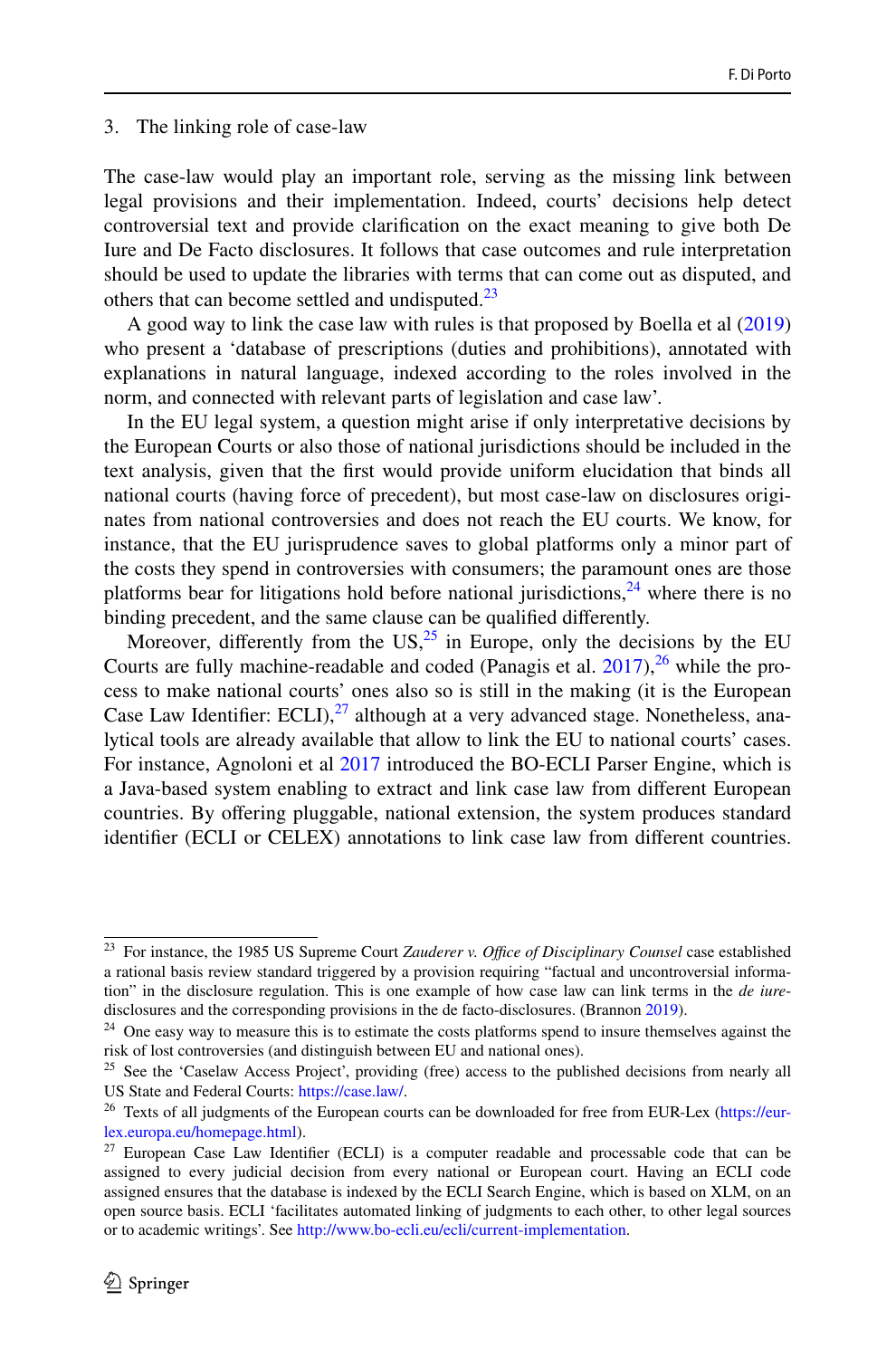Furthermore, the EU itself is increasingly conscious of the need to link European and national case law, resulting, for instance, in the EUCases project which devel-oped a unique pan-European law and case law Linking Platform.<sup>[28](#page-10-1)</sup>

As shown by Panagis (cit.), of algorithmic tools, citation network analysis in particular, can be extremely useful in addressing not only the question of which is the valid law but also which preceding cases are relevant as well as how to deal with conficting interpretations by diferent courts. The latter is especially relevant in systems where there is no binding precedence (i.e. most national EU legal systems) and where, consequently, difering interpretations of certain ambiguous terms might arise. By combining network analysis and NLP to distinguish between diferent kind of references, it might be possible to assess which opinions are endorsed by the majority of courts and could thus be considered the 'majority opinion'. While other methods to analyze citations in case law might establish the overall relevance of certain cases in general, only the more granular methodology suggested by Panagis et al. seems well ft to assess which interpretations of certain ambiguous terms are "the truly important reference points in a court's repository". In this way, case law can be used to link the general *de iure* disclosures and the specifc de facto disclosures while duly taking into account diferent interpretations of the former by diferent courts.

## <span id="page-10-0"></span>**3.1.2 Mapping the causes of failure**

To measure the causes of failure of both *de iure* and de facto disclosures is not an easy task (Costante et al. [2012](#page-35-16)). Nevertheless, quantitative indices are indispensable to conduct the following analysis, to make the information they store easily accessible and readable for machines and algorithms. Also, such indexes guarantee the repeatability and objectivity required for the sake of scientifc validity.

In line with our 'comprehensive approach', for each stage, failures must be identifed, mapped and linked with the failures at other stages, since these are inherently intimately related.

Therefore, we propose defning a standard made of three top-level categories of failure that can be used for both *de Iure* and de facto disclosures:

- (i) Readability. *Length of text* can be excessive leading to *information overload*.
- (ii) Informativeness. *Lack of clarity* and *simplicity* can lead to *information overload*. But also the *lack of information* can result in asymmetry.
- (iii) Consistency. *Lack of same lexicon* and *cross reference* in the same document or across documents that may lead to incoherence.

Based on these three framework categories, we establish golden standard thresholds and rank clauses as optimal (O) or sub-optimal (S–O) (Contissa et al. [2018a\)](#page-35-6). This way, we would for instance, rank as S–O a privacy policy clause under the 'length of text' index, if it fails to achieve the established threshold under the goal of

<span id="page-10-1"></span><sup>&</sup>lt;sup>28</sup> EUCases LLOD, available at: [http://www.eucases.eu/start.html.](http://www.eucases.eu/start.html)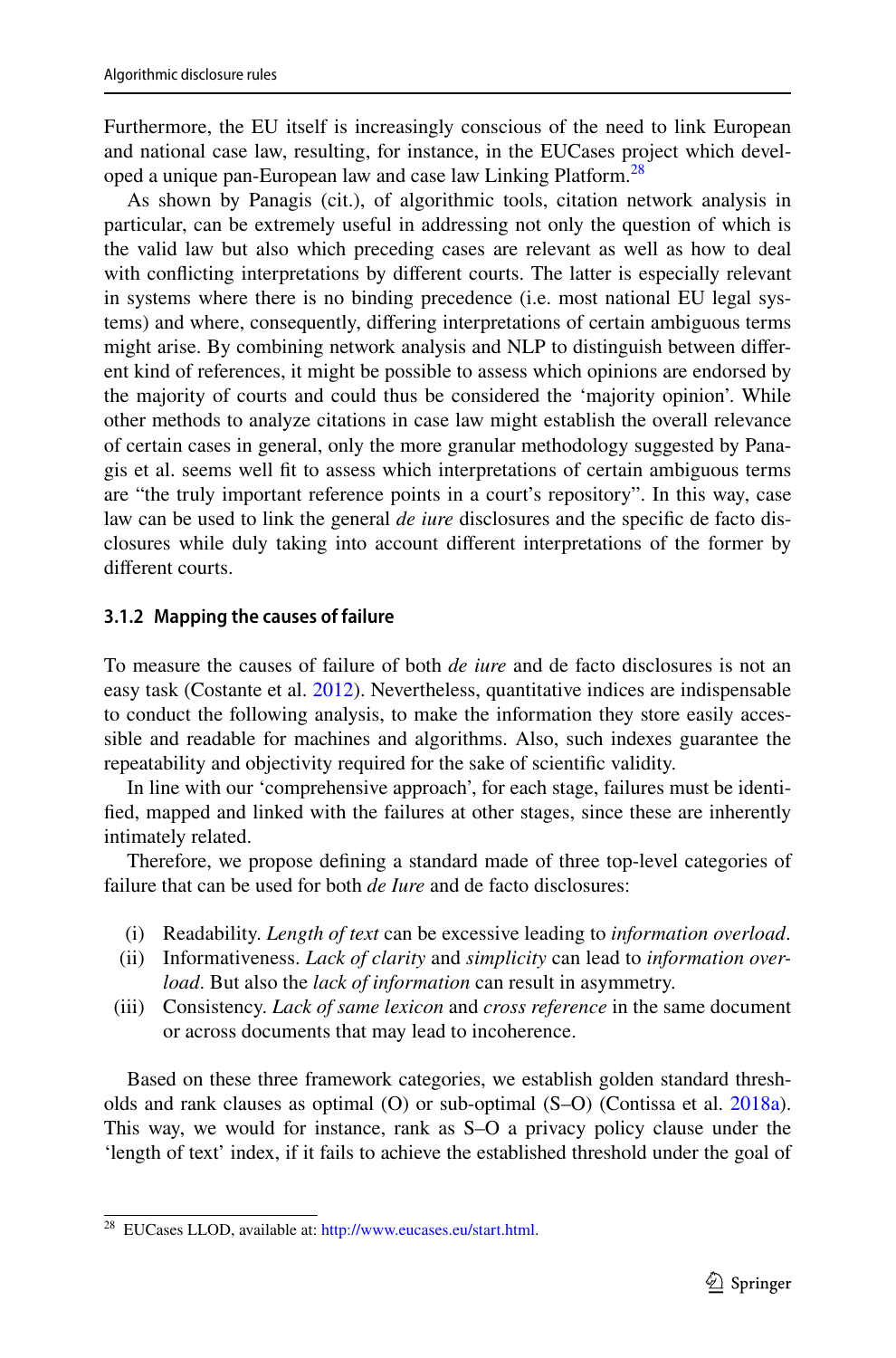<span id="page-11-0"></span>

|             | Relevant failure index                    | Proxy                                                                   | Methodology and Ranking (O/S-O)                                                                                                                                                                                                                                                                                                                                                                                                                                                                                                                                                                                                                                                                                                                                                                                                                 |
|-------------|-------------------------------------------|-------------------------------------------------------------------------|-------------------------------------------------------------------------------------------------------------------------------------------------------------------------------------------------------------------------------------------------------------------------------------------------------------------------------------------------------------------------------------------------------------------------------------------------------------------------------------------------------------------------------------------------------------------------------------------------------------------------------------------------------------------------------------------------------------------------------------------------------------------------------------------------------------------------------------------------|
| Readability | Information overload                      | Length of text                                                          | <i>Rank:</i> e.g. if longer that $X$ words (golden standard), then rank $S-O$ $ALGC$ : SMOG; Dale-Chall readability formula; Gunning Fog Index<br>No. of polysyllables on the basis of the length of the text<br>Major Ref. Bartlett et al. (2019)                                                                                                                                                                                                                                                                                                                                                                                                                                                                                                                                                                                              |
|             | Informativeness Information overload      | Complexity of text                                                      | conjunctive adverbs—however, thus, nevertheless—passives, modal verbs—could, should,<br>Rank: E.g. if clause contains more outliers than the number set in golden standard, then rank<br>necessary', 'generally') or of two or more semantically different CI parameters in informa-<br>Rank: E.g. if number of nodes containing complex tokens in clause is higher than X per<br>Semantic: use of complex, difficult, technical or unusual terms called 'outliers' (e.g. 'as<br>Syntactic: No. of certain grammatical structures (nodes) containing complex text (e.g.<br>Major Ref. Botel and Granowsky (1972) or Szmrecsanyi (2004)<br>Major Ref. Bartlett et al (2019) Shvartzshnaider et al. (2019)<br>sentence of a Y length (golden standard), than rank S-O<br>ALGO: LOF, CI in information flows<br>tion flows<br>$as S - O$<br>might) |
|             | Information asymmetry Lack of information |                                                                         | Rank E.g. if clause omits more elements than all those necessary according to golden stand-<br>Presence of all information required by the law (e.g. identity of data controller, types of<br>Major Ref. Liepina et al (2019) and Costante et al (2012) /or Contissa et al. (2018a, b)<br>personal data collected; goals of treatment, etc.)<br>ard, then rank as S-O                                                                                                                                                                                                                                                                                                                                                                                                                                                                           |
| Consistency | Internal and External                     | Interaction amongst clauses<br>within the same text and<br>across texts | Recurrence of same lexicon and cross reference between different clauses in the same docu-<br>Rank: E.g. if a clause scores lower than the citation network gold standard for cross-refer-<br>Major Ref. Panagis et al. (2017) [citation net]; or Nanda et al. (2019) [similarity models]<br>ence links or evaluation of textual similarity, then rank as S-O<br>ment and across documents                                                                                                                                                                                                                                                                                                                                                                                                                                                      |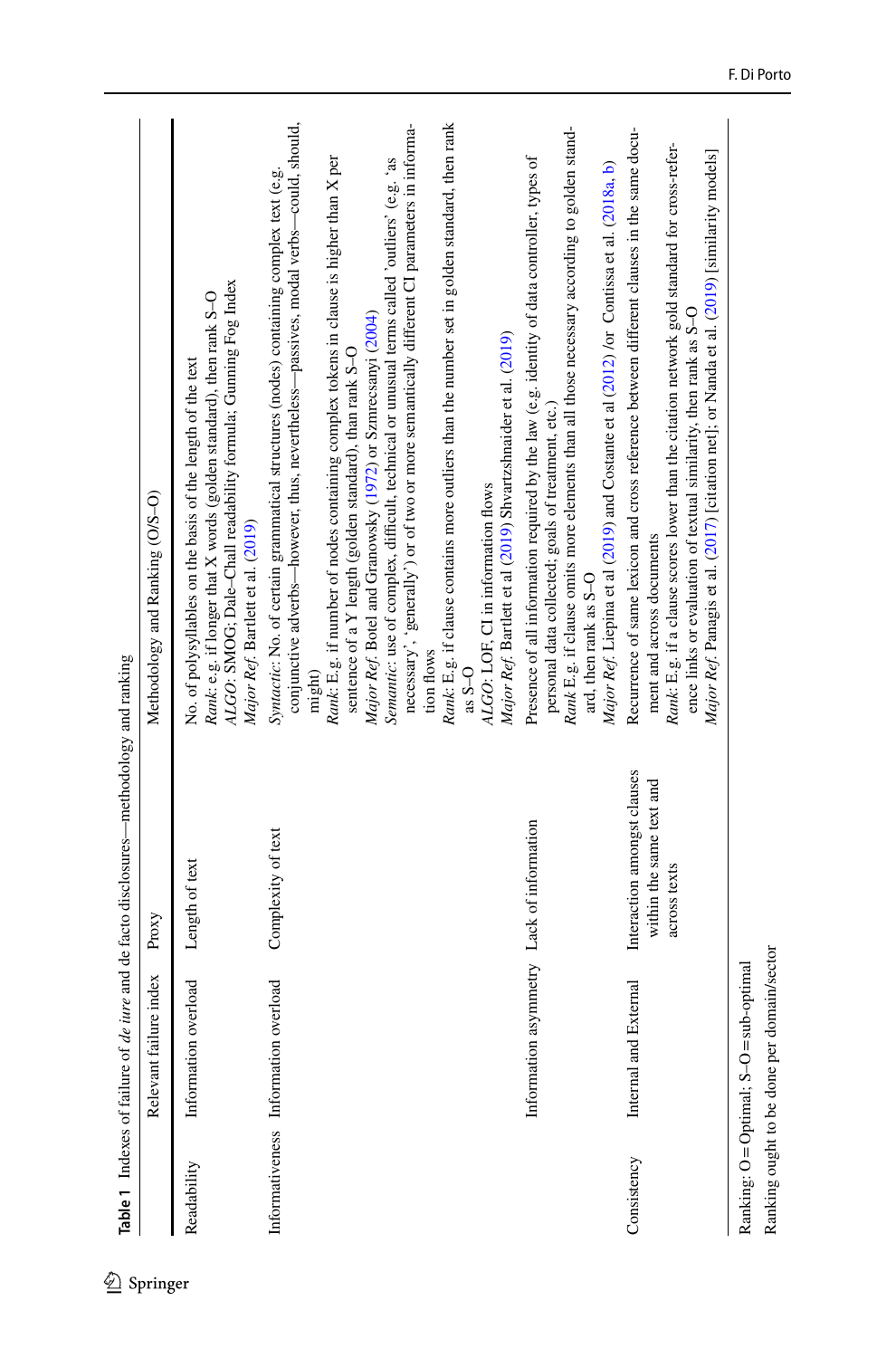'clarity' as stated in the GDPR Article 12. At the same time, however, Article 12 or some of its provisions—as seen—may score S–O under other failure indexes, such as lack of clarity (vagueness). The case-law might help clarify whether this is the case.

In the following, we elaborate the methodology for designing a detailed system of indexes to capture the main causes of failure. Furthermore, we provide ideas on how to translate each indicator into quantitative, machine-readable indices. Table [1](#page-11-0) summarizes our fndings.

### 1. Readability. Information overload: length of text

The frst quantitative index is readability. It is mainly understood as non-readership due to information overload, and measured in terms of '*length of text*'.

There is a large variety of readability scores (Shedlosky-Shoemaker et al. [2009\)](#page-37-15), based on the length of text which are frequently highly correlated, thus 'easing future choice making processes and comparisons' between diferent readability measures (Fabian et al. [2017\)](#page-36-15).

Among the many, we take Bartlett et al. [\(2019](#page-35-5)) proposing an updated version of the old (1969) SMOG. Accordingly, annotators establish a threshold of polysyllables (words with more than 3 syllables) a sentence may contain, in order to be tagged as unreadable by the machine,  $29$  and hence S–O. The authors suggest 'a domain specifc validation to verify the validity of the SMOG Grade'.

This is especially relevant to make our proposal workable. Not all domains are the same and an assessment of frm-level privacy policies would clearly require to be made in each sector. For instance, the type of personal data a provider of healthrelated services collects would be treated diferently from those of a manufacturer retailer dealing with non-sensitive data.

Under the Readability-Length of text index, sub-optimal disclosure clauses use more polysyllables than those established in the golden standard, set and measured using the revised version of SMOG proposed by Bartlett et al ([2019\)](#page-35-5)

### 2. Informativeness. Information overload: complexity of text

Lack of readability of disclosures may also depend on the complexity of text. The scholarship has suggested to measure it from both a semantic and syntactic points of view.

### (a) Syntactic complexity

While most analyses of readability focus on the number of words in a specifed unit (e.g. a sentence, paragraph, etc.) as a proxy for complexity, only few authors focus on analyzing the syntactic complexity of a text separately (Botel and Granowsky [1972](#page-35-17)). Although some scholars search for certain conditional or relational operators,

<span id="page-12-0"></span> $29$  A policymaker might decide to attach a legal effect, e.g. by establishing that the consumer would be bound only if the number of polysyllables is lower than a fxed threshold. Ibid. p. 9.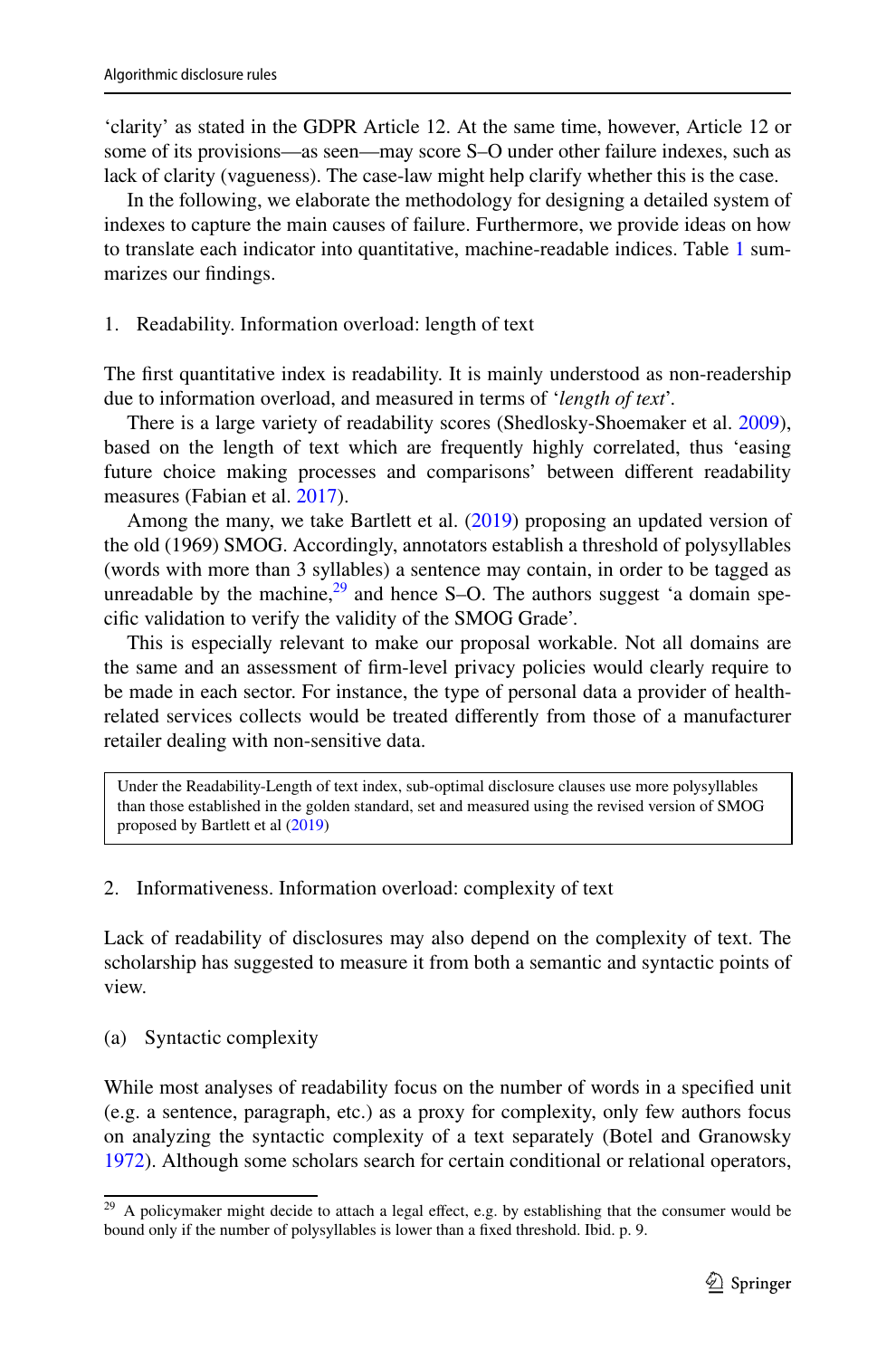they usually do so with the aim of detecting sentences that are semantically vague or difficult to understand (e.g. see Liepina et al.  $(2019)$  $(2019)$ : see next para.).

Going back to Botel and Granowsky, they propose a count system which designates a certain amount of 'points' to certain grammatical structures, based on their complexity (the more complex, the more points). For instance, conjunctive adverbs ('however', 'thus', 'nevertheless', etc.), dependent clauses, noun modifers, modal verbs ('should', 'could', etc.) and passives will be assigned one or two points respectively, whereas, for instance, simple subject-verb structures (e.g. 'she speaks') receive no points. $30$  The final complexity score of a text is then calculated as the arithmetic average of the complexity counts of all sentences.<sup>[31](#page-13-1)</sup>

An alternative approach is that of Szmrecsanyi [\(2004](#page-37-12)), who proposes an 'Index of Syntactic Complexity', which relies on the notion that 'syntactic complexity in language is related to the number, type, and depth of embedding in a text', meaning that the more number of nodes in a sentence (e.g. subject, object, pronouns), the higher the complexity of a text.<sup>[32](#page-13-2)</sup> The proposed index thus combines counts of linguistic tokens like subordinating conjunctions (e.g. 'because', 'since', 'when', etc.), WHpronouns (e.g. 'who', 'whose', 'which', etc.), verb forms (fnite and non-fnite) and noun phrases.<sup>[33](#page-13-3)</sup>

Although this might be 'conceptually certainly the most direct and intuitively the most appropriate way to assess syntactic complexity', it is pointed out that this method usually requires manual coding.<sup>[34](#page-13-4)</sup>

Since at least the last two measures seem to be highly correlated,  $35$  choosing among them might in the end be a question of the computational effort associated with calculating such scores.

Under the Informativeness-Syntactic complexity Index, S–O disclosure clauses (of a given length) use a number of complexity nodes that is higher than the standard, defned and measured using Botel and Granowsky [\(1972](#page-35-17)) or Szmrecsanyi ([2004\)](#page-37-12).

#### (b) Semantic complexity

Semantic complexity (or the use of complex, difficult, technical or unusual terms called 'outliers') is analyzed by Bartlett et al. ([2019\)](#page-35-5) who use the Local Outlier Factor (LOF) algorithm (based on the density of a term's nearest neighbors) to detect such terms.

Approaching the issue of semantic complexity from a slightly diferent angle, Liepina et al.  $(2019)$  $(2019)$  evaluate the complexity of a text based on four criteria:  $(1)$ 

<span id="page-13-0"></span><sup>30</sup> Ibid., p. 515.

<span id="page-13-1"></span><sup>31</sup> Ibid., p. 515.

<span id="page-13-2"></span><sup>32</sup> Ibid., p. 1034.

<span id="page-13-3"></span><sup>&</sup>lt;sup>33</sup> These features are used to calculate the final complexity score as follows:  $\text{ISC}(u) = 2 \times n(u,$  $SUB$ )+2×*n*(*u, WH*)+*n*(*u, VF*)+*n*(*u, NP*), which has been called a rather ad-Hoc-solution by the author himself. Ibid., p. 1035.

<span id="page-13-4"></span><sup>&</sup>lt;sup>34</sup> Ibid., p. 1031. The article cited was published 16 years ago, therefore, some progress in the automatization of measuring syntactic complexity might have been made in the meanwhile.

<span id="page-13-5"></span><sup>35</sup> Ibid., p. 1037.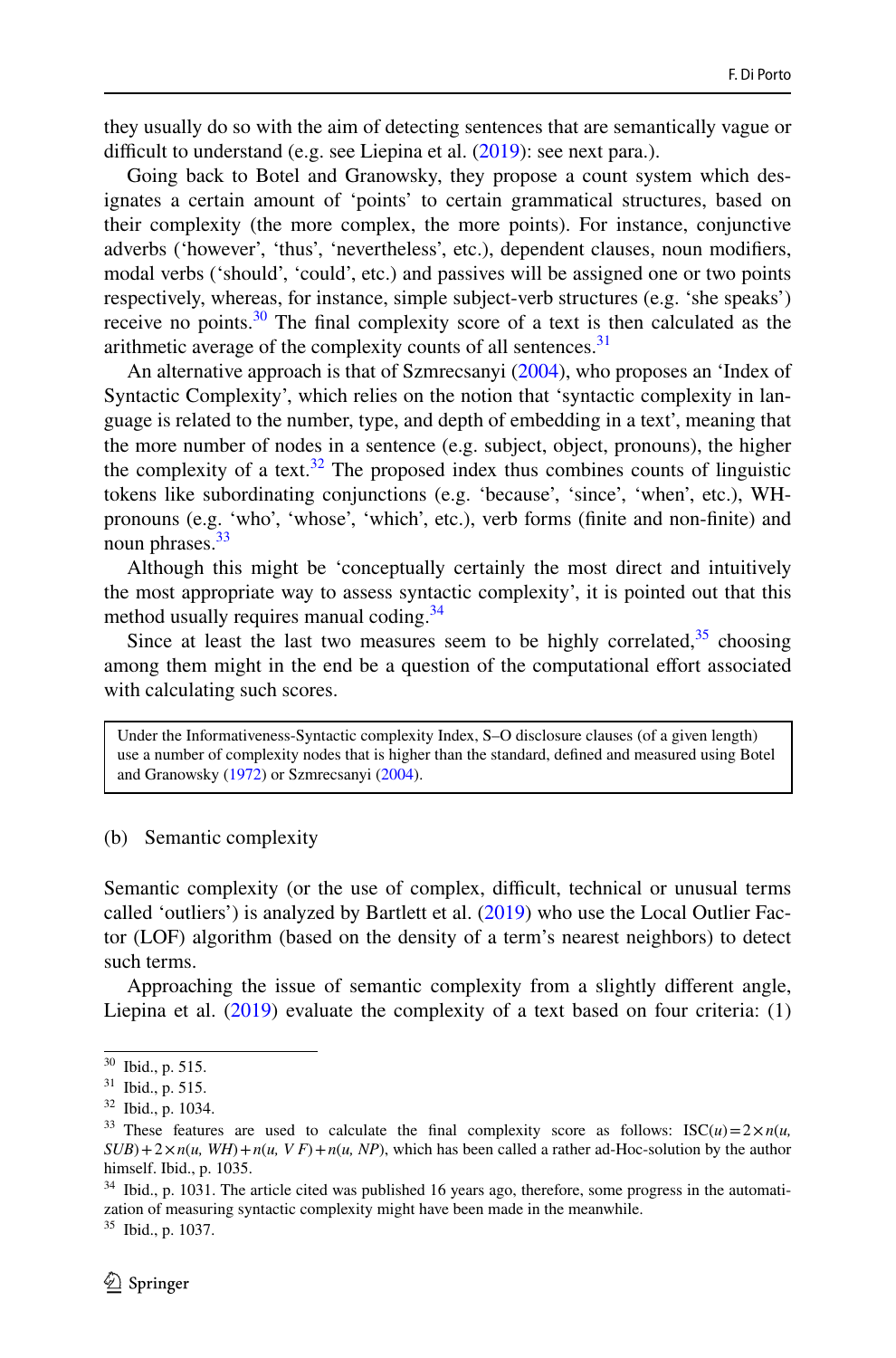indeterminate conditioners (e.g. 'as necessary', 'from time to time', etc.), (2) expression generalizations (e.g. 'generally','normally', 'largely', etc.), (3) modality ('adverbs and non-specifc adjectives, which create uncertainty with respect to the possibility of certain actions and events') and (4) non-specifc numeric qualifers (e.g. 'numerous', 'some', etc.). These indicators are then used to tag problematic sentences as 'vague'.

In a similar vein, Shvartzshnaider et al. [\(2019](#page-37-13)) base their assessment of complexity/clarity on tags, however, in a diferent manner. They analyze the phenomenon of 'parameter bloating', which can be explained as follows: building on the idea of 'Contextual Integrity' or CI and information flows,  $36$  the description of an information fow is deemed (too) complex (or bloated) when it 'contains two or more semantically diferent CI parameters (senders, recipients, subjects of information, information types, condition of transference or collection) of the same type (e.g., two senders or four attributes) without a clear indication of how these parameter instances are related to each other<sup>37</sup> This results in a situation where the reader must infer the exact relationship between diferent actors and types of information, which significantly increases the complexity of the respective disclosure (at 164). Therefore, the number of possible information fows might be used as a quantitative index to measure the semantic complexity of a clause.

Under the Informativeness-Semantic complexity Index, a S–O disclosure clause contains more outliers or semantically diferent CI parameters in information fows than the number set in the golden standard, defned and measured using Bartlett et al ([2019](#page-35-5)) or Shvartzshnaider et al. [\(2019\)](#page-37-13) respectively.

### 3. Informativeness. Information asymmetry: lack of information

Another failure index of information asymmetry is the completeness of the information provided in a disclosure. Comprehensiveness has been investigated mainly at the frm-level disclosure policies, rather than the rulemaking (Costante et al. [2012\)](#page-35-16). It must be noted that the requirement of completeness does not automatically counter readability. While an evaluation of the completeness of a disclosure clause is merely concerned with the question whether all essential information requested by the law is provided, readability problems mostly arise from the way this information is presented to the consumer by the industry. Therefore, a complete disclosure is not per se unreadable (just as an unreadable disclosure is not automatically complete) and the two concepts thus need to be separated.

<span id="page-14-0"></span><sup>&</sup>lt;sup>36</sup> An information flow denotes the transmission of information from one actor to another. The concept of 'contextual integrity' (CI) is based on the notion that the assessment of an information fow's implications requires information on the full context of the fow, with the latter being operationalized by fve CI parameters (senders, recipients, subjects of information, information types, condition of transference or collection).

<span id="page-14-1"></span><sup>&</sup>lt;sup>37</sup> To illustrate this issue, consider the following fictive clause: 'Advertisers, app developers and specified partners <*three senders*> can request information on the content uploaded by you and your friends<*two subjects*>as well as your interactions with other pages<*two types of data*>'. While this clause might seem straightforward at frst, a plethora of diferent information fows are conceivable based on the large number of diferent parameter values provided, thus keeping the consumer in the dark concerning the precise fow of her information. Shvartzshnaider et al. ([2019\)](#page-37-13), 164.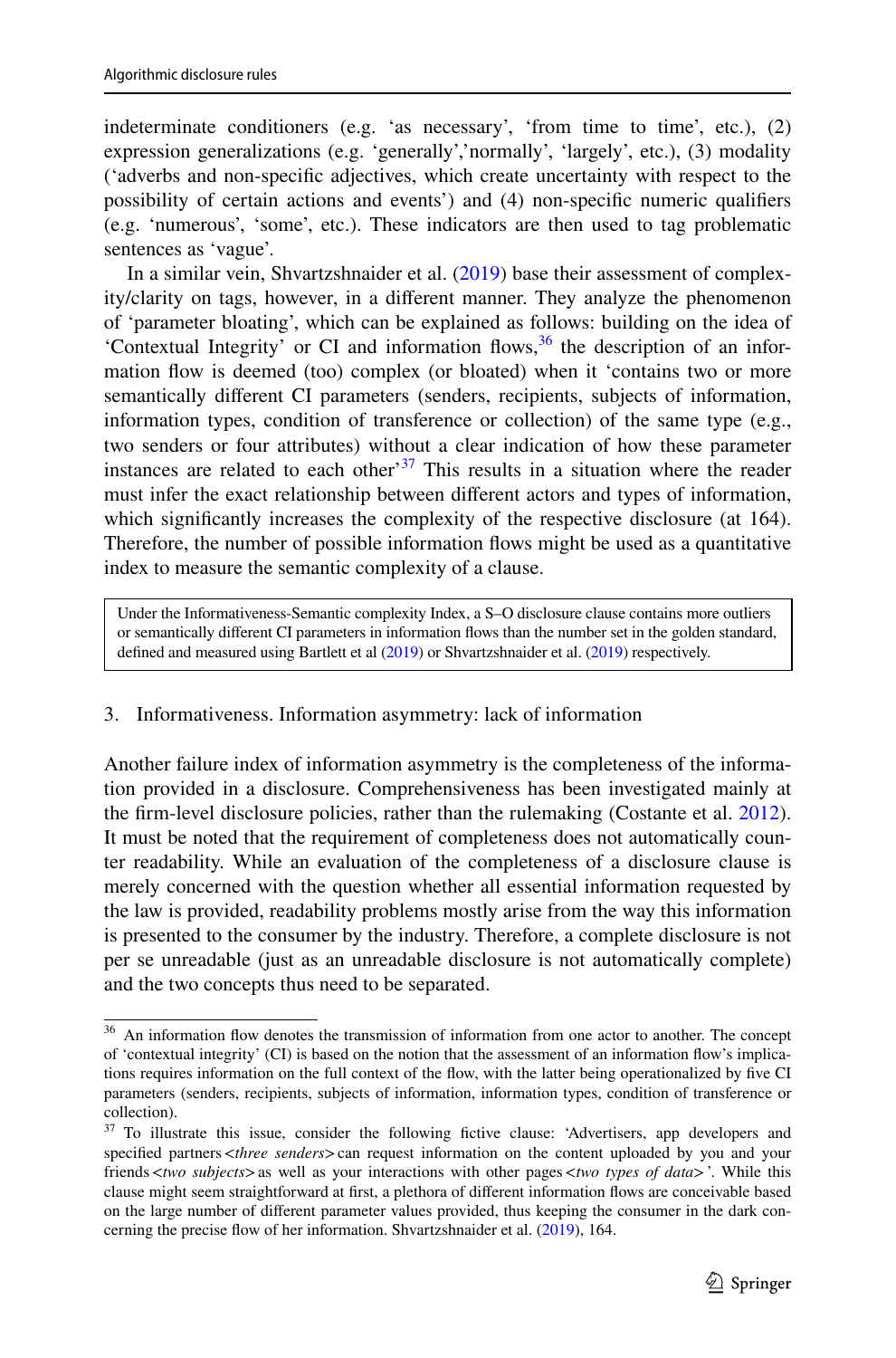Several authors suggest tools to measure completeness, especially in the context of privacy disclosure. However, nothing impedes to transfer the approaches presented in this section to disclosures like terms and conditions of online contracts.

For instance, based on the above-outlined theory of CI, Shvartzshnaider et al. defne completeness of privacy policies as the specifcation of all fve CI parameters (senders, recipients, subjects of information, information types, condition of transference or collection). Similarly, Liepina et al. [\(2019](#page-36-14)) consider a clause complete if it contains information on 23 pre-defined categories (i.e. ' $\lt$ id>identity of the data controller,  $\langle \text{cat} \rangle$  categories of personal data concerned, and  $\langle \text{ret} \rangle$  the period for which the personal data will be stored'). If information that is considered 'crucial' is missing, the respective clause is tagged as incomplete. Manually setting the threshold would then help defne if a clause scores as optimal or not.

A similar, but slightly refned approach is presented by Costante et al. [\(2012](#page-35-16), at 3): while they also defne a number of 'privacy categories' (e.g. advertising, cookies, location, retention, etc.), their proposed completeness score is calculated as the weighted and normalized sum of the categories covered in a paragraph.120F.

For our purposes, a privacy or online contract disclosure clause could be ranked using the methodology suggested by Costante et al [\(2012](#page-35-16)) and Liepina et al., or alternatively, by Contissa et al. In both cases, however, corpus tagging would be necessary.

Under the Informativeness-Lack of information Index, in sub-optimal disclosure clauses (of a given length) the number of omitted elements is higher than the pre-defned minimum necessary standard, defned and measured using Liepina et al [\(2019](#page-36-14)) and Costante et al ([2012\)](#page-35-16) or Contissa et al. ([2018a](#page-35-6), [b\)](#page-35-7).

#### 4. Consistency of documents

One of the two root causes of failure identifed above concerns the misalignment of the regulatory goals behind the duty to disclose certain information (as stated in the *de iure* disclosures) and the actual implementation thereof in the de facto disclosure. The general criterion that can be derived from this is that of *consistency*, which can be translated into two sub-criteria: internal and external. However, since their measure and computability are identical, they will be treated together.

Internal consistency denotes the recurrence of the same lexicon in diferent clauses of the same document as well as the verifcation of cross-references between diferent clauses within the same document. External coherence means the crossreferences that refer to clauses contained in diferent legal documents. External coherence too can be understood both as the recurrence of the same lexicon across referred documents and the verifcation of the respective cross-references. For instance, one rule in the GDPR might refer to others both explicitly (e.g. Article 12 recalling Article 5) or implicitly (like the Guidelines on Transparency provided for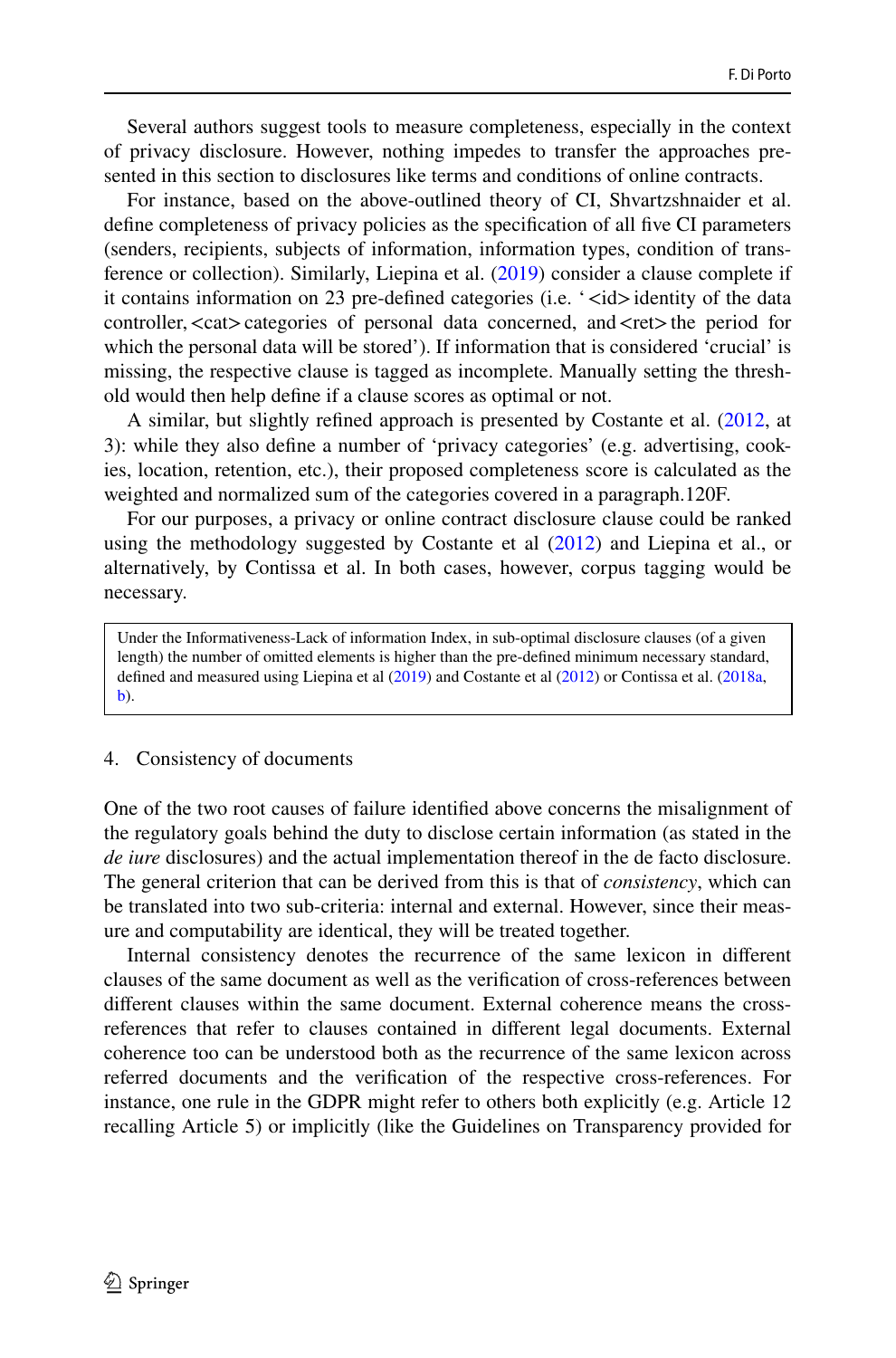by the European Data Protection Board)<sup>[38](#page-16-0)</sup>; or a privacy policy might refer to a rule without expressly quoting its article or alinea in the article.

Unfortunately, there is no common, explicit operationalization of internal and external coherence in the literature.

A frst attempt to analyze cross-references in legal documents is made by Sannier et al. [\(2017](#page-37-16)), who develop a NLP-based algorithmic tool to automatically detect and resolve complex cross-references within legal texts. Testing their tool on Luxembourgian legislation as well as on regional Canadian legislation, they conclude that NLP can be used to accurately detect and verify cross-references (at 236). However, their tool would allow to construct a simple count measure of unresolved crossreferenced, which might serve as a basis for the operationalization of internal and external coherence, both in terms of the lexicon used (see above, 2nd cause of failure: complexity of text), and the correct referencing of diferent clauses (see above, 3rd cause of failure: lack of information). Nevertheless, this is far from the straightforward, comprehensive solution one might wish for.

A solution could be to rely on more complex NLP tools such as 'citation networks', as proposed by Panagis et al. ([2017\)](#page-37-11) or 'text similarity models', as suggested by Nanda et al. ([2019\)](#page-37-14).

The citation network analysis tool by Panagis et al. [\(2017](#page-37-11)), seems particularly straightforward, since it uses the Tversky index to measure text similarity. Therefore, using a tool such as theirs would automatically cover both the verifcation of crossreference links as well as an evaluation of the textual similarity of the cited text.

Another promising option to capture text similarity is the model proposed by Nanda et al. [\(2019](#page-37-14)), who use a word and paragraph vector model to help measure the semantic similarity from combined corpuses.<sup>[39](#page-16-1)</sup> After manually mapping the documents (rules provisions and respective policy disclosures), the corpuses are automatically annotated helping to establish the gold standard for coherence. Provisions and terms in the disclosure documents would then be represented as vectors in a common vector space (VSM) and later processed to measure the magnitude of similarity among texts.

This last two models especially come with the advantage of capturing the distance in implementation of rules-based disclosures by the industry policies. They seem therefore very promising in the aim of measuring both the distance in lexicon as well as the presence of cross-reference within the same disclosure rule or policy (and defne the gold standard).

Under the Consistency Index, a sub-optimal disclosure clause scores lower than the gold standard for cross-reference links or lexicon similarity, measured using either the citation network tool by Panagis et al. ([2017\)](#page-37-11) or the similarity model by Nanda et al. [\(2019](#page-37-14)).

<span id="page-16-0"></span><sup>&</sup>lt;sup>38</sup> See for instance the Edpb's Guidelines on Transparency under the GDPR of 11 April 2018, available at [https://edpb.europa.eu/our-work-tools/general-guidance/guidelines-recommendations-best-practices\\_](https://edpb.europa.eu/our-work-tools/general-guidance/guidelines-recommendations-best-practices_en) [en.](https://edpb.europa.eu/our-work-tools/general-guidance/guidelines-recommendations-best-practices_en)

<span id="page-16-1"></span><sup>&</sup>lt;sup>39</sup> Although it is meant to measure legal transposition of EU Directives by national legislations (especially those of Italy, Ireland and Luxembourg), the model can be adapted to capture similarities between disclosure duties and their transpositions.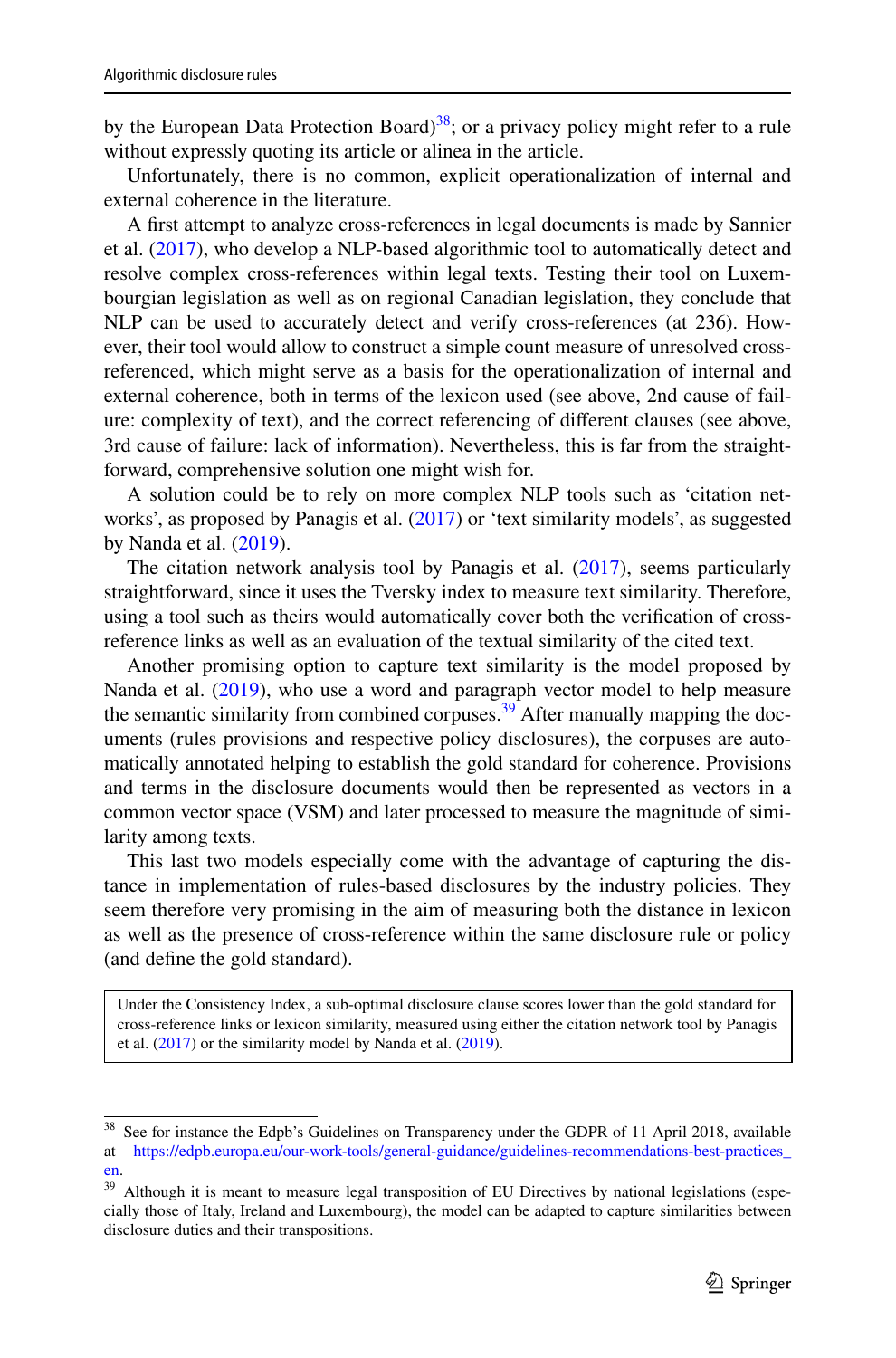### **3.1.3 Getting to hypothetically optimal disclosures (HOD) through ontology**

Preparing the texts in the *de iure* and de facto data sets means that we process the disclosures in each domain to rank them, thus collecting those that score optimal for each failure index. More specifcally, per each clause or text partition of the disclosures in each (*de iure* and de facto) dataset, processing for the fve analyzed indexes will provide a score, allowing to identify a set of optimal disclosure texts (see Table [2](#page-18-0)). So for instance, we should be able to select the optimal disclosure provision in the GDPR as far as its 'readability' index is concerned. The same should be for the clause of a privacy policy implementing that provision in a given sector (like e.g. the short term online home renting): imagine that is 'Clause X' of AirBnB disclosure policy. The two would form the 'optimal pair', under readability, of *de iure* and de facto privacy disclosures in the short-term online home renting sector. The same should be done for all clauses and each failure index.

The kind of coding (whether done manually or automatically) and training to employ, clearly depends on the methodology that will be chosen to perform for each of the failure indexes sketched above. In any event, labelling the disclosures might require some manual work by legal experts in the specifc sector considered.

The next step is to link the two selected 'optimal pair' of *de iure* and de facto disclosures in the data sets, to reach a sole dataset of what we should term Hypothetically Optimal Disclosure, or HOD.

While, theoretically, a simple, manually organized, static database could be used to do so, the Law & Tech literature suggests a signifcantly more efective and fexible solution: the use of an ontology/knowledge graph (Shrader [2020;](#page-37-17) Sartor et al. [2011](#page-37-18); Benjamins [2005\)](#page-35-18)10 (Table [3\)](#page-19-0).

As discussed above (I.A.1), legal ontologies are especially apt in this purpose, because they allow automating the extraction and linking of legal concepts, and to keep them up to date even if they change overtime (Boella et al [2015](#page-35-13)). Another reason is that some ontologies allow to link legal norms with their implementation practices, a feature that is relevant to us.

A good model for linking texts through ontology is provided for by the Lynx pro $ject^{40}$  (Montiel-Ponsoda and Rodríguez-Doncel [2018\)](#page-36-16). Lynx has developed a 'Legal Knowledge Graph Ontology', meaning an algorithmic technology that links and integrates heterogeneous legal data sources such as legislation, case law, standards, industry norms and best practices. $41$  Lynx is especially interesting as it accommodates several ontologies able to provide the fexibility required to include additional nodes anytime rules or policies change.

To adapt the Lynx ontology to our needs, manual annotation to establish structural and semantical links of *de iure* and de facto disclosure datasets would

<span id="page-17-0"></span><sup>40</sup> <http://lynx-project.eu/>.

<span id="page-17-1"></span><sup>&</sup>lt;sup>41</sup> <http://lynx-project.eu/doc/lkg/>The Knowledge Legal Graph ontology reuses sources already available on an open access basis, as well as their metadata (such as the afore-mentioned ELI codes of EU case law) and other ontologies (a full list of which is available here: [http://lynx-project.eu/data2/reference](http://lynx-project.eu/data2/reference-ontologies)[ontologies](http://lynx-project.eu/data2/reference-ontologies)).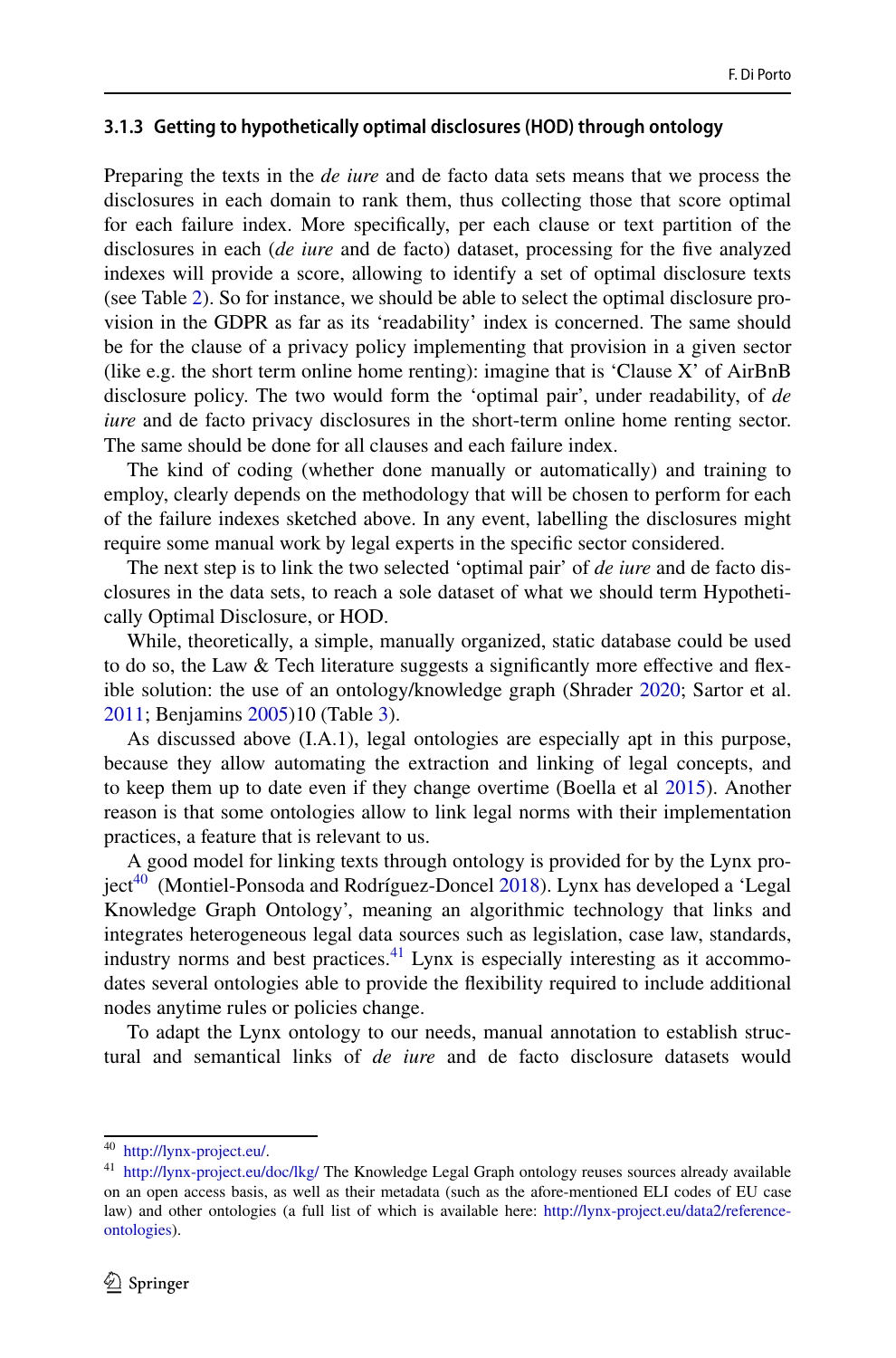| CRD Art. 6 Partition X, Art. $6a(1)(ea)$ AirBnB Portion Y ToS<br>De facto disclosure<br>policy<br>Expedia<br>Port. W<br>(info on personalized<br>De iure disclosure<br>Failure criteria $\rightarrow$<br><b>Disclosure pair</b><br>Rule |                                                                                                                                                             |                                                                                                                                                                                          |                                                                                                                                                                                      |                                                                                                                     |                                                                   |                             |
|-----------------------------------------------------------------------------------------------------------------------------------------------------------------------------------------------------------------------------------------|-------------------------------------------------------------------------------------------------------------------------------------------------------------|------------------------------------------------------------------------------------------------------------------------------------------------------------------------------------------|--------------------------------------------------------------------------------------------------------------------------------------------------------------------------------------|---------------------------------------------------------------------------------------------------------------------|-------------------------------------------------------------------|-----------------------------|
|                                                                                                                                                                                                                                         |                                                                                                                                                             | Readab (length) Informativeness                                                                                                                                                          |                                                                                                                                                                                      |                                                                                                                     |                                                                   | Consistency Ranking and HOD |
|                                                                                                                                                                                                                                         |                                                                                                                                                             |                                                                                                                                                                                          | Syntactic compl Semantic compl Lack of info                                                                                                                                          |                                                                                                                     |                                                                   |                             |
|                                                                                                                                                                                                                                         |                                                                                                                                                             |                                                                                                                                                                                          |                                                                                                                                                                                      |                                                                                                                     |                                                                   |                             |
|                                                                                                                                                                                                                                         | Optimal                                                                                                                                                     |                                                                                                                                                                                          |                                                                                                                                                                                      | $\begin{array}{c} \text{Optimal} \\ \text{(score 1)} \end{array}$                                                   | Optimal                                                           | HOD                         |
|                                                                                                                                                                                                                                         |                                                                                                                                                             |                                                                                                                                                                                          |                                                                                                                                                                                      |                                                                                                                     | (score 1)                                                         |                             |
|                                                                                                                                                                                                                                         | $\begin{array}{l} \text{(score 1)}\\ \text{Optimal}\\ \text{(score 1)}\\ \text{S-O}\\ \text{(score 0)}\\ \text{(score 0)}\\ \text{(score 0)}\\ \end{array}$ | $\begin{array}{l} \text{Optimal} \\ \text{(score 1)} \\ \text{Optimal} \\ \text{(score 1)} \\ \text{(score 1)} \\ \text{Optimal} \\ \text{(score 1)} \\ \text{(score 1)} \\ \end{array}$ | $\begin{array}{l} \text{Optimal} \\ \text{(score 1)} \\ \text{Optimal} \\ \text{(score 1)} \\ \text{(score 1)} \\ \text{S-O} \\ \text{(score 0)} \\ \text{(score 0)} \\ \end{array}$ |                                                                                                                     | $\begin{array}{c} \text{Optimal} \\ \text{(score 1)} \end{array}$ | Not incl. in HOD            |
| prices)                                                                                                                                                                                                                                 |                                                                                                                                                             |                                                                                                                                                                                          |                                                                                                                                                                                      |                                                                                                                     |                                                                   |                             |
| Booking Port. Z                                                                                                                                                                                                                         |                                                                                                                                                             |                                                                                                                                                                                          |                                                                                                                                                                                      |                                                                                                                     | $S_{-}$                                                           | Not incl                    |
|                                                                                                                                                                                                                                         |                                                                                                                                                             |                                                                                                                                                                                          |                                                                                                                                                                                      | $\begin{array}{l} \text{S-O} \\ \text{(score 0)} \\ \text{S-O} \\ \text{(score 0)} \\ \text{(score 0)} \end{array}$ | $\left( \text{score } 0 \right)$                                  |                             |
| VRBO                                                                                                                                                                                                                                    | $S_{-}$                                                                                                                                                     | $\overline{S}$                                                                                                                                                                           | $\overline{c}$                                                                                                                                                                       | $S_{-}$                                                                                                             | $\overline{S}$                                                    | Not incl                    |
| Port. XY                                                                                                                                                                                                                                | (score 0)                                                                                                                                                   | $(\text{score} 0)$                                                                                                                                                                       | $(\text{score} 0)$                                                                                                                                                                   | (score 0)                                                                                                           | $\left( \text{score } 0 \right)$                                  |                             |

<span id="page-18-0"></span>**Table 2** – Example of ranking of disclosure pair leading to HOD, based on failure index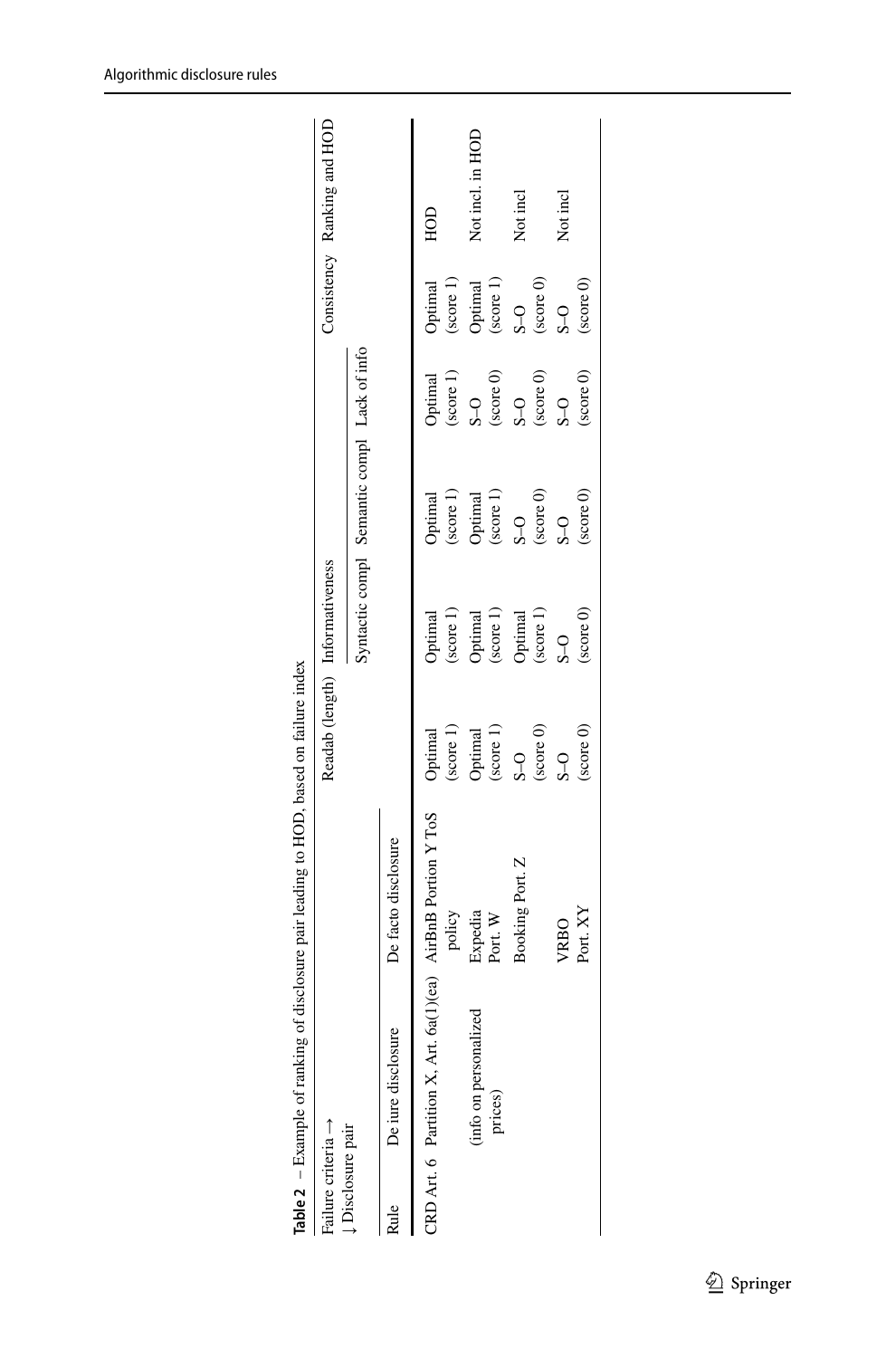nonetheless be needed. That should be done taking into consideration the results of the ranking process, upon which optimal disclosure pairs are selected (Table [2,](#page-18-0) above). Hence, manual annotation in ontology would consist in functionally linking of only the latter texts, based on semantic relations between their contents.

In our model, nodes will be represented by the failure criteria sketched above. These nodes are already weighted as Optimal/Sub-Optimal and thus given a specifc relevance, which allows an analytically targeted and granular nuancing of the ontology.

A further step consists in the assessment of the overall 'coherence' of HOD ontology. Coherence in this context is understood as a further failure index, consisting of *Lack of cross-reference between the Optimal principles*-*level rule* and the *corresponding Optimal implementing level policy* (Table [3\)](#page-19-0).

| Once De lure and De Facto datasets prepared: Matching (linking) and Ranking through Knowledge<br>Graph/Ontology, leading to 'HOD' |                                    |                                                                                                                                                                                                                                                                                                                                                                                               |  |  |
|-----------------------------------------------------------------------------------------------------------------------------------|------------------------------------|-----------------------------------------------------------------------------------------------------------------------------------------------------------------------------------------------------------------------------------------------------------------------------------------------------------------------------------------------------------------------------------------------|--|--|
| Coherence/overall Cross-validation                                                                                                | amongst clauses<br>across datasets | Verification of cross-referencing between principles-level<br><i>(de iure)</i> and application level <i>(de facto)</i> leading to inco-<br>herence<br><i>Rank</i> If 'clause-pair' scores lower than the gold standard for<br>cross-reference links, then rank S-O<br>ALGO: Lynx Legal Knowledge Graph Ontology + manual<br>annotation<br><i>Major Ref.</i> Alschner and Skougarevskiy (2015) |  |  |

<span id="page-19-0"></span>**Table 3** Using ontology to get to the hypothetically optimal disclosures (HOD)

After manual annotation, to cross-validate amongst clauses across datasets, this process would help to further verify if there is cross-reference between the optimal pairs, or between the principles-level of the de iure disclosure and the application level of the de facto disclosures, given that they might come from policies drafted by diferent frms.

A solution could be to rely on 'citation networks', as proposed by Alschner and Skougarevskiy [\(2015](#page-35-19)). Focusing on the lexical component of coherence, citation network would help to calculate the linguistic 'closeness' between diferent, crossreferenced documents $42$  and to assess their coherence.<sup>43</sup>

This way, we will be able to give evidence to the overall optimal linked disclosures (i.e. showing the highest scores assigned to each and every pair per single sector domain) and hence to validate the overall coherence of HOD per given domain.

*In conclusion, out of the linked data ontology HOD, we should be able to select the texts that fail the least, under a comprehensive approach. These are linked texts, made of the optimal rules (disclosure duties), linked to their optimal* 

<span id="page-19-1"></span><sup>42</sup> In Alschner and Skougarevskiy's work citation network allowed to compute the 'textual distance' between 1623 Bilateral Investment Treaties.

<span id="page-19-2"></span><sup>&</sup>lt;sup>43</sup> Which the authors define as 'close mutual distances' between two treaties.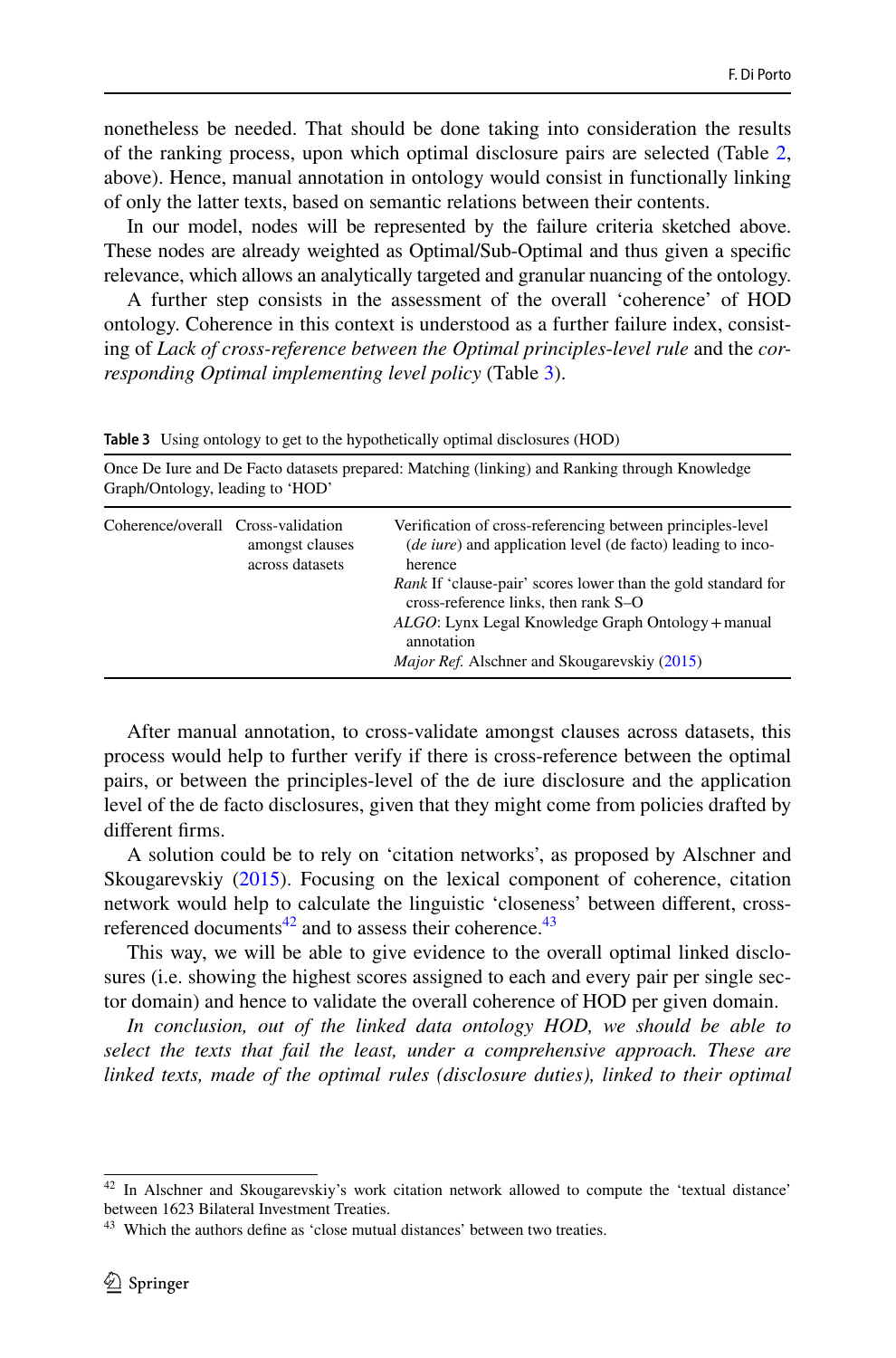*implementations (policies), whose terms are clarified through the case law and that score optimal for each and every failure index.*

HOD are self-executing algorithmic disclosures, which specifcations can be used by the industry to directly implement their content. This however opens a plethora of legal and economic questions regarding their efficacy, legitimacy and proportionality.

## <span id="page-20-0"></span>**3.1.4 Limitations of HOD: legitimacy and efficacy**

HOD are selected that are the optimal available algorithmic disclosures, but they are still prone to failure. We do not know how efective they might be in leading to behavioral change; how well they could inform real consumers and have them make a sensible choice (for a skeptical take: Zamir and Teichman [2018\)](#page-37-19), given their diverse preferences (Fung et al. [2007](#page-36-17)). We do not have evidence if the optimal disclosure text regarding a given clause will perform well or not. For instance, imagine we are ranking disclosures in the short-term online renting sector, and that the HOD regarding information provision on the service ranking indicates that the optimal pair is "CRD Art. 5"—"AirBnB Terms, Clause X": what do we know about its efficacy? The HOD cannot tell.

Moreover, since the comprehensiveness of the proposed approach implies that HOD might complement or even partially substitute tasks that would normally be executed or at least supervised by democratically elected representatives, concerns of legitimacy arise. In the example done, once the optimal pairs identifed through the HOD, the idea is that "CRD Art. 5"- "AirBnB Terms Clause X" would be automatically implementable. However, that would be problematic under legitimacy terms.

Lastly, HOD may lack proportionality, since they are addressed to undiversifed, homogeneous consumers (the average ones), based on assumption of homogenous reading, understanding, evaluation, and acting capabilities (Di Porto and Maggiolino [2019](#page-36-18); Casey and Niblett [2019](#page-35-20)). However, the same disclosure may well be excessively burdensome for less cultivated consumers, while being efective for well-informed, highly literate ones.

In the following, we explore these three issues separately.

## 1. Untested efficacy of HOD

Although they are hypothetically optimal inter-linked texts, constantly updated with new rules, industry policies, and case-law, easily accessible and simplifed, not so costly to read and understand, the overall efficacy of HOD remains untested.

On this land stand the enthusiasts, like Bartlett et al. who purport that the use of text analysis algorithmic tools, which summarize terms of contracts and display them in graphic charts, 'greatly economize[s] on [consumers'] ability to parse contracts' (Bartlett et al. [2019\)](#page-35-5). However, they do not provide proof that this is really so (if one excludes the empirical evidence supporting their paper). Paradoxically, the same holds for those who oppose the validity of simplifcation strategies and information behavioral nudging, like Ben-Shahar ([2016\)](#page-35-21). They consider that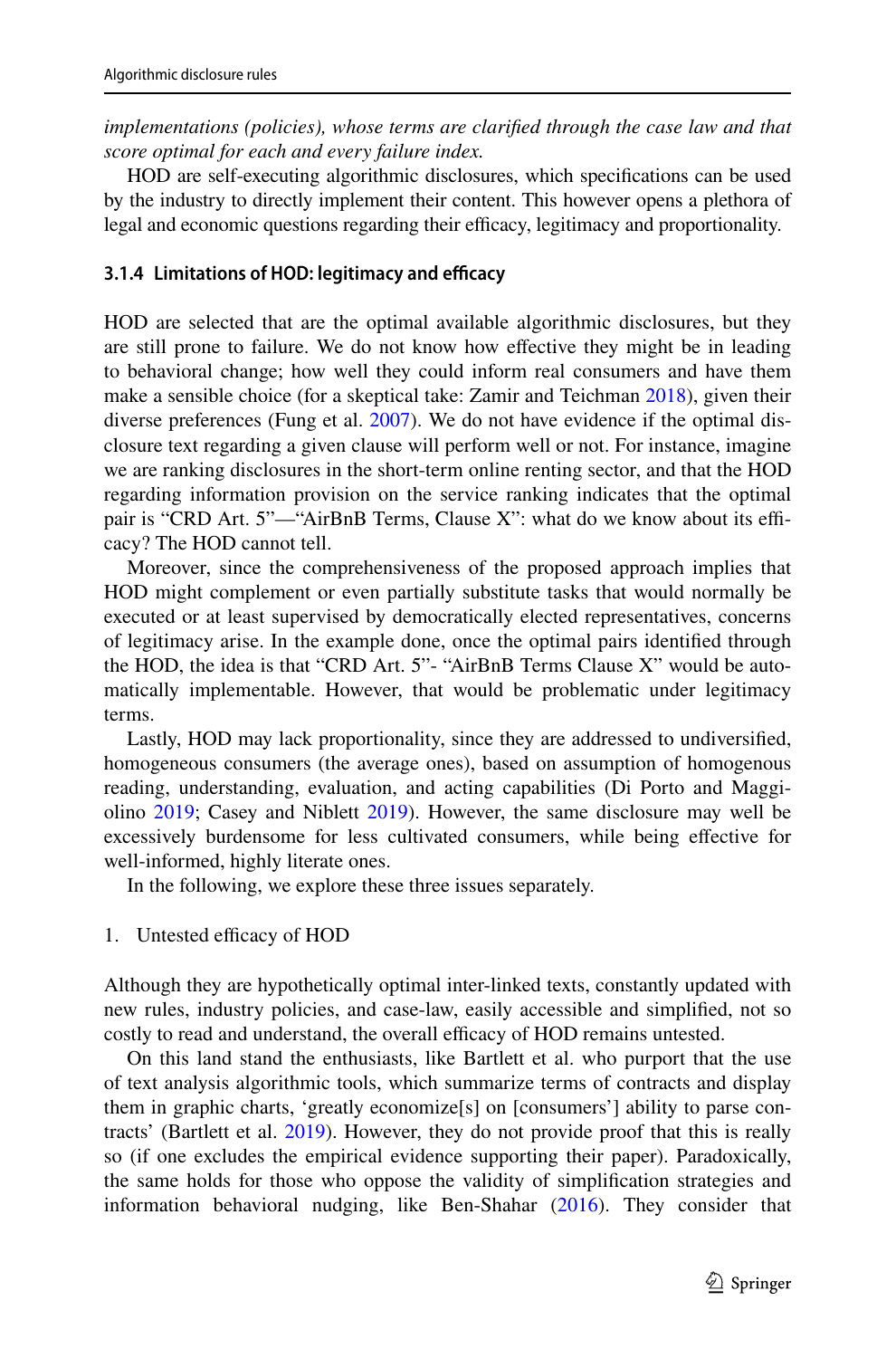'simplifcation techniques…have little or no efect on respondents' comprehension of the disclosure.' But again, this conclusion refers to the 'best-practice they surveyed'.

#### 2. Legitimacy deficit of HOD

HOD sufer from a defcit of legitimacy. Because an algorithm is not democratically elected, nor is it a representative of the people, it cannot *sic et simpliciter* be delegated rulemaking power (Citron [2008](#page-35-22), at 1297).

While in a not so far future it may well be that disclosure rules become fully algorithmic (produced through our HOD machine), a completely diferent question is whether disclosure we have selected as the hypothetically optimal might also become 'self-applicable', or, in other words, whether their adoption can become one step only, without any need for implementation. This is surely one of the objectives of HOD. By selecting the optimal rules together with the optimal implementation and linking them in an ontology, we aim at having self-implementing disclosure duties.

Hence, it is necessary to re-think of implementation as a technical process, strictly linked (not merged) with the disclosure enactment phase. But especially, we need to ensure some degree of transparency of the HOD algorithmic functioning and participation of the parties involved in the production of algorithmic disclosures.

Self-implementation of algorithmic rules is one of the least studied but probably the most relevant issues for the future. A lot has been written on the need to ensure accountability of AI-led decisions and due process of algorithmic rule-making and adjudication (Crawford and Schultz [2014;](#page-35-23) Citron [2008](#page-35-22); Casey and Niblett [2019;](#page-35-20) Coglianese and Lehr [2016\)](#page-35-24). However, whilesome literature exists on transparency and explicability of automated decision-making and profling for the sake of compliance with privacy rules (Koene et al. [2019\)](#page-36-19), the question of due process and disclosure algorithmic rule-making has been substantially neglected.

However, a problem might exist that the potential addressees of self-applicable algorithmic disclosure rules do not receive sufficient notice of the intended action. That might reduce their ability to become aware of the reasons for action (Crawford and Schultz at 23), respond and hence support their own rights.<sup>44</sup> Also comments and hearings are generally hardly compatible with an algorithmic production of disclosures; while they would be especially relevant, because they would provide all conficting interests at issue to come about and leave a record for judicial review. The same goes for expert opinions, which are often essential parts of the hearings: technicians may discuss the code, how it works, what is the best algorithm to design, how to avoid errors, and suggest improvements.

<span id="page-21-0"></span><sup>44</sup> See Citron (*supra* note 152) p. 1284 (noting that the black box nature of algorithms can make their decisions non predictable, or non-fully compatible with the guarantees of due process. In Italy, an algorithm was used by the Ministry of Education to decide upon the allocation of high school chairs among teachers who had won a public selection in 2017. The decision being entirely delegated to an algorithm, it has been challenged before administrative courts and further annulled both on frst instance and on appeal on discriminatory grounds (Tar Rome, Decision no. 9230/2018, on appeal Council of State, dec. 13 December 2019, no. 8472).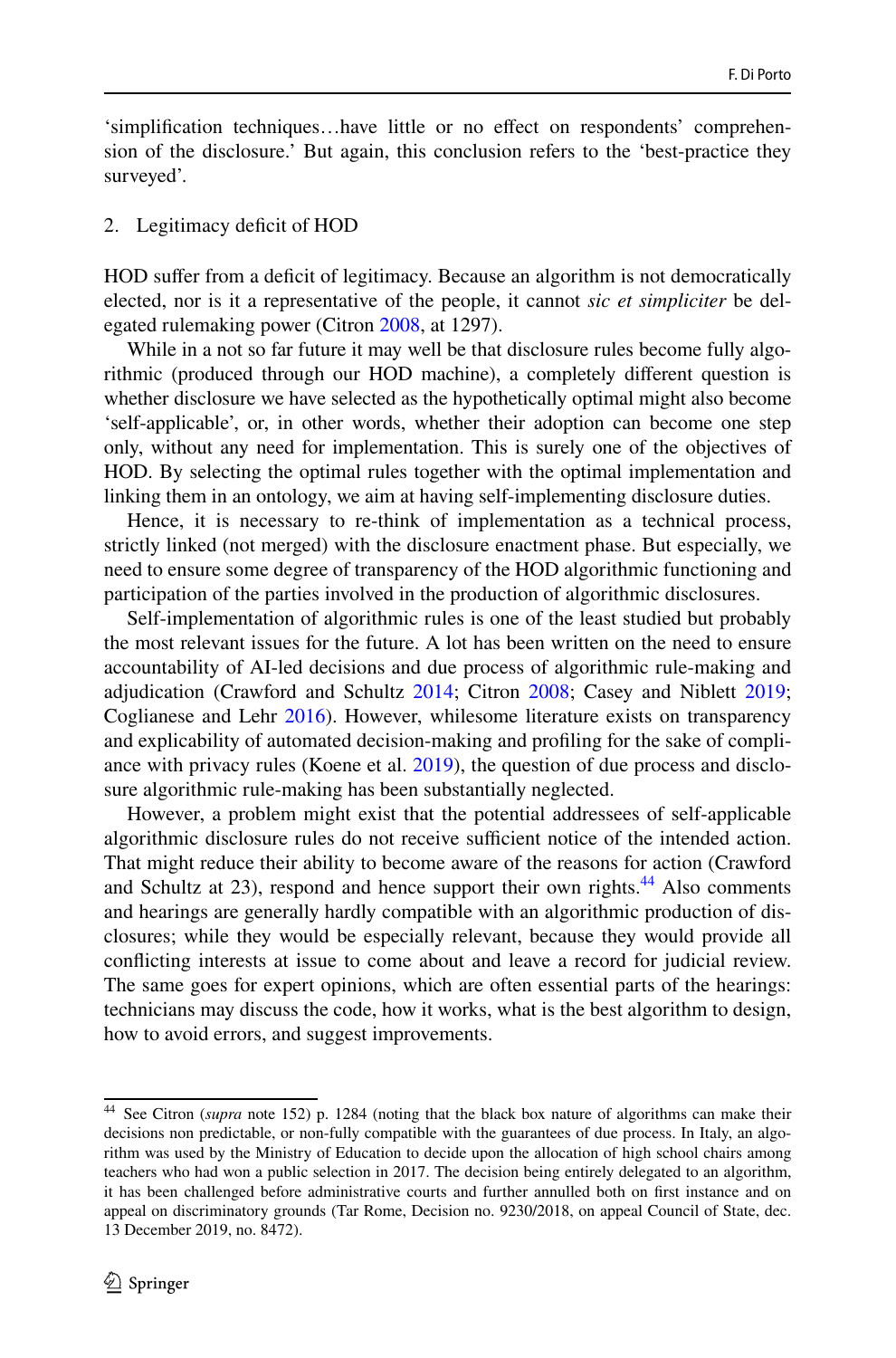In the US system, it is believed that hearings would hardly be granted in the wake of automated decisions because they would involve straight access to 'a program's access code' or 'the logic of a computer program's decision', something that would be found far too expensive under the so-called *Mathews* balancing test (Crawford and Schultz at 123, Citron at 1284).

In Europe too, frms would most probably refuse to collaborate in a notice and comment rulemaking, if they were the sole owner of the algorithm used to produce disclosures, since that might imply to disclose their source codes, and codes are qualifed as trade secrets (thus, exempt from disclosure).

Moreover, as (pessimistically) noted by Devins et al., the chances for an algorithm to produce rules are nullifed, because 'Without human intervention, Big Data cannot update its "frame" to account for novelty, and thus cannot account for the creatively evolving nature of law.' (at 388).

Clearly, all the described obstacles and the few proposals thus far advanced are signs that a way to make due process compatible with an algorithmic production of disclosure rules is urgent and strongly advisable.

3. Lack of proportionality of HOD

Although it is undeniable that general undiversifed disclosures may accommodate heterogeneous preferences of consumers (Sibony and Helleringer [2015](#page-37-20)), in practice, they may put too heavy a burden on the most vulnerable or less cultivated ones, while not generating outweighing benefts for other recipients or the society. In this sense, they may become disproportionate (Di Porto and Maggiolino [2019\)](#page-36-18).

On the other side, also targeting disclosure rules at the individual level (or per-sonalizing) (Casey and Niblett), as suggested by Busch [\(2019](#page-35-25)), may be equally disproportionate (Devins et al [2017](#page-36-20)) as can generate costs for the individuals and the society. For instance, if messages are personalized, the individual would not be able to compare information and therefore make meaningful choices on the market (Di Porto and Maggiolino [2019\)](#page-36-18). That, in turn, would endanger policies aimed at fostering competition among products, which are based on consumers' ability to compare information about their qualities.<sup>45</sup> Also, targeting at the singular level requires necessarily to obtain individual consent to process personal data (for the sake of pro-ducing personalized messages) and also show one's 'own' fittest disclosure.<sup>[46](#page-22-1)</sup>

<span id="page-22-0"></span><sup>45</sup> Ibid.

<span id="page-22-1"></span><sup>46</sup> Ibid, p. 23.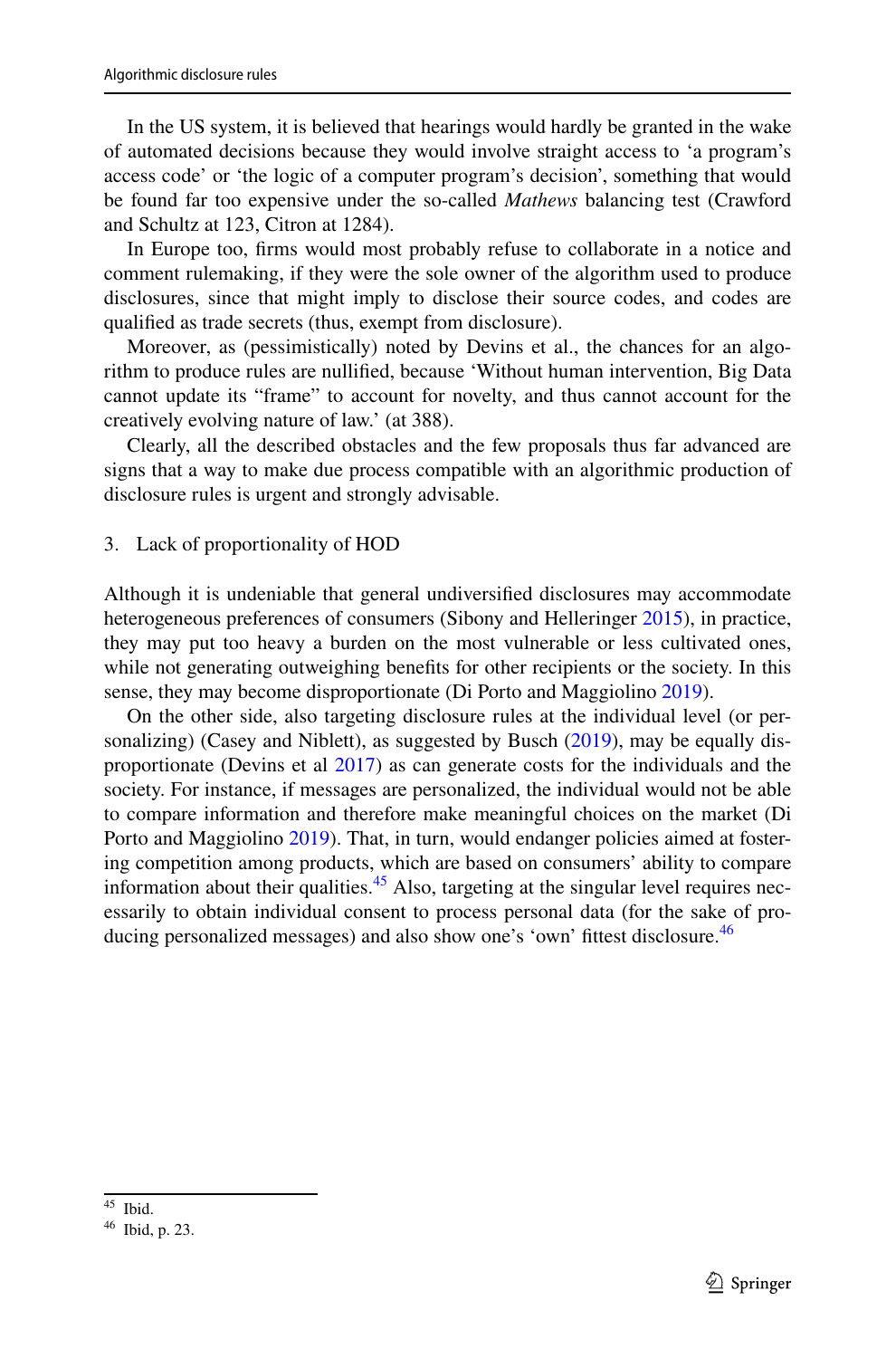### **3.2 Phase Two: Integrating behavioral data into HOD: getting to the best ever disclosures (BED)**

#### <span id="page-23-0"></span>**3.2.1 Experimental sandboxes to pre‑test HOD**

One way to possibly overcome the three claims (ensure transparency, participation, proportionality and efficacy of HOD disclosures) would be to integrate real-time behavioral data into the HOD algorithm and have it produce targeted, yet dynamic (i.e. fed by real-time data) self-implementable disclosures.

To achieve that, we suggest exploiting the potential of 'regulatory sandboxes'. In the following, we articulate how this tool could be used to conduct pretrial tests of HOD algorithmic disclosures. Such experiments serve the triple function of ensuring legitimacy of the algorithmic rulemaking by allowing participation and transparency; producing targeted disclosures to test their efficacy, and granting proportionality by clustering.

#### 1. Regulatory sandboxes

Regulatory sandboxes are not new (Tsang [2019;](#page-37-21) Mattli [2018](#page-36-21); Picht [2018](#page-37-22)). They exist in the Fintech industry, where new rules are experimented in controlled environments (thanks to simulations run over big data) before being implemented at large scale.<sup>47</sup> For instance, the UK's Financial Conduct Authority adopted a regulatory sandbox approach to allow frms 'to test innovative propositions in the market, with real consumers'.<sup>48</sup> Regulatory sandboxes can be conceptualized as venues for experimenting with co-regulation, in the sense that they foster collaboration between the regulator (which takes the lead) and the stakeholders to experiment with new avenues for rule production (Yang and Li [2018\)](#page-37-23). Given their increasing relevance, they are being disciplined by the forthcoming EU Regulation on Artifcial Intelligence (Article 45 f.).

We argue for a regulatory sandbox model where, under the auspices of the regulator, stakeholders come together to pre-test the HOD algorithm to develop selfimplementable targeted disclosure rules for consumers.

#### 2. Pre-testing HOD to meet legitimacy claims

The main takeaway of the above discussion on having an algorithm legitimately producing disclosure rules, is that the human presence is irrepressible. That implies that a straight suppression of any transparency and participation guarantees (for the humans) in algorithmic rulemaking is not admissible.

<span id="page-23-1"></span><sup>47</sup> See the joint report by ESMA, EBA, and EIOPA, JC 2018 74, *FinTech: Regulatory Sandboxes and Innovation Hubs* (2019).

<span id="page-23-2"></span><sup>48</sup> Financial Conduct Authority, Regulatory sandbox, 10 February 2020, [https://www.fca.org.uk/frms/](https://www.fca.org.uk/firms/innovation/) [innovation/](https://www.fca.org.uk/firms/innovation/) regulatory-sandbox (last accessed 16 June 2020).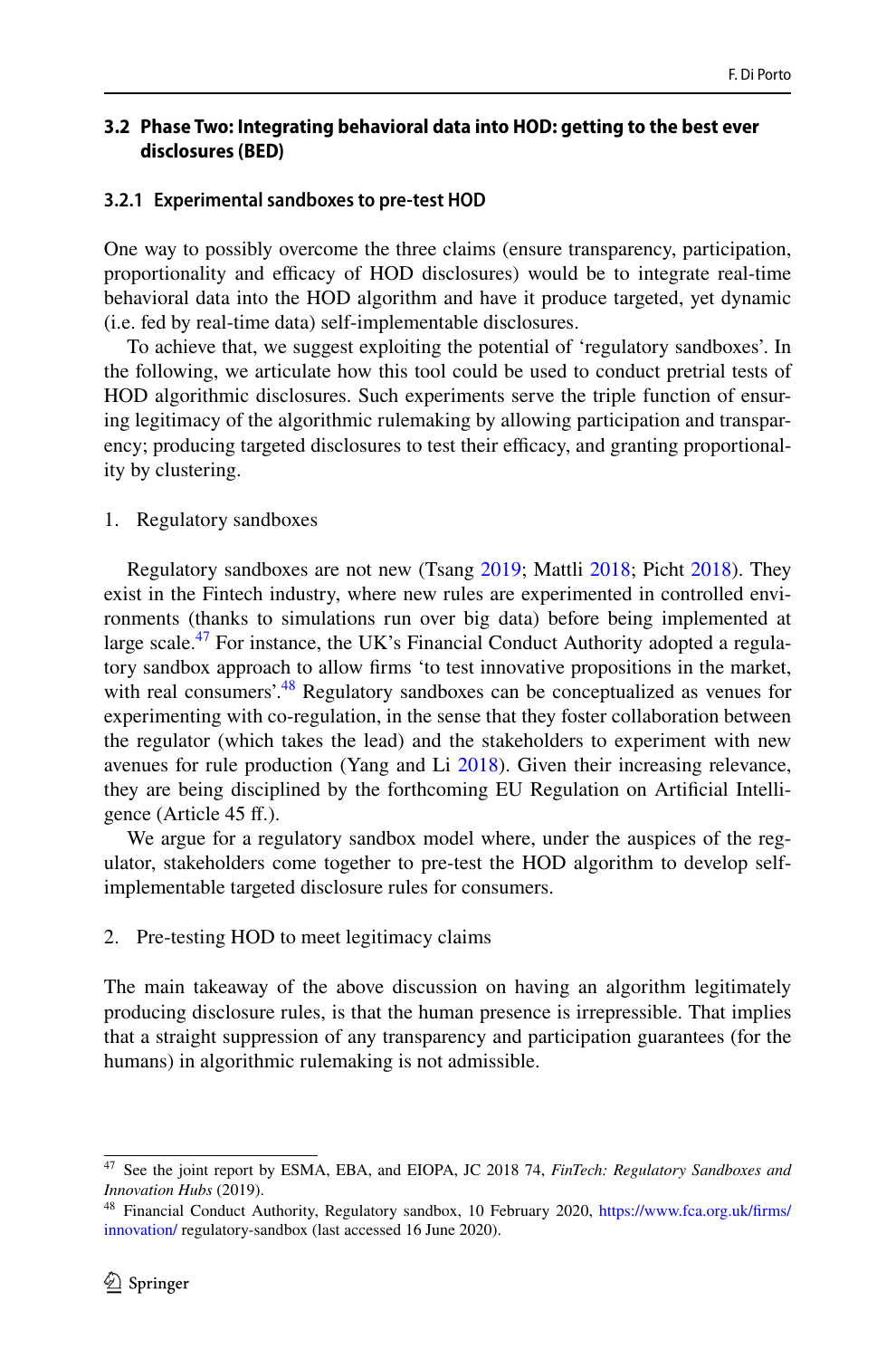Using regulatory sandboxes might remedy legitimacy concerns, as stakeholders will participate in real, and contribute to the regulatory process. Of this participation (i.e. of reactions, comments, etc.) data are tracked that feed the algorithm. Indeed, in the sandbox, the regulator sets up an agile group (of consumers, digital frms, legal experts, data scientists) for the ex-ante testing of HOD algorithmic disclosures in the course of a co-regulatory process. As real individuals interact with each other in the sandbox and their true responses to legal notices are registered and fed into the algorithm, they may constitute a good substitute for both notice and comment.

### 3. Pre-testing HOD for targeting and gather evidence of efficacy

Another reason why HOD disclosures need to be tested with real people in the sandbox is to check if they may actually change the behavior of addressees in the real world: e.g. if optimal acceptance of cookies by those adversely afected increases.

However, as said, to overcome what we consider the main limitation of the current scholarship on disclosure, we deem that experiments should not be occasional, but conducted on a 'real-time basis' and repeated. The sandbox mode is a proxy for real-time evidence of the recipients' actual reaction to the disclosures. The latter will be gathered later, when algorithmic disclosures will be implemented on the market (see below 1.1.3). Nonetheless, the sandbox mode would still greatly increase our understanding of what does not work, but most importantly, would provide behavioral data for reuse in the HOD algorithm to target the messages.

Elsewhere we purported that 'targeted disclosure' helps increase its efectiveness, as it allows to tackle the diferent groups of consumers showing homogeneous understanding capabilities and preferences with diferent messages. For instance, we might expect that consumers participating in the sandbox testing may react differently to the HOD-produced privacy disclosure and show diferent click-through attitudes. This might depend on their literacy, time availability, framing, and other bias. Exposing them to diferentiated layouts instead of just one might increase their ability to overcome click-though.

But this needs to be tested. And the reactions of consumers traced by the algorithm. An example might clarify: only to the extent that targetization of privacy disclosure layouts also becomes optimal, meaning that it helps most consumers in a cluster overcome click-though, can HOD become really optimal, or Best.

### 4. Clustering to meet proportionality claims

Thus, targeting disclosures at 'clusters' is preferable. However, clustering is not an easy task, since clusters should be made of individuals showing similar preferences (e.g. all those who prefer detailed, long boilerplate of fne-print terms *vs* those who prefer synthetic warning messages). And humans are nuanced. A criterion should be set to form clusters, that can be either descriptive (what consumers in that group typically want to know) or normative (what they ought to know). Either way it should reflect sufficiently homogeneous cognition capabilities and preferences to reduce information overload and increase disclosure utility (Ben-Shahar and Porat [2021\)](#page-35-26).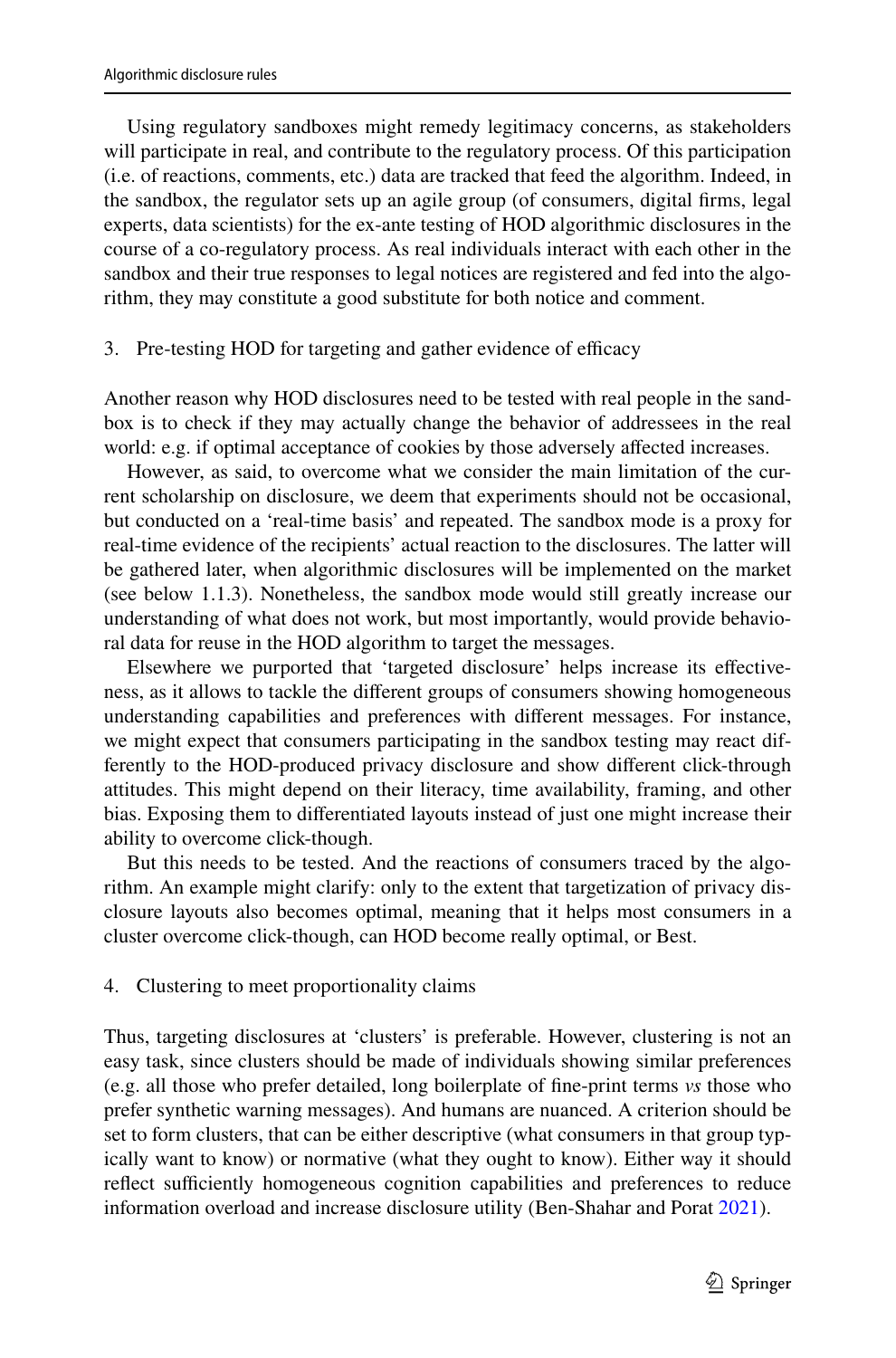If data gathered in the sandbox show that a big group of consumers is especially exposed to the risk of overdue payment, then that could constitute a cluster (and a disclosure rule highlighting the consequences of payment delay, instead of a standardized all-inclusive warning list may be tested).

Only if testing sessions are repeated enough evidence is gathered of individual reaction that allows for clusterization. As known, the more data is gathered on the reaction and interaction of individuals, the easier is for the algorithm to identify clusters, based on its predictive capabilities.

Diversifcation of rules by clusters allows rulemakers to strike a balance between the use of predictive capabilities of algorithms, while at the same time conceiving of disclosure regulation that is compliant with the proportionality principle. In Ben-Shahar and Porat's words, a mandated disclosure regime that grants diferent people diferent warnings to account for the diferent risks they face gives all people better protection against uninformed and misguided choices than uniform disclosures do. (at 156).

Also, clusterization allows for targeted disclosure to be respectful of privacy and data protection rights, while preserving of innovation and the market dynamics (Di Porto and Maggiolino at 21). But even if personalized rules are permissible under a particular jurisdiction's privacy law, the state may economize by identifying clusters of people who share sufficiently similar characteristics and draft one disclosure rule for them instead of many disclosure rules for each of them.

#### <span id="page-25-0"></span>**3.2.2 Getting to best ever disclosures (BED) through regulatory sandboxes**

#### 1. Governance Design Issues

It is on the rulemaker to propitiate a regulatory sandbox, pooling together experimental groups, which would include, the fnal consumers, individuals representing digital firms (inclusive of platforms and  $\text{SMEs}$ ,  $^{49}$  which of course vary depending on the topic of algorithmic disclosures), and technical experts. Special attention should be paid to equal representation of stakeholders in each sector-specific sandbox.<sup>50</sup> As said, the goal of the group is to train the selected algorithm (the HOD) for designing diferent layouts of the best disclosures (Di Porto [2018](#page-36-22)).

Repeated sessions of tests and feedback would lead to elaborate, with the agreement of all participants, the fnal sets of targeted disclosures. The latter, by then would become, very emphatically, the Best Available Disclosures or BEDs, to be deployed at large scale (see below, Sect. [3.2.3\)](#page-28-0).

Indeed, insofar as algorithmic HOD are fed-in with behavioral data on the reactions of real people (in an anonymized and clustered format), they could become diferentiated, targeted, and timely, thus meeting the diferent informational needs

<span id="page-25-1"></span><sup>&</sup>lt;sup>49</sup> It is especially important to select these stakeholders in a way that the interests of the business users are well represented before those of the platforms and enough receptive of those of fnal consumers.

<span id="page-25-2"></span><sup>50</sup> See Expert Group on Regulatory Obstacles to Financial Innovation (ROFIEG), *Thirty Recommendations on Regulation, Innovation and Finance*, 13 December 2019, at 70.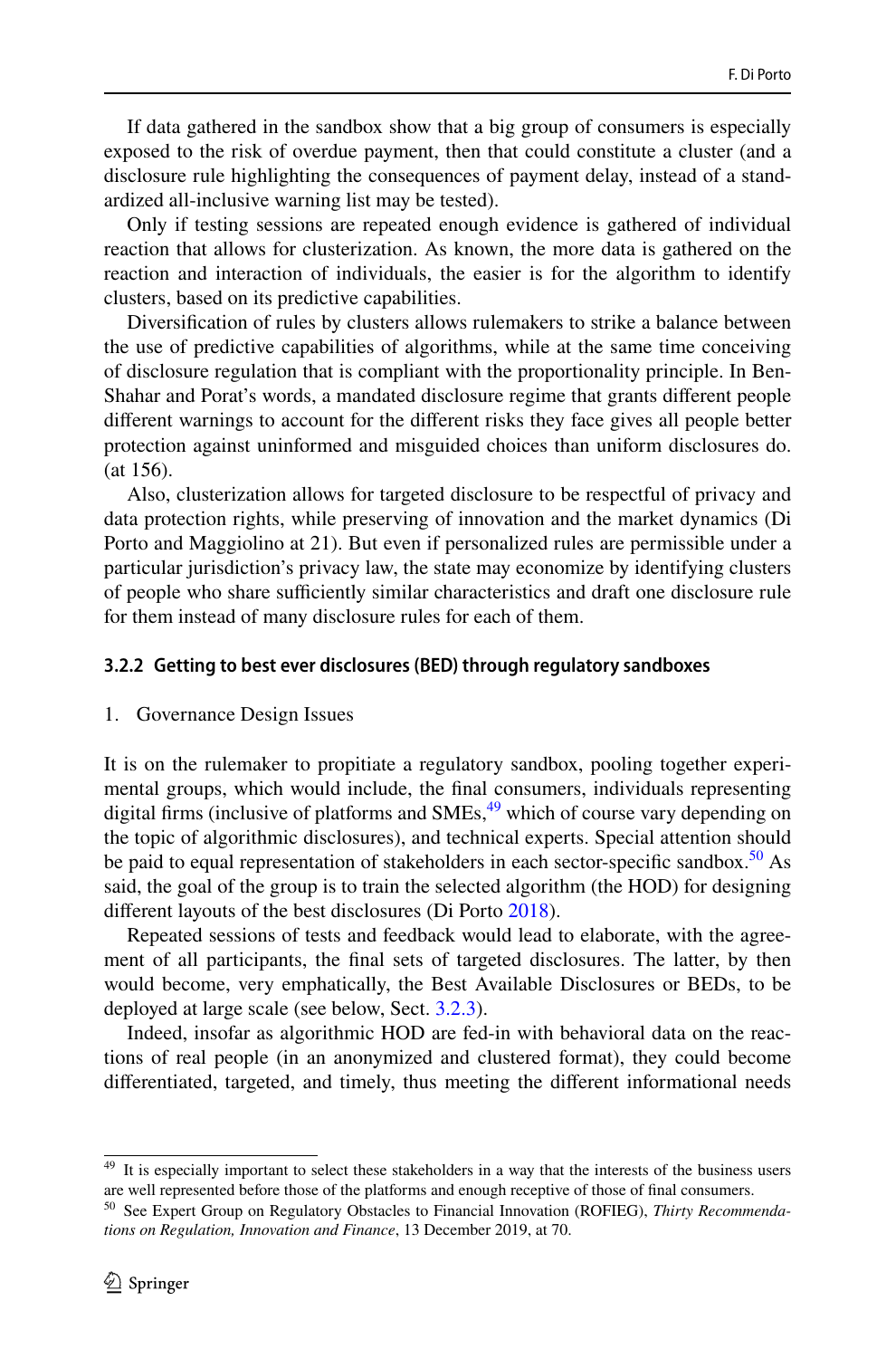of recipients (Di Porto [2018](#page-36-22) at 509; Busch [2019](#page-35-25) at 312). So, for instance, to tackle the problem of online click-through contracts (people do not read standard form contracts before agreeing), one could provide diferent layouts to diferent groups of consumers, depending on their reading preferences. These layouts would target clusters of similar consumers and would be derived from behavioral data that was generated only in the sandbox as a separate, isolated environment, but not from data of every individual.

To be more concrete, each disclosure in the HOD algorithm would target each group showing similar characteristics. For instance, three groups, depending on their capabilities, may be detected:

- i. the modest (to whom a super-simplifed format may be preferable),
- ii. the sophisticate (to be targeted through extensive disclosures), and
- iii. the intermediate (a mix of the previous ones).

Testing may prove successful if exposure to the three layouts results in increased reading, understanding and, especially, meaningful choice (e.g. they start refusing third party tracking cookies).

Every choice the participants make will be tracked during the test, and this data will then feed the algorithm (on the technicalities of such feeding see below), providing it with information on how to produce the best disclosures, meaning those that fail the least to be read, understood, and give due course of action. At each session, new data will be recorded regarding how groups of individuals (frms, the regulator, and consumers) react to the provided information. Also, choices from frms regarding disclosure clauses should be tracked and feed in the algorithm.

So for instance, pre-contractual information regarding the right of withdrawal from distant contracts must be provided to consumers according to new Arts. 6 and 8 of the Consumers Rights Directive.<sup>51</sup> In particular, Art. 8 deals with the information provided on 'mobile devices', stating that notice on the right of withdrawal should be:

'provided by the trader to the consumer in an **appropriate way'**.

In a regulatory sandbox, various messages to provide such information would be tested before consumers and digital frms, meaning that both will respond to the different layouts. All such reactions would be coded, and feedback registered.

Testing is also relevant to implement rapid amendments to the algorithmic disclosures, both the texts and the graphic layouts (i.e. where the information is located in a mobile phone screen, or when is displayed on a mobile device) should reactions of consumers not occur.<sup>[52](#page-26-1)</sup>

<span id="page-26-0"></span><sup>51</sup> See Arts. 6 and 8 of CRD, as amended by the New Deal for Consumers Directive 2019/2161.

<span id="page-26-1"></span><sup>52</sup> As noted by the WP29, algorithms are subject to bias and 'can result in assessments based on imprecise projections'. See WP29 (*supra*, note 138) p. 27. Therefore, it is crucial to 'carry out frequent assessments on the data sets…to check for any bias, and develop ways to address any prejudicial elements, including overreliance on correlations'. Those checks and audits require 'regular reviews of the accuracy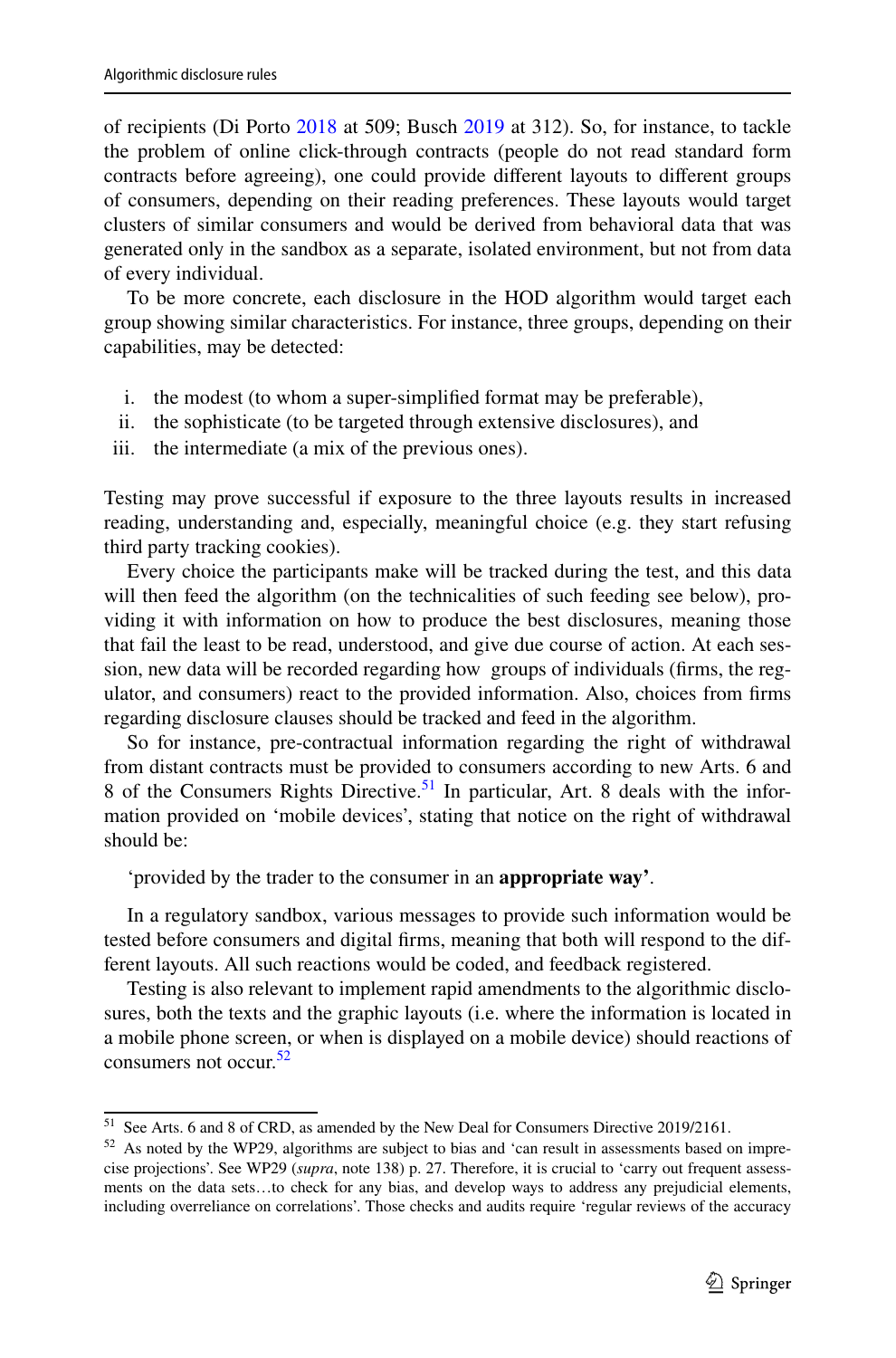To help further this, the regulator should enjoy real-time monitoring powers. Indeed, the pre-testing phase also allows detecting with some precision what are the informational needs and understanding capabilities of the users. In this sense, algorithmic disclosures would produce useful information, by dynamically adapting their content and format to what the cluster recipients need at the time they need.

#### 2. Technical issues: using knowledge graph/ontology

Diverse computational techniques could be used to develop algorithmic disclosures.

Like with HOD, also to get to the BED we suggest using a knowledge graph: this way, the textual libraries from the HOD can be enriched with behavioral data coming from the sandbox (hence, we start the process with three libraries).<sup>53</sup> In the knowledge graph, both the text and behavioral data will be integrated employing users' experience. To make a parallel, this operation resembles (but difers) the way Google search engine operates (through domains and supra-domains). When Google users are shown a picture and asked to 'confrm' that what they see is X and not Y, by clicking 'I confrm' they reinforce a node of the graph. Similarly, human stakeholders in the sandbox provide behavioral data that confrm the layout and text of a proposed clause, thus reinforcing nodes, and gradually strengthening the links in our BED knowledge graph.

For instance, per each group of consumers (modest, intermediate, sophisticate), the stakeholders will have to confrm the layout of a clause of privacy disclosure. The confrmation data of each group will feed the knowledge graph. If they see different layouts of cookie banners, confrmation will tell which one performed best in increasing the ability to avoid click-though (Table [4](#page-28-1)).

Behavioral data coming from the regulatory sandbox are also relevant to confrm or contradict the links and reality described by the graph. The human presence, as said, is essential to monitor if errors occur in the building of the knowledge graph: technicians supervising in the sandbox may intervene to eventually deactivate any error that may affect the algorithm (Yang and Li  $2018$ , at 3267). That explains why we need technicians to participate in the sandbox, besides regulators, frms, and consumers.

Technically speaking, for the knowledge graph to be implemented, we need to connect all the data: the linked texts of the HOD and the behavioral ones coming from the sandbox. All of these data and information shall remain in the knowledge graph.

Footnote 52 (continued)

and relevance of automated decision-making, including profling … not only at the design stage but also continuously' Ibid., p. 28.

<span id="page-27-0"></span><sup>&</sup>lt;sup>53</sup> One key reason why knowledge graphs seem fit to do so 'is that they can provide a common (even if not neutral) language to express' the information of the diferent libraries. Also, they provide 'at the same time a tool for conceptual retrieval and a model of content which maintains strict references to the text', thus being very much in line with what is required in the context of this proposal. Benjamins (2005), at 116.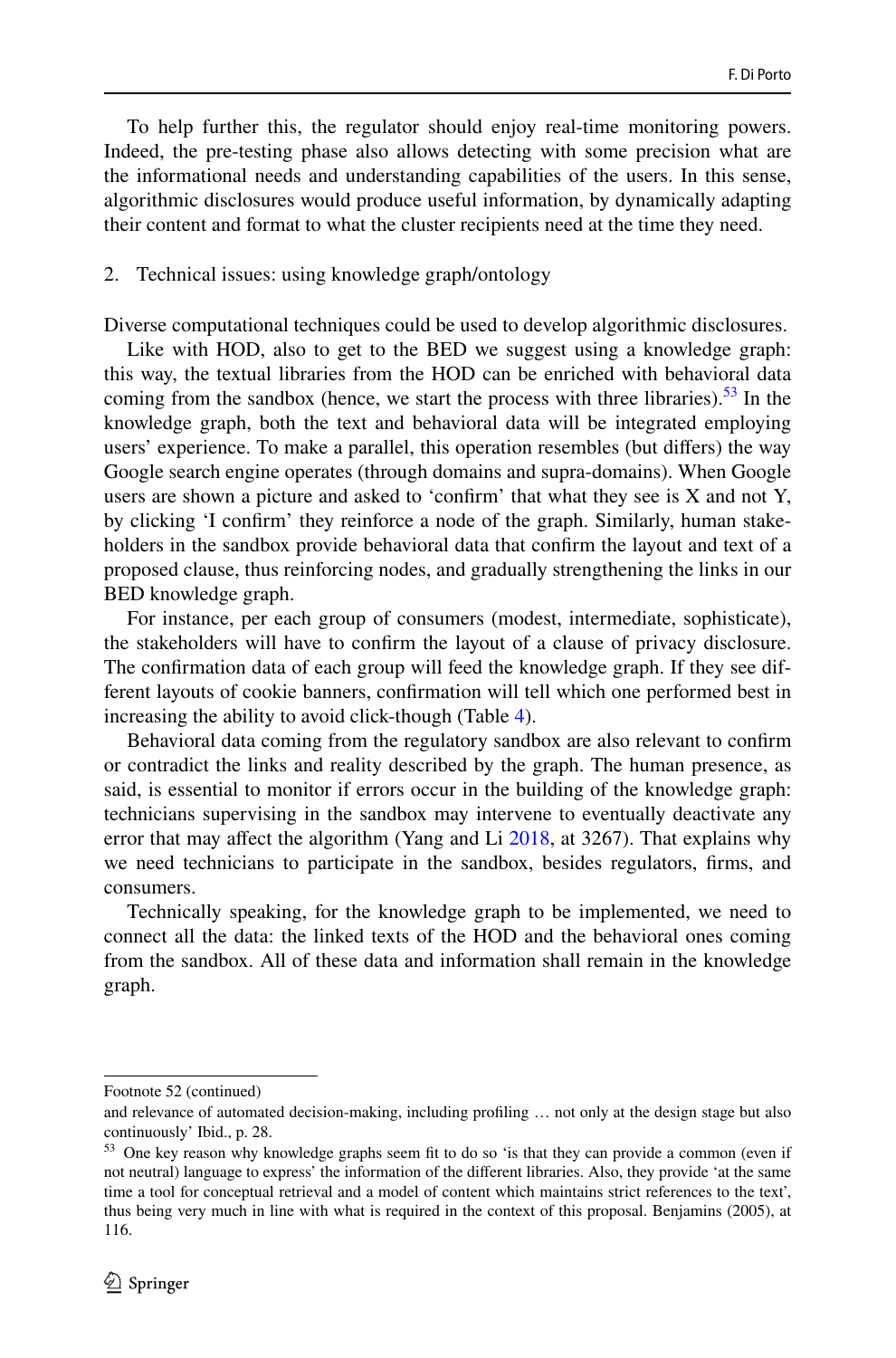| Group A of Consumers vs $HOD \rightarrow Layout A$ | $\rightarrow$ Confirmation | $\rightarrow$ data  |            |
|----------------------------------------------------|----------------------------|---------------------|------------|
| $\rightarrow$ Layout B                             | $\rightarrow$ Confirmation | $\rightarrow$ data  | <b>BED</b> |
| $\rightarrow$ Layout C                             | $\rightarrow$ Confirmation | $\rightarrow$ data, |            |

<span id="page-28-1"></span>**Table 4** Using ontology to test HOD in sandbox and get to the Best Ever Disclosures (BED)

To that end, we should use an ontology. The ontology serves to link all the pieces with concepts of the domain, supra-domain, and vertical domain. For instance, imagine we aim to link the term 'fntech' (domain) to the normative goal (supradomain) to a sector-specifc term, like 'transparency in fnancial fntech' (vertical domain).

Because most of the time, rules do not speak in such a detail, we need to use a meta-level to provide further instructions (Benjamins [2005,](#page-35-18) at 39). For instance, very often rules in the fnancial domain do not require retailers of fnancial products to disclaim full detailed composition of their products, but would instead require for general transparency. Therefore, we would need to provide a meta-level whereby to instruct the algorithm this way: 'When using the word "rules", link it to the concept "transparency", then link it to "disclaimer".

To sum up, the knowledge graph technology is used to refne the BED by performing the following tasks:

- (i) memorizing the linked texts prepared in the HOD,
- (ii) annotating them (through an ontology);
- (iii) building a grid of theoretical-legal concepts, specifc to a subject and goal, and to a sector, like in privacy.

In conceptualizing the sandbox, we should elaborate on the concepts typical of a specifc sector (like privacy or online consumer contracts). To do so, we need to create relationships with a natural language sandbox, which serves to allow humans to participate in the sandbox, to either confrm or reject them. On this basis, we will provide them to the fnal consumers and the frms (i.e. the stakeholders). By saying that they are 'satisfed' (or 'confrm' the clauses/layouts), they will feed into the sandbox.

This should be repeated in several formats and for several times (sessions) until we get to the point where all participants are mostly satisfed and least dissatisfed. We should repeat this with the clauses of each disclosure per each of the 3 or *n* layouts we want to target the cluster consumers. In this way, we get to the BED we can implement at large scale.

### <span id="page-28-0"></span>**3.2.3 Implementing BED at large scale**

1. Automatic implementation of BED at large scale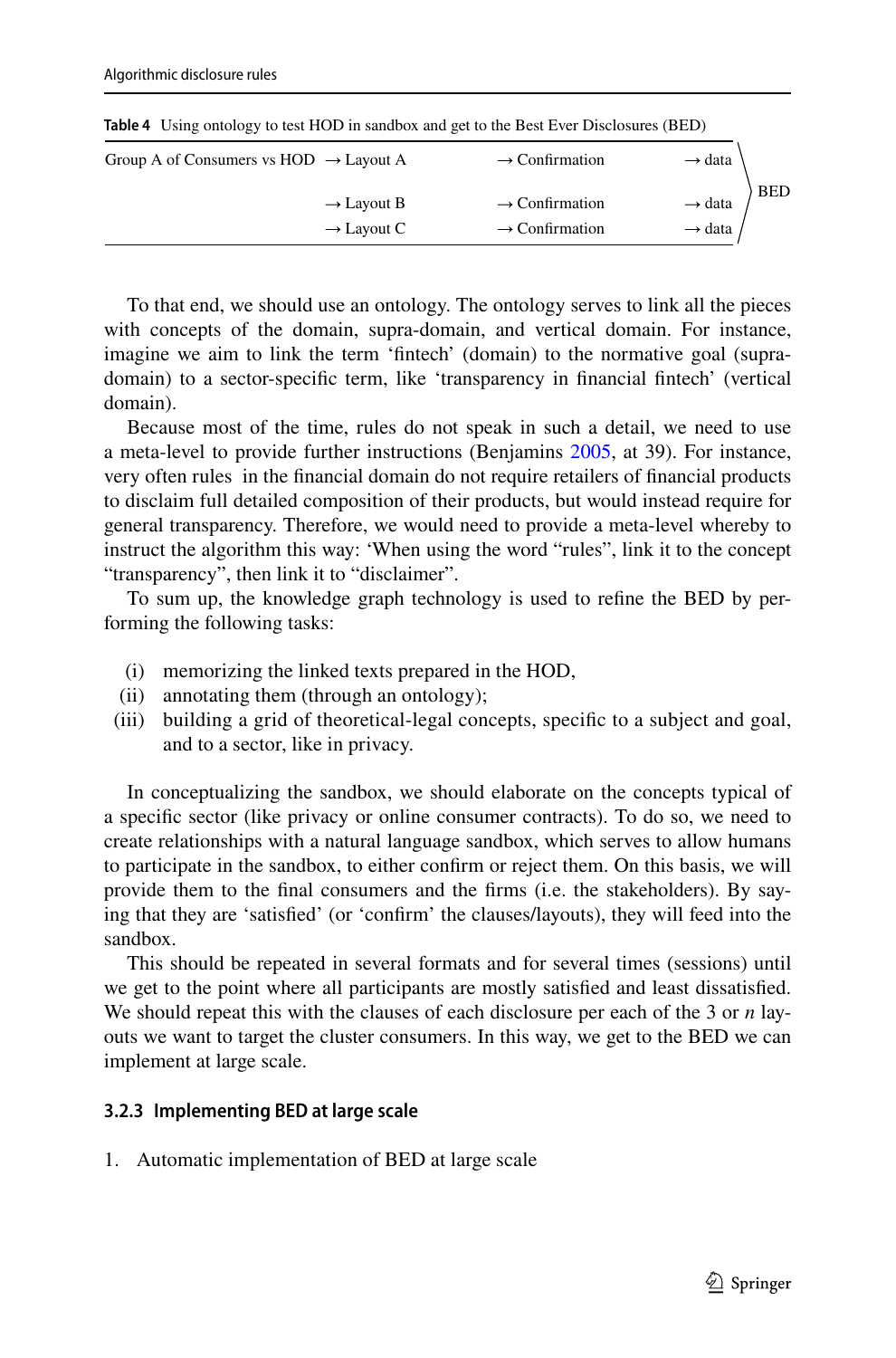After the sandbox testing, disclosure should be available, that are targeted at diferent groups and self-implementable at large scale: these are the BED. The expected output is that the BED algorithm can produce diferent rules with diferent messages to convey to each group of consumers (a); on the industry side, BED's specifcations will be used for implementation (b); thus, firms' trade secrets will be safe (c).

(a) Allocation of consumers in the diverse clusters.

Once the BED algorithm producing automatic disclosure rules is launched on the market (implemented at large scale), users are frst allocated a default intermediate group (b). However, they remain free to switch from one group to the other by choosing the preferred disclosure option.

Interactions with the algorithm will produce more data, that will be tracked and help further refning it. Choices made by the consumers between the three (or *n*) rule layouts and the switches among them, after due pseudonymization, may feedback into the BED algorithm and ameliorate it. On the contrary, individual choices made *due* to the BED (hence, their efects on a large scale) would not possibly be registered nor further analyzed due to privacy constraints,  $54$  unless a law expressly authorizes that.<sup>[55](#page-29-1)</sup>

(b) BED's specifcations in lieu of industry-led implementation

BED algorithmic disclosures are automatically implementable. However, for BED disclosure to be launched on the markets, the industry must make an efort to technically implement its specifcations, which are made publicly available. Being the latter sector-specifc, and thoroughly discussed among stakeholders in the sandbox, a lot of time and costs for producing disclosures will be saved to the industry.

Making specifcations open to individuals and frms, is also a means to allow the regulator to monitor the efficacy of algorithmic disclosure. Furthermore, it allows for accountability of the disclosed information and the algorithmic decision.

(c) (continued) Without disclosing any trade secrets

Despite a broad consensus on an increased need for transparency when algorithmic decisions are involved, 'it is far from obvious what form such transparency should take' (Yang and Li at 3266). While the most straightforward response to this

<span id="page-29-0"></span><sup>54</sup> At the EU level, individual consent to data treatment would be required under the GDPR if the rulemaker wanted to test whether clustered disclosures were efective *after implementation* on a large scale (unlike the design phase). Even there, mass data treatment would possibly contrast with the *principle of minimization* of treatment (in this case, by public authorities).

<span id="page-29-1"></span><sup>&</sup>lt;sup>55</sup> This is the case in the EU thus far: under EU law, consent is not the only legal ground legitimizing automated processing of personal data: Art. 22(2) *lit.* b) GDPR allows EU or Members states to adopt laws authorizing it, under the condition that same laws 'lay down suitable measures to safeguard the [individual]'s rights and freedoms and legitimate interests.' Hence, a statutory law may be adopted authorizing algorithmic production of disclosures.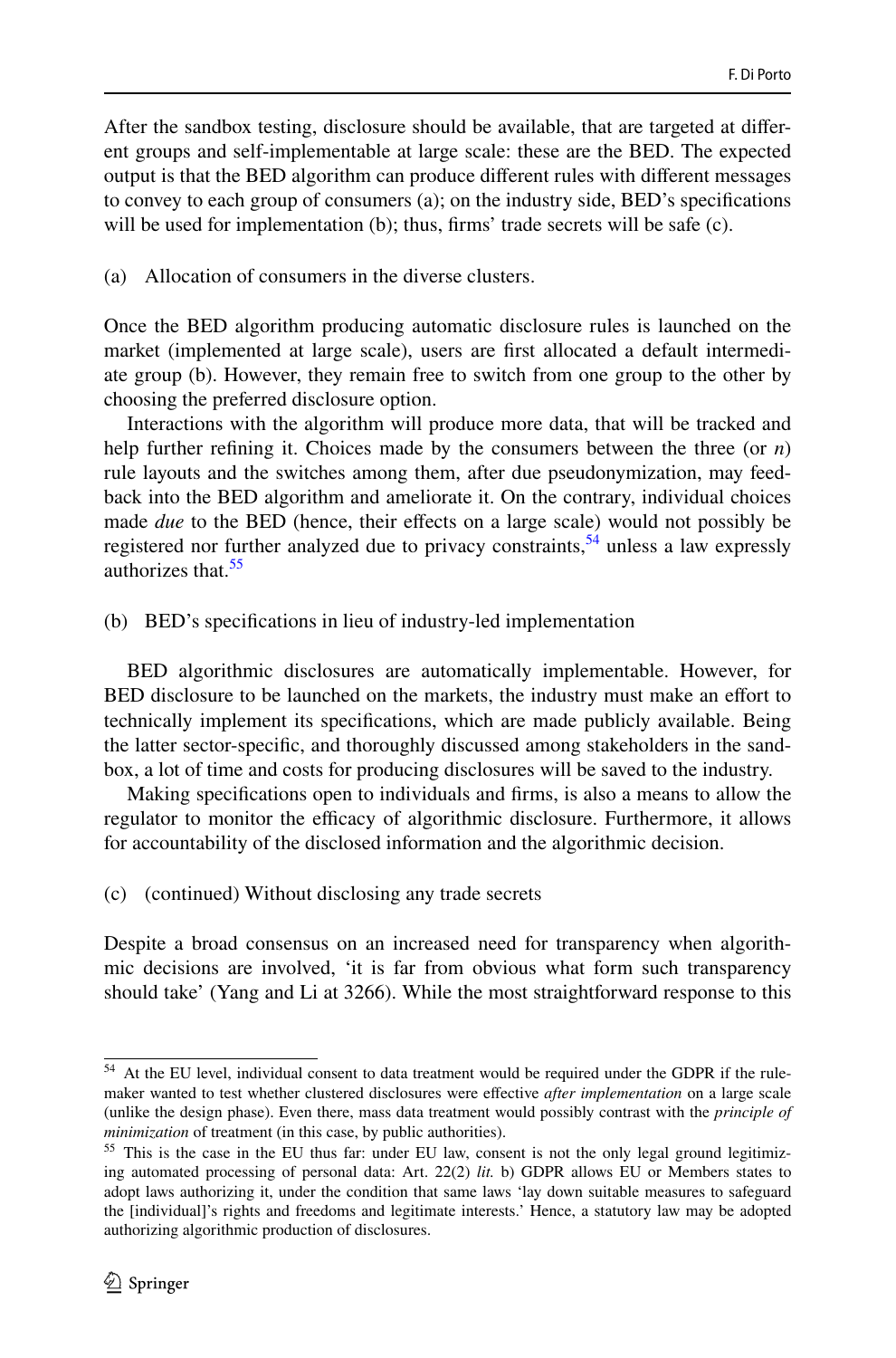heightened transparency requirement would probably be the disclosure of the source codes used by frms, this approach is not feasible as the latter are unintelligible to most lay persons and highly secretive.

When adopting a 'regulatory sandbox' solution, however, there would be no need for the platform to disclose any of its own algorithms (which might easily remain secret) to other stakeholders participating in the trials.<sup>56</sup> That is because the kinds of algorithms that are being used to get to the BED are publicly available.<sup>57</sup> The consumers, platforms and SMEs contribute with their behavioral data to feed the BED algorithm: for instance, in case of disclosures of standard form contracts, the experimental sandbox phase would consist of the stakeholders testing diferent formats of ToCs. Thus, they would be enabled to enhance their disclosures without having to publicize any of their algorithms or similarly sensitive information.

### 2. Post-implementation modifcation of the BED

As far as amendments to algorithmic disclosures are concerned, these could be done in the regulatory sandbox, and consequently implemented at large scale in an automated way. This is still another step, diferent from both the creation of the HOD algorithm, its testing with behavioral data to become BED and the latter implementation at large scale. Suppose we have already a BED algorithm working on the market that produces targeted disclosures for short-term rental service terms. Imagine that a new EU Regulation is adopted (e.g. Art 12(1) of the Digital Services  $Act)^{58}$  amending the CRD and mandating digital providers to inform users about potential "restrictions"<sup>59</sup> to their services contained in the terms and conditions in an "*easily accessible format*" and written in "*clear and unambiguous*" language. Such new piece of law would require a refnement of BED, that we suggest doing in the sandbox, instead of starting the whole process from scratch.

This way, all modifcations to BED algorithmic disclosures, that participants to the sandbox accept—and the regulator certifes—could become directly implementable by the digital frms on large scale, given that they have been 'pre-tested' in the sandbox. That would comply with the best practice identifed by the already mentioned Guidelines of the WP29, and would allow such modifcations to feedback into the BED algorithm to ameliorate it and, consequently, the disclosures.

Technically speaking, BED algorithmic disclosures update constantly depending on three factors: changes in the law/regulation or the jurisprudence (in which case

<span id="page-30-0"></span><sup>&</sup>lt;sup>56</sup> Notoriously, algorithms are covered by IPRs (and are usually qualified as trade secrets). Legally speaking, under EU law, frms are not entitled to any general right to be informed about the overall system used to make automatic decisions, nor can they demand the full disclosure of the algorithm: see Recital 27 and Art 5(6) Regulation EU 1150/2019.

<span id="page-30-1"></span><sup>57</sup> See *supra* Sect. I.C (discussing how the HOD is built).

<span id="page-30-2"></span><sup>58</sup> European Commission, Proposal for a Regulation of the European Parliament and of the Council on a Single Market For Digital Services (Digital Services Act) and amending Directive 2000/31/EC (COM(2020)825), 15 December 2020.

<span id="page-30-3"></span><sup>&</sup>lt;sup>59</sup> Meaning "any restrictions that they impose in relation to the use of their service in respect of information provided by the recipients of the service, in their terms and conditions": DSA, Art. 12(1).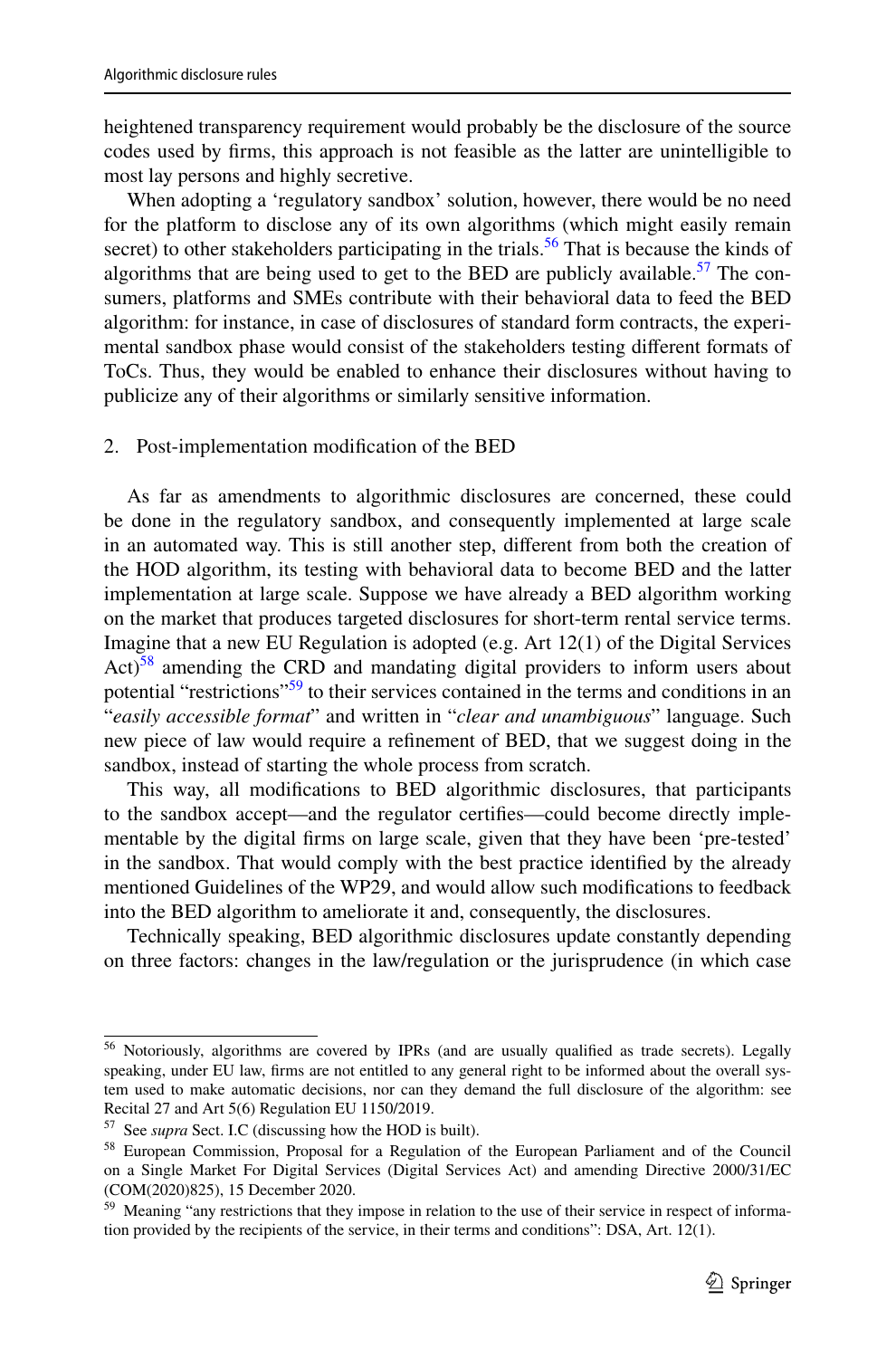the text libraries and nodes in HOD ontology update); change from the sandbox (i.e. update in the behavioral library, and consequently links to the texts through validation/confrmation in BED); change from real-world behavior after implementation on large scale.

To make a step further, one could also think of using sandboxes to "suggest" and "approve" rule modifcations. This path would be another innovative, venue: all proposed modifcations could be discussed, tested, and approved directly in the regulatory sandbox. That would clearly substitute the usual democratic process. So for instance, the regulator might propitiate and stakeholders in the sandbox agree to change the wording of a rule: they may agree to modify Art. 6a(1)(a), CRD and make information on the ranking parameters of search queries available.

'by means of *n* icons on the *x*-side of the presented offer',

instead of

'in a specifc section of the online interface that is directly and easily accessible from the page where the offers are presented.'

as it currently is.

Once the change validated in the sandbox, the BED library is modifed accordingly and can thus be directly implemented.

From a legal perspective, post-implementation modifcations would not only be self-implementable, but could also be given a special efect: for instance, because they have been pre-tested and validated in the sandbox, they could produce a direct efect (or be enforceable) among the parties, or in some instances provide for safe harbors. For example, an amendment to the disclosure of a certain service's Terms of Contract in a given sector, which is agreed upon in the sandbox, and implemented in the algorithmic disclosure, could become immediately efective. Also, some of its clauses might escape liability.

## <span id="page-31-0"></span>**3.2.4 Discussion of BED**

1. Choice of algorithm provider

One possible limitation of our BED solution is selecting the algorithm provider. It seems problematic to have private parties providing the algorithm for rule-making purposes, since, as purported by Casey and Niblett, they would inevitably refect their own interests in the defnition of the objectives to pursue (Casey and Niblett, at 357). Also, there may be strong economic incentives for private parties for not disclosing information about how their rulemaking algorithm was created or why some results were generated. For instance, they might want to 'heighten barriers to competition, or favor one side because of repeat-player issues'..<sup>[60](#page-31-1)</sup>

<span id="page-31-1"></span><sup>60</sup> Ibidem.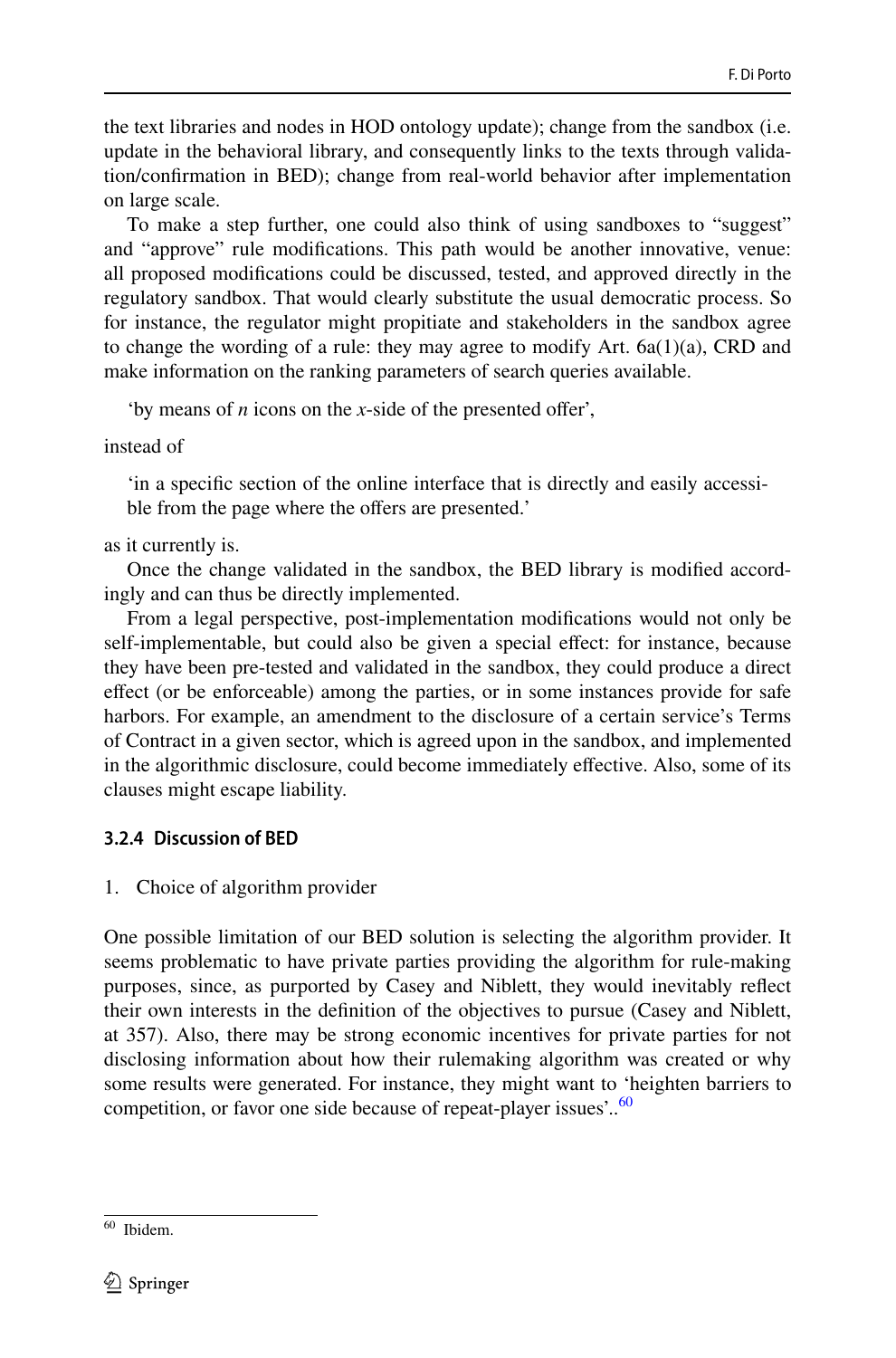One possibility to overcome rent-seeking and riming rules by frm stakeholders could be for the state to open the provision of BED to competition, similarly to auctions hold for the provision of public goods (Levmore and Fagan [2021](#page-36-23)). Alternatively, the state could consider undergoing some type of approval process, similar to safety certifcation. However, that might prove costly.

## 2. Liability of digital operators

Why would the digital frms want to participate in the BED instead of producing their own disclosures? In the end, they have greater technical skills, knowledge and data about consumers to stay away of BED.

In addition, anything that happens in the sandbox implies some disclosure of trade strategies to the regulator, competitors, and consumers. Information is an asset, and even in the little margins left by the disclosure duties, frms might not want to share the way to convey it to their clients.

Also, the BED solution only holds for frms that operate through algorithms and big data technologies, while it leaves aside those not working in the digital sphere (think e.g. to SMEs who lack resources to invest in these technologies).

Moreover, there are industries (like the pharmaceutical) where the BED solution would not possibly be applicable, as full, lengthy, and complete disclosures are needed and not suppressible. Therefore, targeted and summarized information could not work.

While the last objection is insurmountable, one way to eventually commit digital operators to take part in the pre-testing and continue their support in the implemen-tation of BED at large scale is that regulators establish a safe harbor.<sup>[61](#page-32-0)</sup> The safe harbor would work for companies that commit in advance to the terms and clauses of the disclosures agreed upon by the participants in the sandbox (and of course in all subsequent periodical updates). Afterward, if a company fails to qualify for the safe harbor (because, for instance, it does not duly implement the technical specifcations provided for in the BED), it may incur additional legal liability in case of litigation, provided that the plaintif can prove that the disclosure fails the BED standard.

Eventually, one might consider the BED as a "minimum requirement for disclosure compliance" (e.g. at the Federal or EU levels), so that Member states would remain free to set stricter requirements and thus technical specifcations to add to the BED. That way, national (member) states would be able to also take account of their own jurisprudence more widely and incorporate it into the algorithm to the level deemed appropriate.

On a more general reputational ground, engaging in the BED project might be convenient for the industry as frms might demonstrate to engage in pro-consumer

<span id="page-32-0"></span><sup>&</sup>lt;sup>61</sup> This approach has recently been incorporated into the Australian 'Treasury Laws Amendment (2018 Measures No. 2) Bill 2019'. The bill (esp. Section 926B) facilitates the exemptions for frms participating in a regulatory sandbox to test fnancial and credit products from certain regulations for the time of testing and under certain conditions.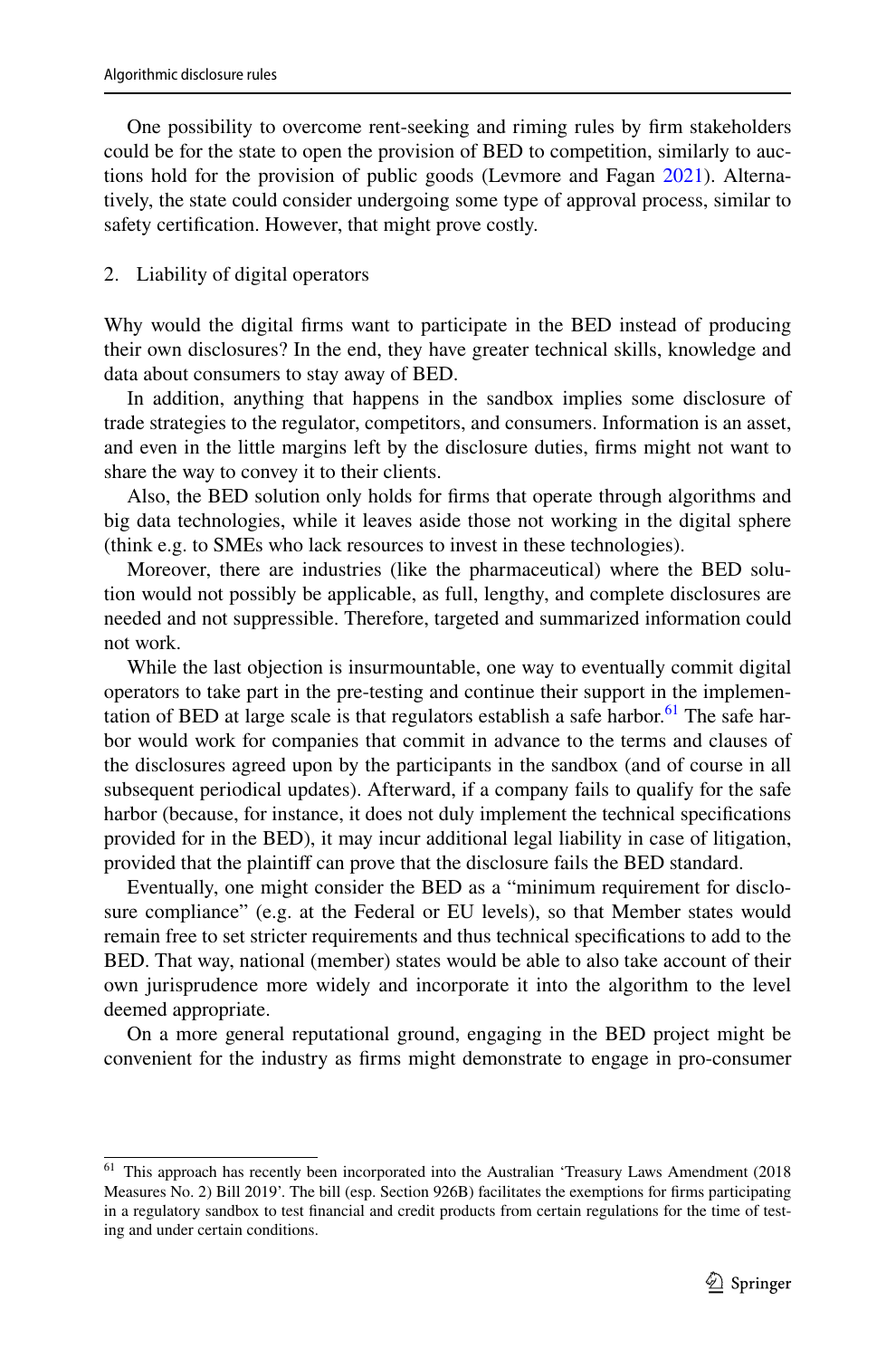actions, while at the same time reducing their costs of compliance to disclosure regulation requirements.

3. Are recipients better of?

One possible drawback of algorithmic BED is that they may end up 'ofering fnite choices to users efectively forc[ing] them to guess the category under which their information falls.' (Citron [2008,](#page-35-22) at 1300) Also, it may well be that consumers are irresponsive, for reasons we are not able to assess, to the algorithmic targeted disclosures. For instance, as not all consumers are prone to intensive online marketing campaigns or dark patterns, it may well be that a noticeable portion of consumers is not becoming aware or that diferent pieces of information are needed for them in their decision-making process.

If we agree that this might be the case, we acknowledge that there is no evidence unless we try to seek some. And the BED project is especially aimed at providing the consumers with diferent types of information (instead of just one) to minimize their cognitive efort while maximizing her individual autonomy. As said, to prove the efectiveness of the provided information to also commit to a choice that maximizes her utility, consumers' online behavior ought to be tracked.

#### 4. Which rulemaker?

On the rulemaker side, one limitation is about who—meant as which authority should be given responsibility for designing and monitoring the applicability of BED disclosures. In our model, being disclosures sector- and topic-specifc, the regulator participating in the sandbox would be, each time, the one responsible for the issue at stake. So for instance, if disclosures in the realm of distant contracts for energy provision are being discussed, then the energy regulator (together with the data protection agency) should take the lead of the testing. In a similar vein, the recently created Utah Fintech Sandbox will be administered by the Utah Department of Commerce.<sup>62</sup>

However, if that solution might accommodate national disclosures, where domestic rulemakers might be given legal responsibility for leading the project, one might wonder who should take the lead at the (US) Federal or EU levels. For instance, in Europe, one might wonder whether the Commission enjoys enough political support to do so, eventually with the support of the Jrc. That would also mean, because disclosures are usually written in diferent languages, that the translation language service of the EU should be included in the project.

<span id="page-33-0"></span><sup>62</sup> A similar program in Arizona, on the other hand, will be supervised by the Arizona Attorney General. KAYE AC (2019) Utah's new regulatory sandbox. Consumer Finance Monitor. Available at: [https://](https://www.consumerfinancemonitor.com/2019/06/11/utahs-new-regulatory-sandbox/) [www.consumerfnancemonitor.com/2019/06/11/utahs-new-regulatory-sandbox/](https://www.consumerfinancemonitor.com/2019/06/11/utahs-new-regulatory-sandbox/).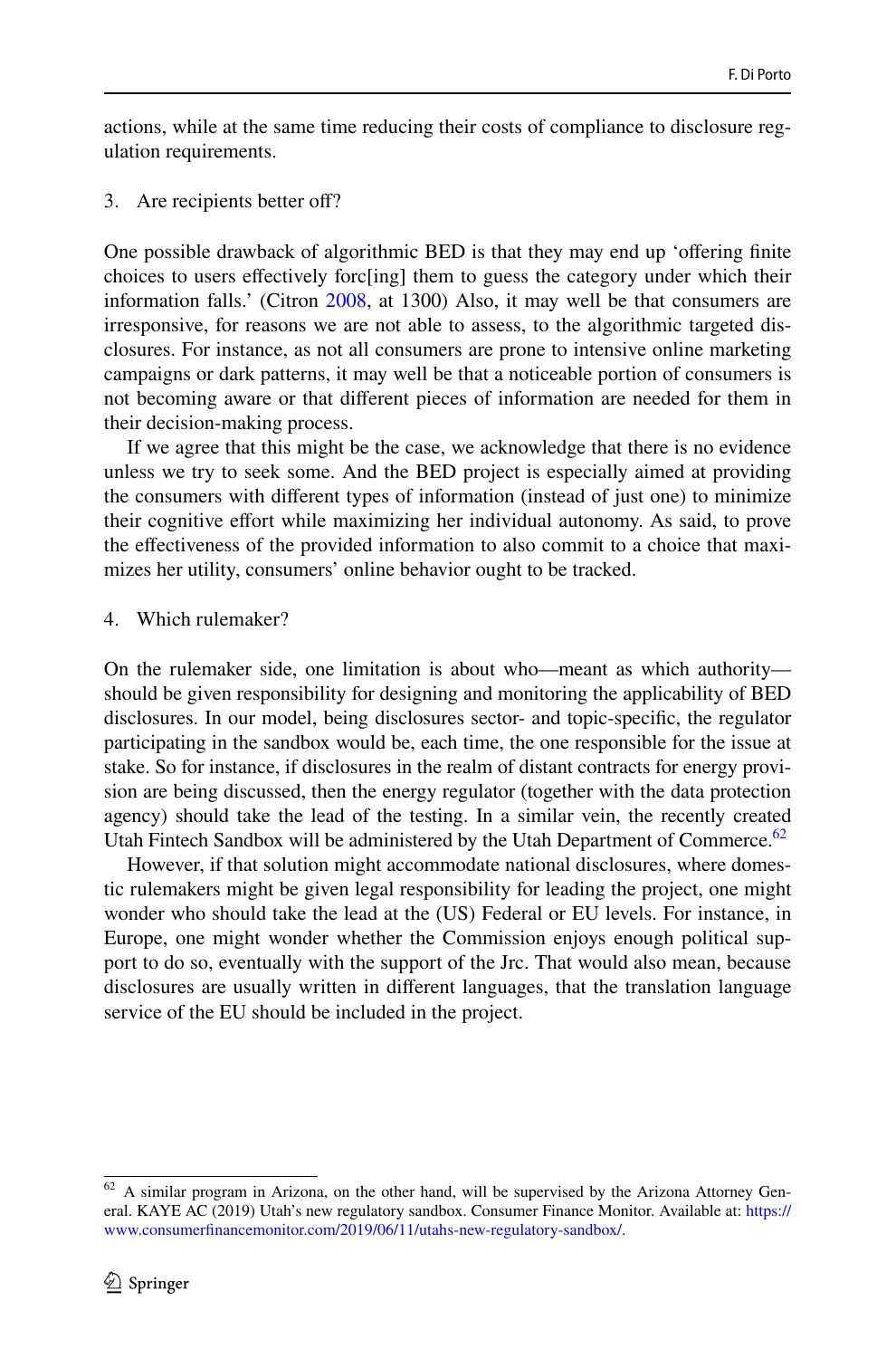## **4 Conclusion**

Modern rulemaking has for centuries been a purely human activity. But algorithms are there to support in ways the legal scholarship has started exploring. This Article has drawn a roadmap to employ NLP and ML tools to help save disclosure regulation failure, its stated goal being to reframe how to create better disclosure rules. To do so, it has addressed three types of challenges: regulatory (why does disclosure regulation fail in the online privacy and consumer transaction contexts?); technical (what algorithms could best tackle both textual and behavioral failures of disclosures at the two, enactment and implementation, phases?); and legal (can algorithms legally produce self-implementing disclosure norms?).

To these, this article has provided solutions elucidating on how to build an algorithm for the linking of existing openly accessible datasets of *de iure* and de facto disclosures and then selecting those that fail the least. Further, it has addressed the question of how to attenuate legitimacy problems stemming from lack of democratic representativeness of the algorithm, by integrating elements of collaborative and procedural democracy (using a regulatory sandbox) into a knowledge graph. That, in turn, with the fnal goal of creating Algorithmic Disclosures, which are self-implementing rules.

In the future work, we intend to analyze how disclosure duties are created at the EU level, to check where possible source of failure might stand. To do so, we plan to use NLP and ML tools to analyze the feedback documents submitted by the stakeholders to the EU consultation process on new disclosure duties contained in the proposed Digital Services Act and Digital Markets Act 2020. This way we seek to identify possible semantic diferences in the use and understanding of words that pertain to disclosure duties. If such diferences exist, then they may provide fresh evidence of why disclosures fail.

**Acknowledgements** Funding was provided by Lady Davis Fellowship Trust, Hebrew University of Jerusalem.

**Funding** Open access funding provided by Università del Salento within the CRUI-CARE Agreement.

**Open Access** This article is licensed under a Creative Commons Attribution 4.0 International License, which permits use, sharing, adaptation, distribution and reproduction in any medium or format, as long as you give appropriate credit to the original author(s) and the source, provide a link to the Creative Commons licence, and indicate if changes were made. The images or other third party material in this article are included in the article's Creative Commons licence, unless indicated otherwise in a credit line to the material. If material is not included in the article's Creative Commons licence and your intended use is not permitted by statutory regulation or exceeds the permitted use, you will need to obtain permission directly from the copyright holder. To view a copy of this licence, visit [http://creativecommons.org/licen](http://creativecommons.org/licenses/by/4.0/) [ses/by/4.0/](http://creativecommons.org/licenses/by/4.0/).

# **References**

<span id="page-34-0"></span>Agnoloni T, Bacci L, van Opijnen M (2017) BO-ECLI parser engine: the extensible european solution for the automatic extraction of legal links. In: Wyner A, Casini G (eds) Legal knowledge and information systems, proceedings of the 2nd workshop on automated detection, extraction and analysis of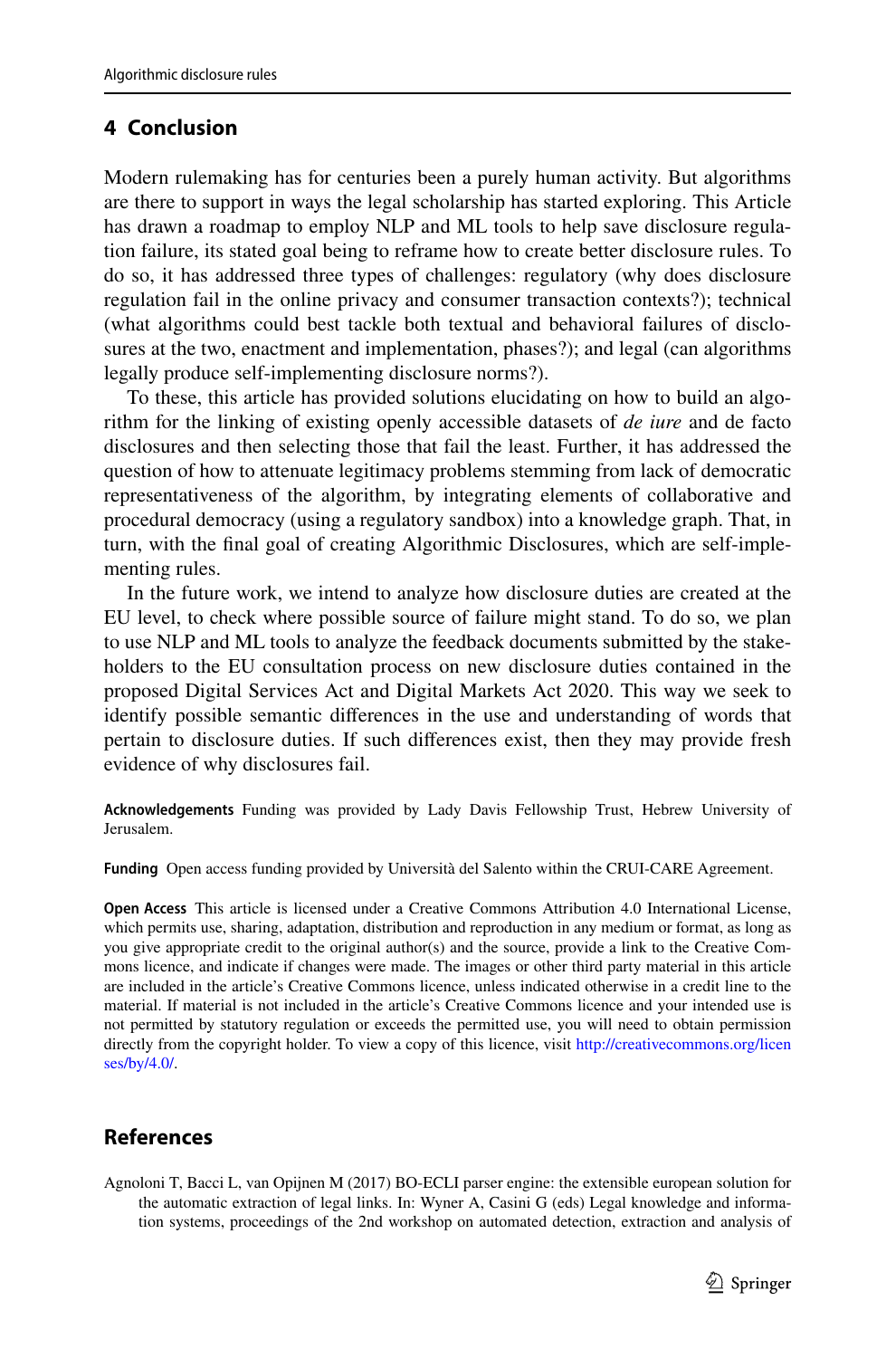semantic information in legal texts, June 16, 2017, London, UK, pp 113–118. [https://ebooks.iospr](https://ebooks.iospress.nl/publication/48052) [ess.nl/publication/48052](https://ebooks.iospress.nl/publication/48052)

- <span id="page-35-9"></span>Akerlof GA (1970) The market for "Lemons": quality uncertainty and the market mechanism. Q J Econ 84:488–500
- <span id="page-35-19"></span>Alschner W, Skougarevskiy D (2015) Consistency and legal innovation in the BIT Universe. Stanford Public Law Working Paper No. 2595288, p 2
- <span id="page-35-3"></span>Ashley KD, Kevin D (2017) Artifcial intelligence and legal analytics: new tools for law practice in the digital age. Cambridge University Press, Cambridge
- <span id="page-35-4"></span>Ayres I, Schwartz A (2014) The no-reading problem in consumer contract law. Stan L Rev 66(3):545–610
- <span id="page-35-2"></span>Bakos Y et al (2014) Does anyone read the fne print? Consumer attention to standard-form contracts. Legal Stud 43(1):1–35
- <span id="page-35-0"></span>Bar-Gill O (2014) Consumer transactions. In: Zamir E, Teichman D (eds) The Oxford handbook of behavioral economics and the law. Oxford University Press, Oxford, pp 465–490
- <span id="page-35-5"></span>Bartlett R, Nyarko J, Plaut V (2019) Do you ever read the fne print? The potential and limitations of text analysis for consumer contracts. Unpublished [https://editorialexpress.com/cgi-bin/conference/downl](https://editorialexpress.com/cgi-bin/conference/download.cgi?db_name=CELS2019&paper_id=271) [oad.cgi?db\\_name=CELS2019&paper\\_id=271](https://editorialexpress.com/cgi-bin/conference/download.cgi?db_name=CELS2019&paper_id=271)
- <span id="page-35-18"></span>Benjamins R (ed) (2005) Law and the semantic web: legal ontologies, methodologies, legal information retrieval, and applications. Lecture notes in artifcial intelligence, 1st edn. Springer, Berlin
- <span id="page-35-21"></span>Ben-Shahar O, Chilton A (2016) Simplifcation of privacy disclosures: an experimental test. J Legal Stud 45(S2):S41–S67
- <span id="page-35-26"></span>Ben-Shahar O, Porat A (2021) Personalized law. Oxford University Press, Oxford
- <span id="page-35-1"></span>Ben-Shahar O, Schneider CE (2014) More than you wanted to know: the failure of mandated disclosure. Princeton University Press, Princeton
- <span id="page-35-14"></span>Boella G, Di Caro L, Leone V (2019) Semi-automatic knowledge population in a legal document management system. Art Intel L 27(2):228
- <span id="page-35-12"></span>Boella G et al (2013) Semantic relation extraction from legislative text using generalized syntactic dependencies and support vector machines. In: Morgenstern L et al (eds) Theory, practice, and applications of rules on the web, pp 218–225
- <span id="page-35-13"></span>Boella G et al (2015) Linking legal open data: breaking the accessibility and language barrier in European legislation and case law. In: Proceedings of the 15th international conference on artifcial intelligence and law. Association for Computing Machinery, pp 171–175
- <span id="page-35-17"></span>Botel M, Granowsky A (1972) A formula for measuring syntactic complexity: a directional efort. Elementary Engl 49(4):513–516
- <span id="page-35-15"></span>Brannon VC (2019) Assessing commercial disclosure requirements under the frst amendment. CRS Report No. R45700. Congressional Research Service, Washington, D.C. [https://fas.org/sgp/crs/](https://fas.org/sgp/crs/misc/R45700.pdf) [misc/R45700.pdf](https://fas.org/sgp/crs/misc/R45700.pdf)
- <span id="page-35-11"></span>Brignull H (2013) Dark patterns: inside the interfaces designed to trick you. The Verge
- <span id="page-35-25"></span>Busch C (2019) Implementing personalized law. Personalized disclosures in consumer law and data privacy law. U Chi LR 86:309–331
- <span id="page-35-8"></span>Calo R (2014) Digital market manipulation. Geo Wash LR 82(4):995
- <span id="page-35-20"></span>Casey AJ, Niblett A (2019) Framework for the new personalization of law. Univ Chicago Law Rev 86(2):359
- <span id="page-35-22"></span>Citron DK (2008) Technological due process. Washington Univ Law Rev 85(6):1249–1313
- <span id="page-35-10"></span>Coffee JC (1984) Market failure and the economic case for a mandatory disclosure system. Vi L R 70(4):717–753
- <span id="page-35-24"></span>Coglianese C, Lehr D (2016) Regulating by robot: administrative decision making in the machine-learning era. Geo L J 105(5):1147–1224
- <span id="page-35-6"></span>Contissa G et al (2018a) CLAUDETTE meets GDPR. Automating the evaluation of privacy policies using artificial intelligence. [https://www.beuc.eu/publications/beuc-x-2018-066\\_claudette\\_meets\\_](https://www.beuc.eu/publications/beuc-x-2018-066_claudette_meets_gdpr_report.pdf) [gdpr\\_report.pdf;](https://www.beuc.eu/publications/beuc-x-2018-066_claudette_meets_gdpr_report.pdf) <http://uterms.software/documentation/>
- <span id="page-35-7"></span>Contissa G, Docter K, Lagioia F, Lippi M, Micklitz H-W, Palka P, Sartor G, Torroni P (2018b) Automated processing of privacy policies under the EU General Data Protection Regulation. In: Palmirani M (ed) Legal knowledge and information systems. JURIX 2018: the thirty-frst annual conference, pp 51–60
- <span id="page-35-16"></span>Costante E, Sun Y, Petkovi´c M, den Hartog J (2012) A machine learning solution to assess privacy policy completeness. In: ACM workshop on privacy in the electronic society, pp 91–96
- <span id="page-35-23"></span>Crawford K, Schultz J (2014) Big data and due process: toward a framework to redress predictive privacy harms. Boston Coll Law Rev 55(1):93–128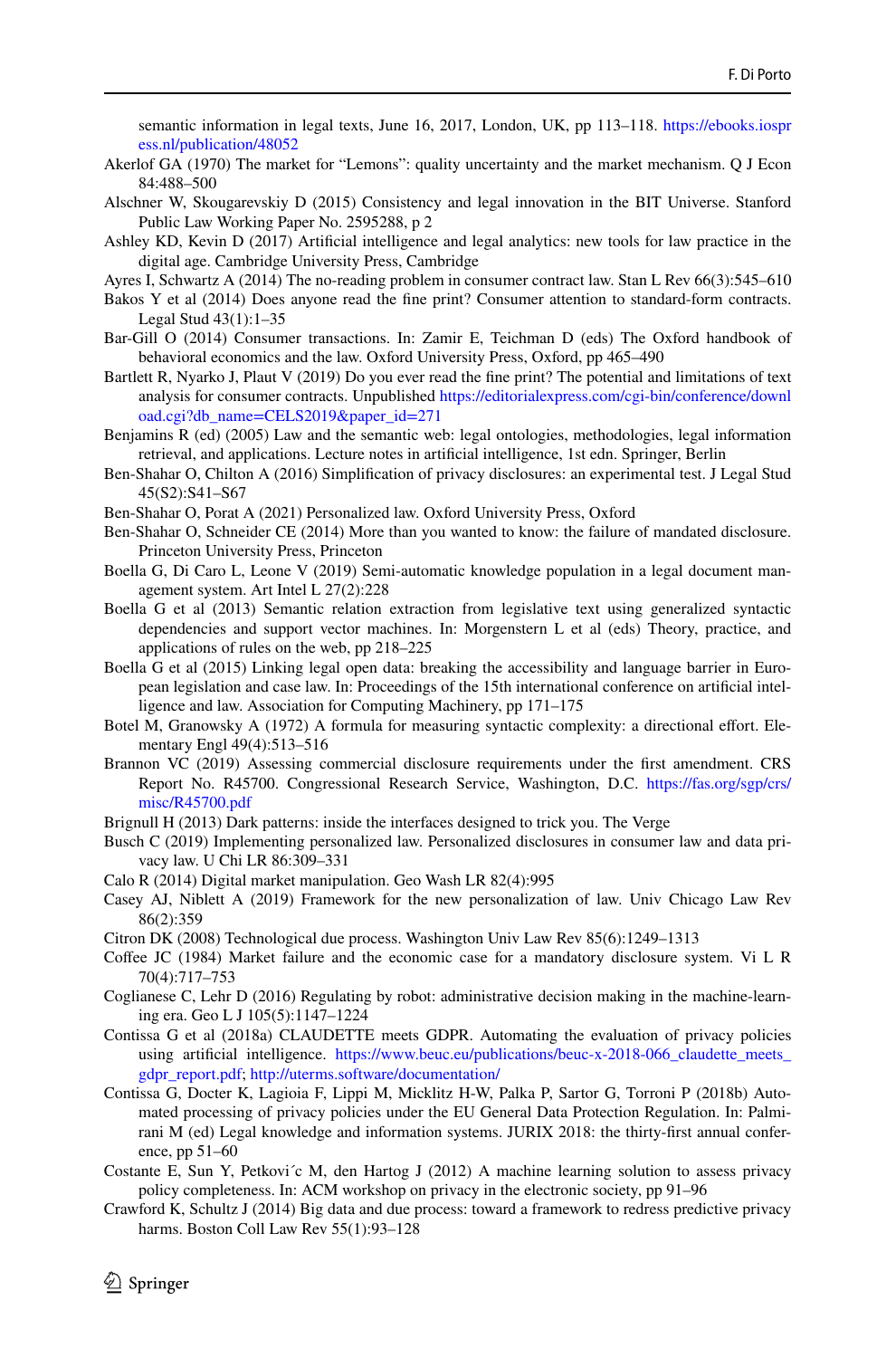- <span id="page-36-20"></span>Devins C, Felin T, Kaufman S, Koppl R (2017) The law and big data. Cornell J L Pu Pol 27:357–413
- <span id="page-36-22"></span>Di Porto F (2018) In praise of an empowerment disclosure regulatory approach to algorithms. IIC Int Rev Intellect Property Compet Law 49(5):507–511
- <span id="page-36-18"></span>Di Porto F, Maggiolino M (2019) Algorithmic information disclosure by regulators and competition authorities. Glob Jurist.<https://doi.org/10.1515/gj-2018-0048>
- <span id="page-36-11"></span>Di Porto F, Zuppetta M (2020) Co-regulating algorithmic disclosure for digital platforms. Pol Soc. <https://doi.org/10.1080/14494035.2020.1809052>
- <span id="page-36-15"></span>Fabian B, Ermakova T, Lentz T (2017) Large-scale readability analysis of privacy policies. In: Proceedings of the international conference on web intelligence. Association for Computing Machinery, Leipzig, Germany, p 21
- <span id="page-36-0"></span>Fagan F (2016) Big data legal scholarship: toward a research program and practitioner's guide. Va J Law Technol 20(1):1–81
- <span id="page-36-17"></span>Fung A, Graham M, Weil D (2007) Full disclosure: the perils and promise of transparency. Cambridge University Press, Cambridge
- <span id="page-36-12"></span>Gluck J, Schaub F, Friedman A, Habib H, Sadeh N, Cranor LF, Agarwal Y (2016) How short is too short? Implications of length and framing on the efectiveness of privacy notices. Paper presented at the twelfth Symposium on Usable Privacy and Security (SOUPS 2016)
- <span id="page-36-13"></span>Governatori G, Hashmi M, Lam H-P, Villata S, Palmirani M (2016) Semantic business process regulatory compliance checking using LegalRuleML. In: Blomqvist E, Ciancarini P, Poggi F, Vitali F (eds) Knowledge engineering and knowledge management. Springer, Berlin, p 749
- <span id="page-36-10"></span>Grossman SJ, Stiglitz (1980) On the impossibility of informationally efficient markets. Am Econ R 70(3):393–408
- <span id="page-36-5"></span>Harkous H, Fawaz K, Lebret R, Schaub F, Shin KG, Aberer K (2018) Polisis: Automated analysis and presentation of privacy policies using deep learning In: Proceedings of the 27th USENIX Security Symposium, 15–17 August 2018, Baltimore, USA
- <span id="page-36-19"></span>Koene A et al (2019) A governance framework for algorithmic accountability and transparency. PE 624.262. European Parliamentary Research Service
- <span id="page-36-7"></span>Lepina R, Contissa G, Drazewski K, Lagioia F, Lippi M, Micklitz H-W, Pałka P, Sartor G, Torroni P (2019) GDPR privacy policies in CLAUDETTE: challenges of omission, context and Multilingualism. In: Proceedings of the third workshop on automated semantic analysis of information in legal text, ASAIL, pp 1–7
- <span id="page-36-6"></span>Levmore S (2021) Probabilistic disclosures for corporate and other law. Theor Inquiries Law 22(1):263–284
- <span id="page-36-23"></span>Levmore S, Fagan F (2021) Competing algorithms for law: sentencing, admissions, and employment. Univ Chicago Law Rev 88:367
- <span id="page-36-14"></span>Liepina R, Contissa G, Drazewski K, Lagioia F, Lippi M, Micklitz H-W, Pałka P, Sartor G, Torroni P (2019) GDPR privacy policies in CLAUDETTE: challenges of omission, context and Multilingualism. In: Proceedings of the third workshop on automated semantic analysis of information in legal text (ASAIL 2019)
- <span id="page-36-9"></span>Lippi M et al (2018) CLAUDETTE: an automated detector of potentially unfair clauses in online terms of service. arXiv preprint [arXiv:1805.01217](http://arxiv.org/abs/1805.01217)
- <span id="page-36-8"></span>Liu F et al (2016) Modeling language vagueness in privacy policies using deep neural networks. In: Association for the advancement of artifcial intelligence fall symposium series
- <span id="page-36-4"></span>Livermore MA, Rockmore DN (eds) (2019) Law as data. SFI
- <span id="page-36-2"></span>Luguri J, Strahilevitz L (2021) Shining a light on dark patterns. J Legal Anal 13(1):67
- <span id="page-36-3"></span>Marotta-Wurgler F (2015) Even more than you wanted to know about the failures of disclosure. Jerusalem Rev Legal Stud 11(1):63–74
- <span id="page-36-21"></span>Mattli W (ed) (2018) Global algorithmic capital markets: high-frequency trading, dark pools, and regulatory challenges. Oxford University Press, Oxford
- <span id="page-36-1"></span>Medvedeva M, Vols M, Wieling M (2019) Using machine learning to predict decisions of the European Court of Human Rights. Artif Intell Law 28:237–266.<https://doi.org/10.1007/s10506-019-09255-y>
- <span id="page-36-16"></span>Montiel-Ponsoda, Rodríguez-Doncel EV (2018) Lynx: building the legal knowledge graph for smart compliance services in multilingual Europe. In: Rehm G, Rodríguez-Doncel V, Moreno-Schneider J (eds) Proceedings of the 1st workshop on LREC (Language Resources and Technologies for the Legal Knowledge Graph) workshop, 12 May 2018, pp 19–22. [https://delicias.dia.f.upm.es/membe](https://delicias.dia.fi.upm.es/members/vrodriguez/pdf/2018.legalkg.pdf) [rs/vrodriguez/pdf/2018.legalkg.pdf](https://delicias.dia.fi.upm.es/members/vrodriguez/pdf/2018.legalkg.pdf)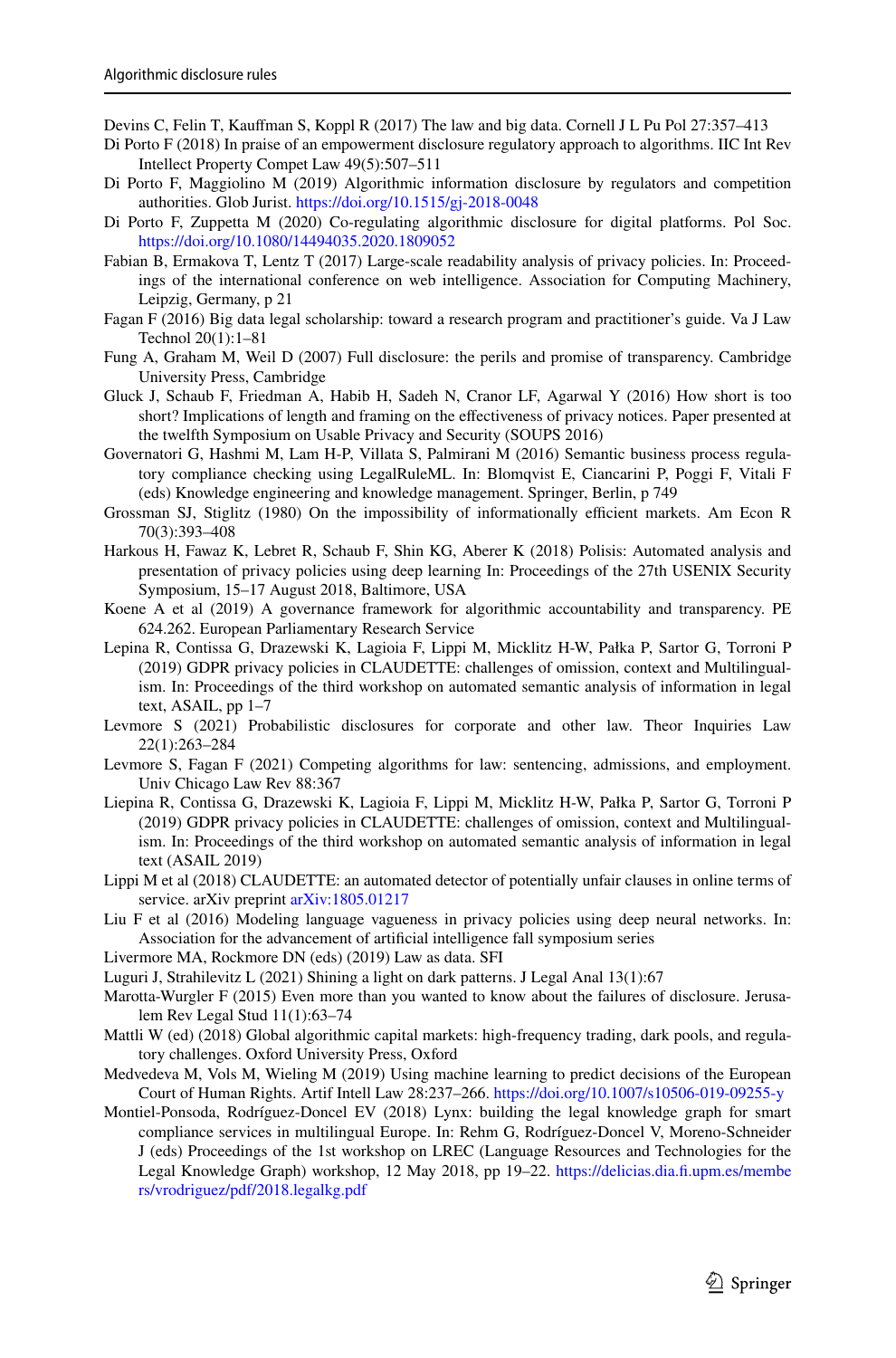- <span id="page-37-3"></span>Mysore Sathyendra K et al (2017) Identifying the provision of choices in privacy policy text. In: Proceedings of the 2017 conference on empirical methods in natural language processing. Association for Computational Linguistics Copenhagen, Denmark, pp 2774–2779
- <span id="page-37-14"></span>Nanda R,· Siragusa G,·Di Caro L,· Boella G, Grossio L,·Gerbaudo M, Costamagna F (2019) Unsupervised and supervised text similarity systems for automated identifcation of national implementing measures of European directives. Artif Intell Law 27:199–225
- <span id="page-37-7"></span>Palmirani M, Martoni M, Rossi A, Bartolini C, Robaldo L (2018) PrOnto: privacy ontology for legal reasoning. In: EGOVIS2018, 7th International Conference, EGOVIS 2018, Regensburg, Germany, September 3–5, 2018, Proceedings. LNCS, vol 11032. Springer, pp 139–152
- <span id="page-37-6"></span>Palmirani M, Governatori G (2018) Modelling legal knowledge for GDPR compliance checking. In: Palmirani M (ed) Legal knowledge and information systems, p 101
- <span id="page-37-11"></span>Panagis Y, Sadl U, Tarissan F (2017) Giving every case its (legal) due. The contribution of citation networks and text similarity techniques to legal studies of European Union law. Paper presented at the 30th international conference on legal knowledge and information systems, JURIX 2017, Luxembourg, December 2017
- <span id="page-37-22"></span>Picht PG, Loderer GT (2018) Framing algorithms—competition law and (other) regulatory tools. MPI Research Paper No. 18-24.
- <span id="page-37-2"></span>Plaut VC, Bartlett RP (2012) Blind consent? A social psychological investigation of non-readership of click-through agreements. Law Human Behav 36(4):293–311
- <span id="page-37-16"></span>Sannier N, Adedjouma M, Sabetzadeh M, Briand L (2017) An automated framework for detection and resolution of cross references in legal texts. Requir Eng 22(2):215–237
- <span id="page-37-10"></span>Sarne D et al (2019) Unsupervised topic extraction from privacy policies. In: Companion Proceedings of the 2019 World Wide Web Conference on—WWW '19, vol 563. ACM Press, San Francisco, p 564
- <span id="page-37-18"></span>Sartor G, Casanovas P, Biasiotti M, Fernández-Barrera M (eds) (2011) Approaches to legal ontologies. Theories, domains, methodologies. Springer, Berlin
- <span id="page-37-15"></span>Shedlosky-Shoemaker R, Sturm AC, Saleem M, Kelly KM (2009) Tools for assessing readability and quality of health-related web sites. J Genet Couns 18(1):49–59
- <span id="page-37-17"></span>Shrader B (2020) What is the diference between an ontology and a knowledge graph? [https://enterprise](https://enterprise-knowledge.com/whats-the-difference-between-an-ontology-and-a-knowledge-graph/)[knowledge.com/whats-the-diference-between-an-ontology-and-a-knowledge-graph/](https://enterprise-knowledge.com/whats-the-difference-between-an-ontology-and-a-knowledge-graph/)
- <span id="page-37-5"></span>Shvartzhneider Y, Apthorpe N, Feamster N, Nissenbaum H (2018) Analyzing privacy policies using contextual integrity annotations. arXiv preprint [arXiv:1809.02236](http://arxiv.org/abs/1809.02236)
- <span id="page-37-13"></span>Shvartzshnaider Y, Pavlinovic Z, Balashankar A, Wies T, Subramanian L, Nissenbaum H, Mittal P (2019) VACCINE: using contextual integrity for data leakage detection. In: The World Wide Web Conference on—WWW '19. ACM Press, San Francisco
- <span id="page-37-20"></span>Sibony A-L, Helleringer G (2015) EU consumer protection and behavioural sciences: revolution or reform? In: Alemanno, Sibony (eds) Nudge and the law. A European perspective. Hart Publ., pp 209–233
- <span id="page-37-0"></span>Stigler Center at Chicago Booth (2019) Report by the committee for the study of digital platforms—privacy and data protection subcommittee
- <span id="page-37-12"></span>Szmrecsanyi B (2004) On operationalizing syntactic complexity. In: JADT 2004: 7es Journées internationales d'Analyse statistique des Données Textuelles, pp 1031–1038
- <span id="page-37-1"></span>Thaler R (2018) Nudge, not sludge. Science 361(6401):1
- <span id="page-37-21"></span>Tsang C-Y (2019) From industry sandbox to supervisory control box: rethinking the role of regulators in the era of Fintech. In: Proceedings of the Comparative Corporate Governance Conference, Singapore, January 24, 2019, p 359
- <span id="page-37-8"></span>Waddington M (2020) Research note. Rules as code. Law Context 37(1):1–8. [https://doi.org/10.26826/](https://doi.org/10.26826/law-in-context.v37i1.134) [law-in-context.v37i1.134](https://doi.org/10.26826/law-in-context.v37i1.134)
- <span id="page-37-9"></span>Wilson S, Schaub F, Dara AA, Liu F, Cherivirala S, Giovanni Leon P, Schaarup Andersen M, Zimmeck S, Sathyendra KM, Russell NC, Norton T, Hovy E, Reidenberg J, Sadeh N (216) The creation and analysis of a website privacy policy corpus. In: Proceedings of the 54th annual meeting of the Association for Computational Linguistics (vol 1: long papers). Association for Computational Linguistics, Berlin, Germany
- <span id="page-37-23"></span>Yang D, Li M (2018) Evolutionary approaches and the construction of technology-driven regulations. Emerg Markets Finance Trade 54(14):3266

<span id="page-37-19"></span>Zamir E, Teichman D (2018) Behavioral law and economics. Oxford University Press, Oxford

<span id="page-37-4"></span>Zubof S (2019) The age of surveillance capitalism: the fght for the future at the new frontier of power. Public Afairs